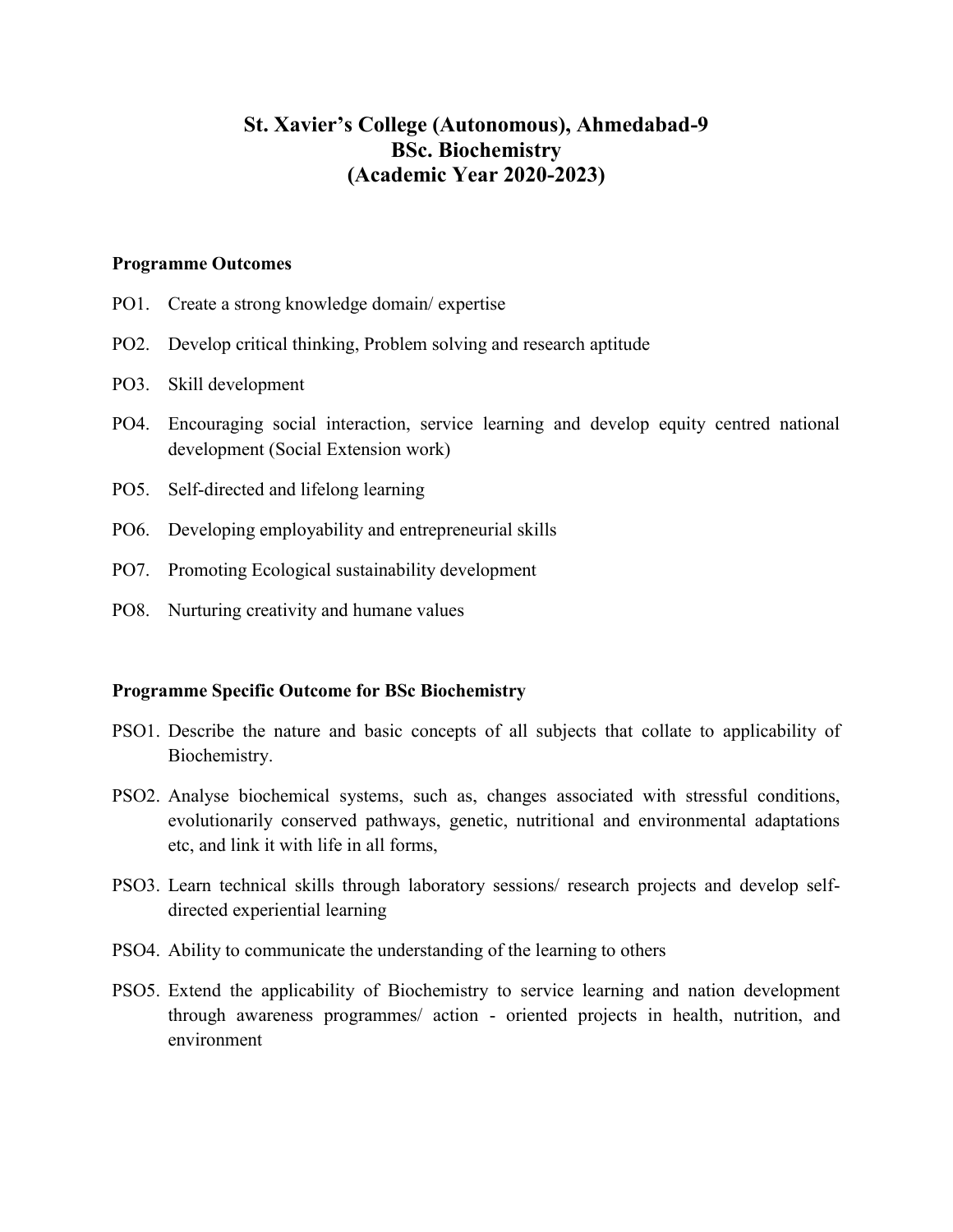#### **Semester I**

**CORE Paper: Fundamentals of Biochemistry Course Code: BC 1501 No. of Credits: 04 Learning Hours: 60 hrs**

#### **I. Course Outcome**

The main objective of the course will be to build the basic foundation for studying biochemistry. By the end of the paper, a student should be able to:

- CO 1: To explain the importance of having water as a solvent system in cells
- CO 2: To spell out the importance of bonding and spatial arrangements of molecules for proper functioning and stability.
- CO 3: To establish the concept of how proper conformations are needed for optimum functioning of the molecules and thereby the entire cell
- CO 4: To specify how proteins, carbohydrates, lipids and nucleic acids can contribute to structural integrity of the cell as well as the biochemical reactions.
- CO 5: To analyse how a change in the structure of the molecules can lead to abnormalities, for eg. A mutated globin results in sickle cell anaemia
- CO 6: To state both the physical as well as chemical properties of these biomolecules, as these properties can be used to carry out various studies.
- CO 7: Appreciate experiments carried out by scientists to enable understand the structure of biomolecules, understand their properties, design of experiments to prove the same and analyse the data and give interpretations.

Thus, the knowledge from this course can help in the following:

- a. The students could pursue a career in clinical Biochemistry as maintaining levels of these biomolecules in the body are of utmost importance. The decrease or increase in the amount of some of the biomolecules can have clinical significance. For example, increased blood sugar levels are indicative of a person suffering from diabetes mellitus.
- b. The students can carry out basic research in Biochemistry, which in turn can be of great help in the medical and diagnostic fields.
- c. Students can also go in for Medical Laboratory Technique Courses, opening opportunities in hospitals and pathological laboratories.
- d. Basic knowledge of biochemistry is also required for Nutrition and Dietetics.
- e. The understanding of proteins, its study, has opened up the field of Proteomics.
- f. Many of the carbohydrates, proteins and lipids discussed have commercial value and thus, find a place in Industrial Biotechnology.

#### **II. Course Content**

#### **Unit 1: Chemistry of life: An introduction**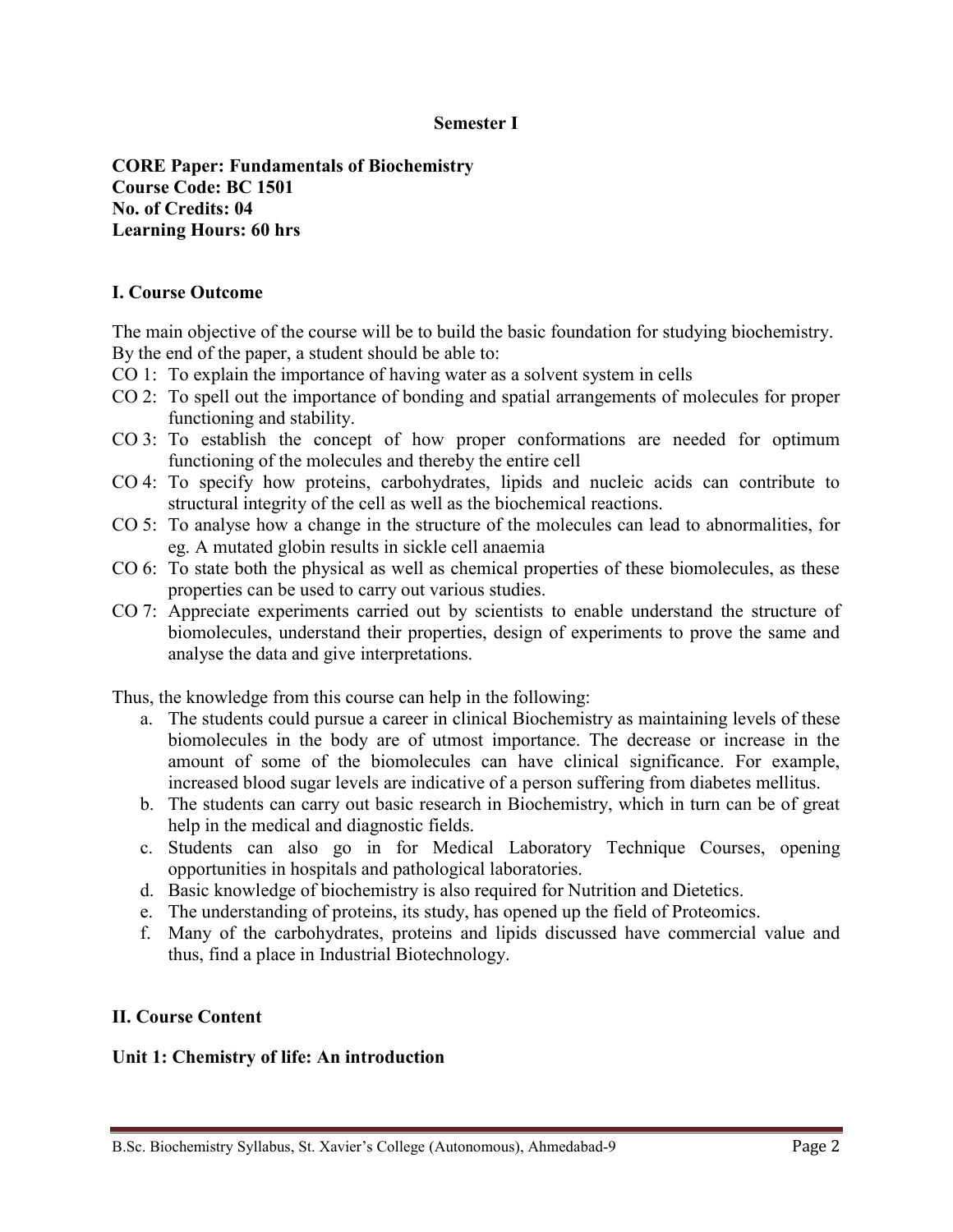What is biochemistry, development of biochemistry, what is biochemical approach, scope of biochemistry, applications of biochemistry, Biochemical literature (how to conduct a literature search and how to read a research article).

Water: Properties of water, Water a biological solvent, Proton mobility, fitness of the aqueous environment for living organisms, self-ionisation of water: Kw and pKw. Acid base reactions, pH, pOH, pKa, weak and strong acids, physiological importance of pH; Osmosis and Donnan membrane equilibrium.

Buffers: Buffers, buffer action, buffer capacity, Henderson – Hasselbalch equation, its limitations and uses, laboratory use of buffers, physiological importance of buffers in body fluids and tissues.

Measurement of pH: indicators, pH meter, different types of electrodes, advantages and disadvantages of different electrodes, principle, working, application, factors affecting pH determination

Chemical bonding (covalent, ionic, Hydrogen, Van der Waal's, hydrophobic).

# **Unit 2: Carbohydrates**

Introduction, natural occurrence and physiological importance; Classification and structure of carbohydrates: aldose and ketoses, Mono, oligo and polysaccharides, Structure of monosaccharide.

Configuration in sugars, reference carbohydrate, Fischer's projection formula and representation of various sugars, Haworth's representation of cyclic structure. Furanose and pyranose structures and representation of various sugars, Mutarotation, Conformation in sugars: boat and chair forms.

Oligosaccharides – Occurrence, structure, chemical name, function and importance of maltose, sucrose, lactose, cellobiose, trehalose, raffinose.

Polysaccharides – Occurrence, structure, chemical name, functions and importance of starch, glycogen, cellulose, hemicellulose, dextrin, chitin, inulin, dextran, pectin, agar, alginic acid, mannans.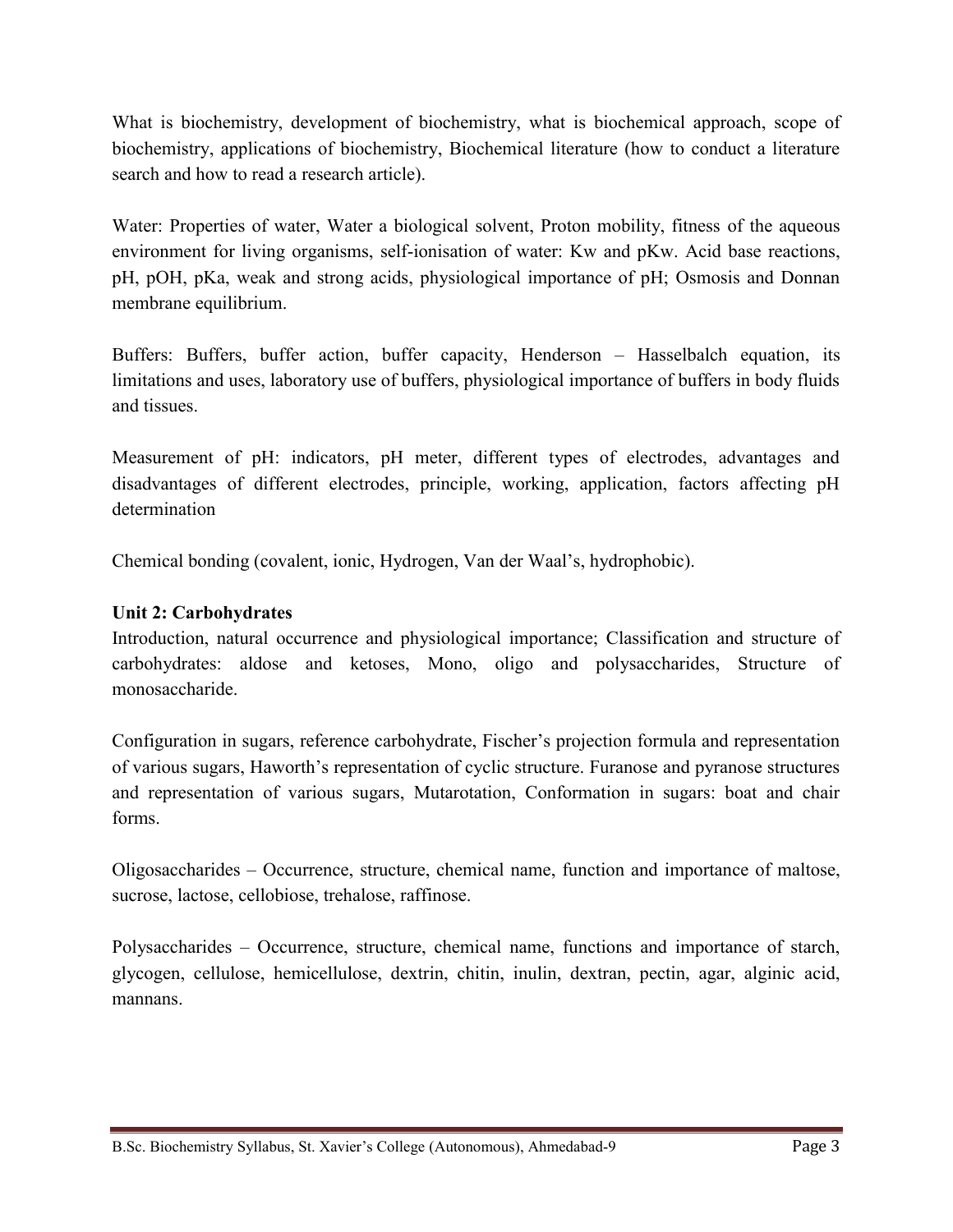Carbohydrate derivatives of biological importance: Amino sugars, deoxysugars, sugar phosphates, blood group polysaccharides, cell wall polysaccharides, teichoic acids, muramic acids, sialic acid, mucopeptides.

Glycobiology: Glycosaminoglycans - Occurrence, structures and functions of hyaluronic acid, heparin, chondroitin sulphates (A, B and C), glycoproteins and proteoglycans, glycolipids.

# **Unit 3: Amino acids and Proteins**

Introduction, structure and classification of standard amino acids, introduction to rare amino acids, non-protein amino acids, essential vs Non-essential amino acids, Amino acids as ampholytes and its stereoisomerism.

Chemical reactions of amino acids: Sanger's reaction, Edman's reaction, Nitrous acid reaction, Siegfried's carbamino reaction, Dansyl chloride reaction, oxidative deamination by oxides and ninhydrin.

Proteins: Peptides – structure, formation and characteristics of peptide bond; Classification based on solubility, shape and composition; Functions of proteins; Properties – isoelectric pH , hydration, behaviour in solution, solubility, salting in and salting out, precipitation of proteins by acid reagents, heavy metals, heat, extreme pH changes, denaturation and renaturation of proteins. Structure of proteins – primary, secondary, super secondary, tertiary and quaternary structures; Determination of sequences of proteins (Protein sequencing); Biological functions of fibrous proteins, keratins, collagen, elastin, globular proteins – haemoglobin, myoglobin, glycoproteins, lipoproteins, nucleoproteins and metalloproteins.

## **Unit 4: Lipids**

Lipids: Introduction, classification of lipids, fatty acids. **S**tructure, properties, functions and importance of saturated, unsaturated, hydroxyl, cyclic, branched chain fatty acids and PUFA;

Physical properties, isomerism, geometrical isomerism, positional isomers, melting point, boiling point, solubility and absorption spectra; Chemical properties: salt formation, detergent, esterification, hydrogenation, halogenations, oxidation, saponification; Chemical constants of fats: saponification value, iodine number, Reichert Meissl number, acetyl number, acid number. Rancidity of fats due to hydrolysis, oxidation and lipolysis, prevention of rancidity; Waxes – natural waxes, properties and importance.

Complex lipids and Sterols: Glycerophospholipids – classification, properties and functions of lecithin, lysolecithin, cephalins, plasmalogens, phosphatidyl serine, phosphatidyl inositol;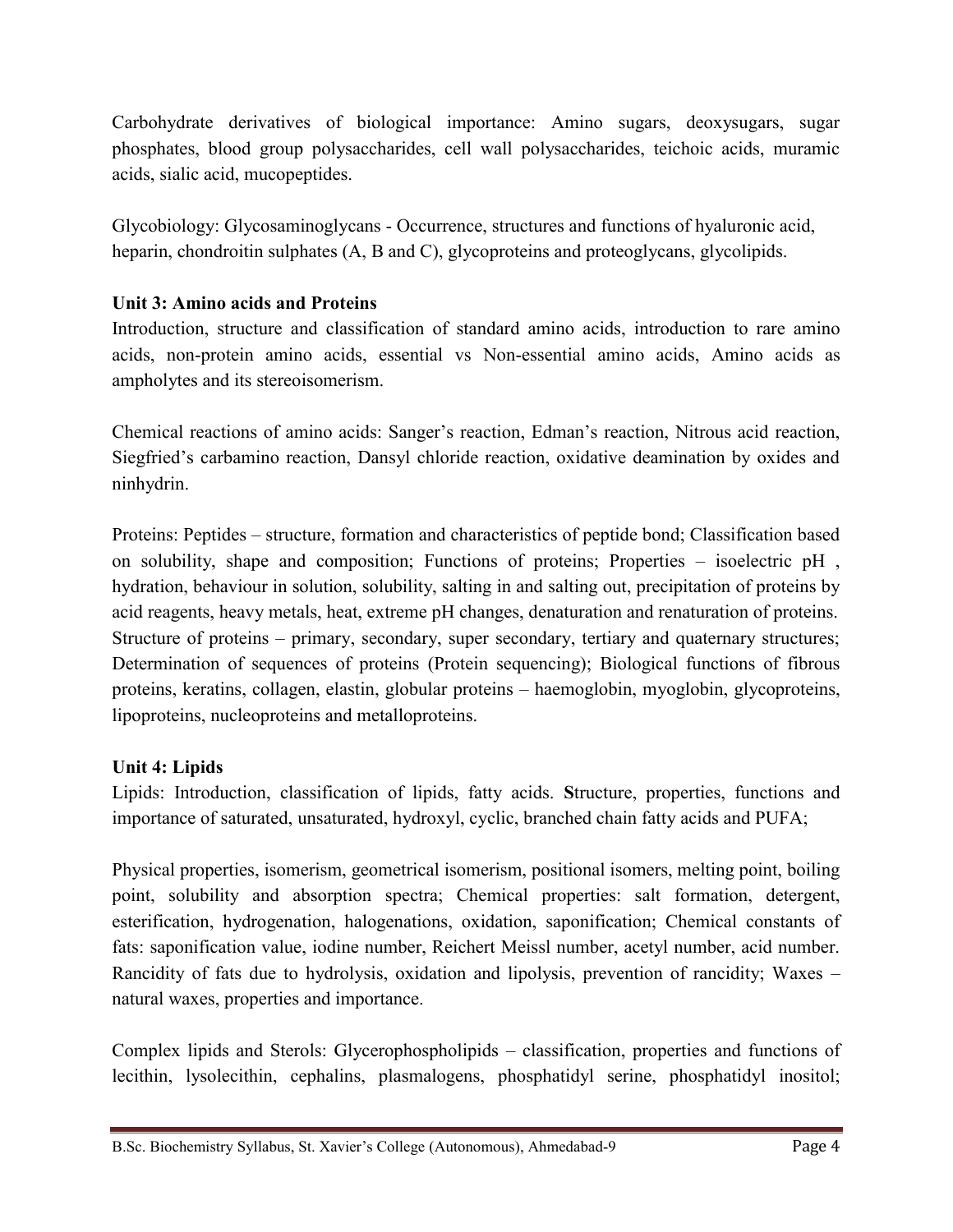Sphingolipids: Classification, properties and functions of cerebrosides, gangliosides; Sulpholipids, gangliosides, proteolipids and prostaglandins;

Structure and properties of sterols; Colour reactions of cholesterol.

**Practical Paper: Fundamentals of Biochemistry Course Code: BC 1502L No. of Credits: 03 Learning Hours: 60 hrs Session: 2 hours**

## **I. Course Outcome**

The main objective of the course will be to build the basic foundation as well as skill in the subject of biochemistry.

By the end of the paper, a student should be able to:

- CO 1: To explain the importance of various instruments used in biochemistry.
- CO 2: To establish the concept with lab sessions
- CO 3: To analyse and to identify carbohydrates
- CO 4: To experimentally prove both the physical as well as chemical properties of these biomolecules, as these properties can be used to carry out various studies.
- CO 5: Appreciate experiments carried out by scientists to enable understand the structure of biomolecules, understand their properties, design of experiments to prove the same and analyse the data and give interpretations.

Note:

- *Students should learn the principles, theory, protocol and calculations for each experiment.*
- *They should learn about reagent preparations.*

## **Basic Practicals**

- 1. Introduction to Biochemistry Lab: Understanding of Lab Protocols. Safety aspects in Biochemical Laboratory.
- 2. Glossary of technical terms in Biochemistry
- 3. Calibration of instruments and pipettes.
- 4. Biochemical reagent preparations for various solutions with respect to different Normality, Molarity, % Solutions (W/V), (V/V).
- 5. Use of microscope and microscopic examination of osazones.
- 6. Preparation of distilled water.
- 7. pH measurements**\***& numerical based on pH & buffer.
- 8. Preparation of buffer and its pH determination.

#### **Titration Practicals**

- 8. Use of potassium dichromate in the standardization of sodium thiosulphate
- 9. Estimation of sugar by Cole's method.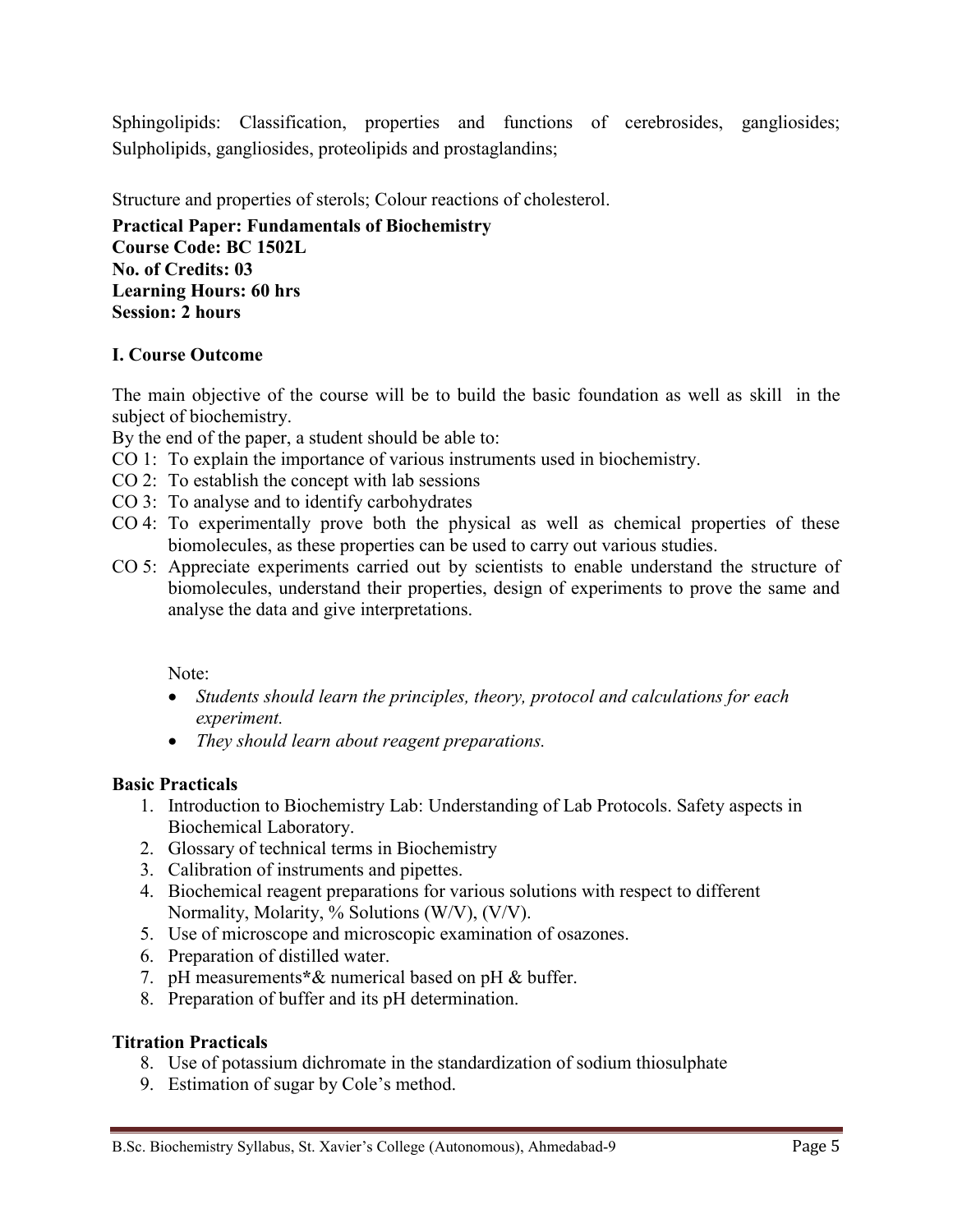10. Water analysis for Hardness**\***.

#### **Qualitative analysis**

11. Qualitative tests for carbohydrates.

*\*Note: These will be conducted as a mini project, wherein the students will be asked to check the pH and hardness of different water samples to conclude whether there is a correlation between the two measured parameters and also discuss the results obtained.*

**III. Teaching methodologies:** Apart from the conventional black board teaching, other modes of teaching that will be adopted are power points, problem solving, and group projects. Assignments will be designed such that students inculcate the habit of reading reference books and science journals. The use of smart boards for teaching will also be promoted to enable more interaction based teaching.

Emphasis will be given to systematic designing of experiments in the laboratory sessions.

#### **IV. Recommended Learning Resources**

- 1. [Biochemistry, 5th](http://web.virginia.edu/Heidi/home.htm) Edition. Garrett and Grisham
- 2. [Biochemistry,](http://www.aw-bc.com/mathews/) 3<sup>rd</sup> Edition. Matthews, van Holde, and Ahern
- 3. Biochemistry. 7th edition. Berg JM, Tymoczko JL, Stryer L. New York: W H Freeman; 2014
- 4. Lodish et al. Molecular Cell Biology. 8<sup>th</sup> Edition. W. H. Freeman and Company.
- 5. Textbook of Biochemistry with Clinical Correlations,  $7<sup>th</sup>$  Edition by T. Devlin
- 6. Voet, D. and Voet, J.G. (2012) : Biochemistry  $4<sup>th</sup>$  ed., (John Wiley & Sons Inc/, New York)
- 7. Harpers Review of Biochemistry,  $25<sup>th</sup>$  Edition. Murray RK, Rodwell VW.
- 8. Lehninger's Principles of Biochemistry, Nelson and Cox (2012) : Principles of Biochemistry (Worth Publ. Inc. USA)
- 9. Concepts in Biochemistry,  $3<sup>rd</sup>$  Edition. Rodney Boyer
- 10. <http://en.wikibooks.org/wiki/Biochemistry>
- 11. Introduction to Practical Biochemistry. T. Plummer.
- 12. Biochemistry, 4<sup>th</sup> Edition. U. Satyanarayana and U. Chakrapani. Elsevier; 2013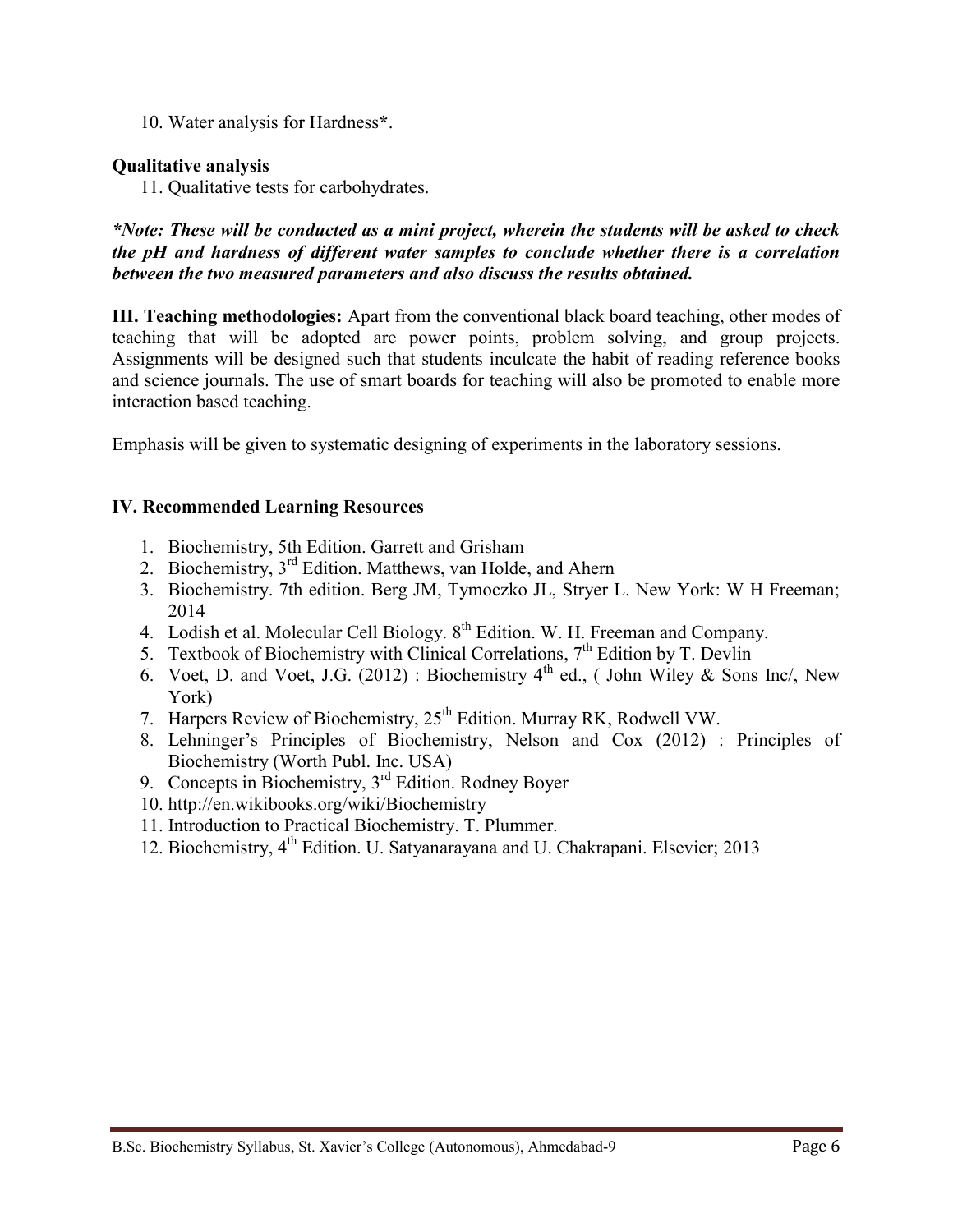**Semester II CORE Paper: Concepts in Cell Biology Course Code: BC 2501 No. of Credits: 04 Learning Hours: 60 hrs**

#### **I. Course Outcome**

The basic unit of life is a cell. Therefore, study of its structure and functions gives an insight into an intricately woven network of efficient and coordinated molecular mechanisms that renders a cell fit to not just survive but also to multiply, get differentiated and move around.

Understanding various concepts like how cells originated, transport across membranes, transport within cells, cell division, regulation of cell cycle, cell senescence etc. opens up a lot of target areas for drugs and treatment. For example, today there are a lot of drugs that target the ribosomes, which has been possible because its structure and functions has been thoroughly studied.

The course will give a detailed description of

a) The assembly of biomolecules to form a cell, which has been the crux of origin of life and the evolutionary changes thereafter, especially, the role of RNA and genetic changes.

b) The detailed study of membrane biochemistry, transport across membranes and within cells by cytoskeleton

c) Studying the organization of the cell and the structure and functions of various organelles.

d) The structure and function of nucleus, cell division, cell cycle regulation and senescence

By the end of the paper, a student should be able to

- CO 1: To explain the evolution of a cell and the role of nucleic acids in evolution
- CO 2: To describe the importance of semi permeable nature of plasma membrane in maintaining the integrity of a cell.
- CO 3: To establish the concept of how proper conformations of lipids and proteins in a membrane are needed for optimum functioning
- CO 4: To clarify how important each organelle is to make cell the basic unit of life the entire organization within a cell is a perfect example of division of labour with proper coordination and networking.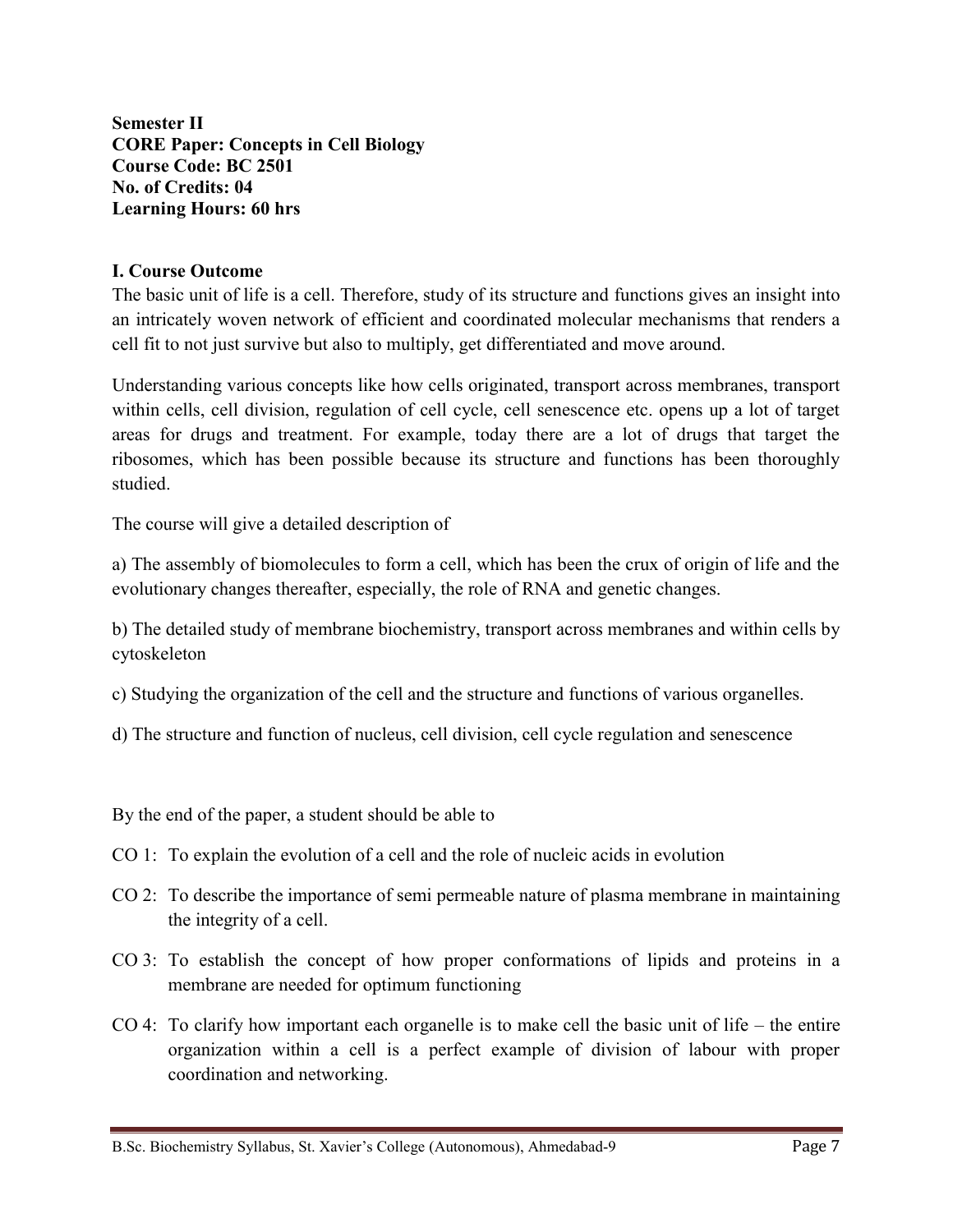- CO 5: To demonstrate how a change in the structure of the molecules can lead to abnormalities, for eg. Improper glucose transporter can affect blood sugar homeostasis
- CO 6: To question why a cell cycle needs to be regulated and when does a cell need to die.
- CO 7: Appreciate experiments carried out by scientists to enable understand the working of a cell, design of experiments to prove the same and analyse the data and give interpretations.

Thus, the knowledge from this course can help in the following:

- a) Research in elucidation of molecular mechanisms within a cell
- b) Research in cancer biology, tissue engineering, stem cells etc.
- c) Drug discovery targeting various anomalies due to malfunction of organelles

## **II. Course Content**

## **Unit 1: Nucleic acids and Origin of Life**

Introduction to nucleic acids, Composition of DNA and RNA. Nitrogenous bases: structure and properties of normal and rare. Sugars. Nomenclature for writing the structure of nucleic acids. Nucleosides and nucleotides: linkages, different types, naturally occurring, functions.

DNA: Important features of double helix structure.

RNA: Different types, structures, functions and differences and similarities with DNA.

Porphyrins: Introduction, nucleus, classifications, metalloporphyrins.

Origin of life: Living matter, early history, Chemical evolution, Origin of living systems (molecules to first cell), RNA world, development of metabolic pathways, Central dogma of life, mutation and evolution. Biological evolution: prokaryotes to eukaryotes; Differences between plant and animal cells; Types of cells.

## **Unit 2: Structural components of cell**

Membrane structure: Singer – Nicholson's Fluid Mosaic Model, Structure and functions of membrane lipids and glycolipids – membrane fluidity and movement, lipid rafts.

Membrane proteins: structure and types; principles of membrane transport, Carrier proteins and active membrane transport, Ion channels

Membrane carbohydrates: Glycocalyx

Cytoskeleton: Nature of cytoskeleton, Intermediate filaments, Microtubules, Cilia and flagella, Actin filaments; Molecular motors associated with cytoskeleton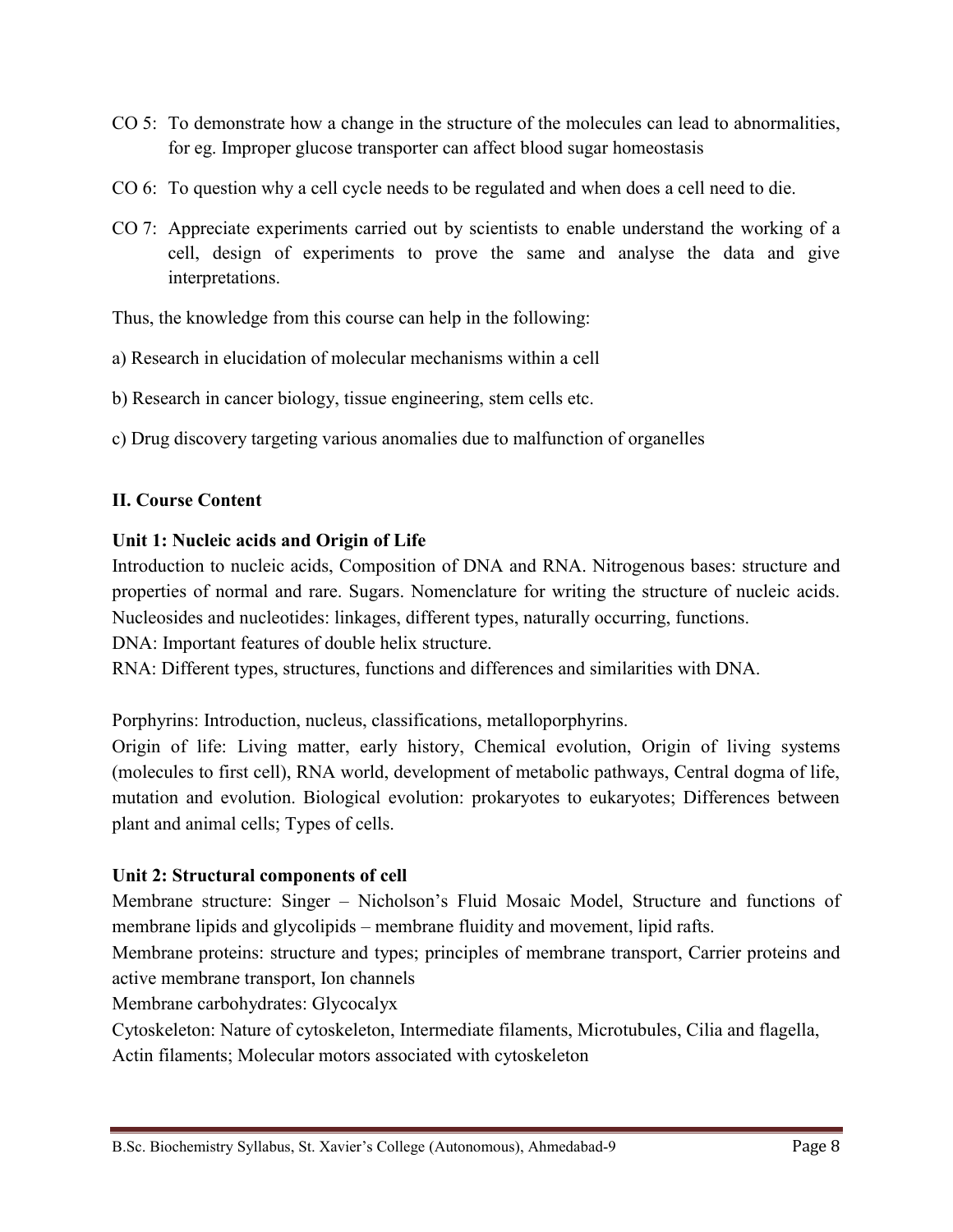## **Unit 3: Cell Organelles**

Detailed structure and functions of: Mitochondria and Chloroplast (Energy Conversions) and the Endosymbiont Theory, Endoplasmic reticulum: Rough and Smooth, Golgi apparatus, Ribosomes, Lysosomes, Peroxisomes, Nucleus; Endomembrane network system and its importance.

## **Unit 4: Cell cycle and Cell Senescence**

Cell Cycle: General strategy of cell cycle, Interphase (Different stages) and Mitosis; Generation time; Cell cycle regulation.

The Mechanics of Cell division; Introduction, an overview of different stages in Mitosis, meiosis and cytokinesis.

Cell Senescence: Difference between aging and necrosis; Programmed Cell Death.

#### **Practical Paper: Fundamentals of Biochemistry Course Code: BC 2502L No. of Credits: 03 Learning Hours: 60 hrs Session: 2 hours**

## **I. Course Outcome**

The main objective of the course will be to build the basic foundation as well as skill in the subject of biochemistry.

By the end of the paper, a student should be able to:

CO 1: To explain the importance of various biomolecules and correlate concepts with lab sessions

- CO 2: To analyse and to identify proteins and lipids
- CO 3: Appreciate experiments carried out by scientists to enable understand the working of a cell, design of experiments to prove the same and analyse the data and give interpretations.

Note:

- *Students should know the principles, theory, protocol and calculations for each experiments.*
- *They should know about reagent preparations.*

#### **Experiments involving titrations**

- 1. Estimation of amino acid by formal titration
- 2. Use of potassium permanganate in the estimation of Iron.
- 3. Use of potassium permanganate in the estimation of Oxalate.
- 4. Use of potassium permanganate in the estimation of Nitrite.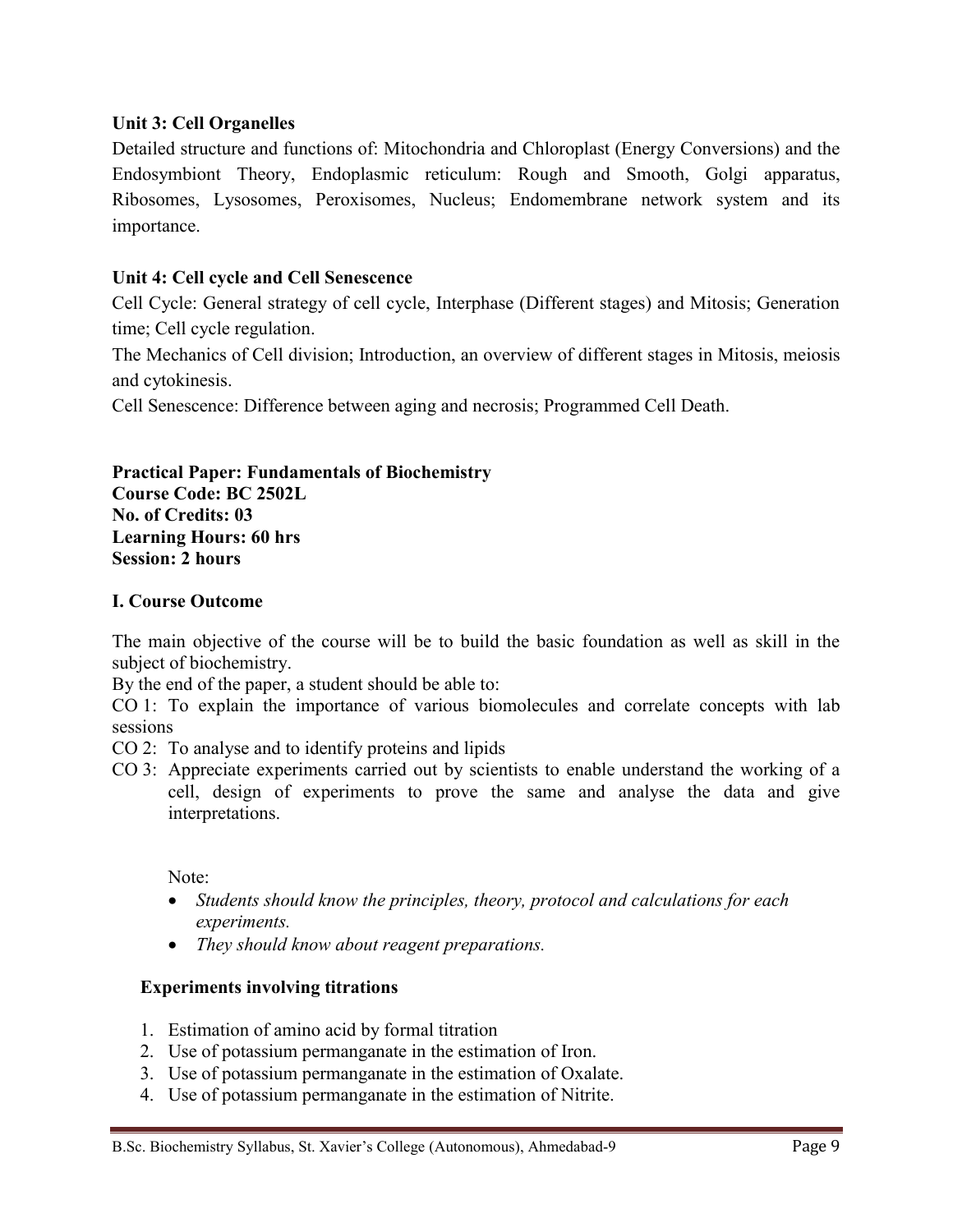5. Estimation of Calcium from biological fluid. (Serum)

## **Experiments based on lipids.**

- 6. Determination of Acid number of edible oil.
- 7. Determination of saponification number of edible oil.
- 8. Estimation of unsaturated fat by iodine value of oil.

# **Experiments involving Qualitative Analysis**

- 9. Qualitative analysis by colour reactions of Amino Acids.
- 10. Qualitative analysis of proteins gelatin, egg albumin by colour reactions and their identification with the help of colour reactions.
- 11. Precipitation/ denaturation test for proteins by
	- a. Heat
	- b. pH (conc. HCl, 5/10 N NaOH, Distilled water)
	- c. Acids (TCA and Sulphosalicylic acid).
	- d. Heavy metals (Lead, Copper, Zinc, Barium Salts)
- 12. Analysis of physical property of lipids: Solubility test.
- 13. Analysis of chemical properties of lipids: colour reactions of cholesterol.

# **Experiments involving Colorimetric Estimations**

- 14. Use of single cell colorimeter, its construction and operation. (Demo).
- 15. Estimation of protein by Biuret method.
- 16. Estimation of DNA by DPA method.
- 17. Estimation of RNA by Orcinol method.
- 18. Estimation of Sugars by DNSA method\*

## **18. Permanent slides of**

## **A. Different stages of cell division**

- a) Prophase
- b) Metaphase
- c) Anaphase
- d) Cytokinesis

# **B. Different cell types**

- a) Epithelium
- b) Endothelium
- c) Muscle cells
- d) Nerve cell

## *\*Note: This will be conducted as a mini project, wherein the students will be asked to check the sugar content of juices, soft drinks etc. and assess whether the sugar content is in accordance to the amount written on their labels.*

**III. Teaching methodologies:** Apart from the conventional black board teaching, other modes of teaching that will be adopted are power points, problem solving, and group projects. Assignments will be designed such that students inculcate the habit of reading reference books and science journals. The use of smart boards for teaching will also be promoted to enable more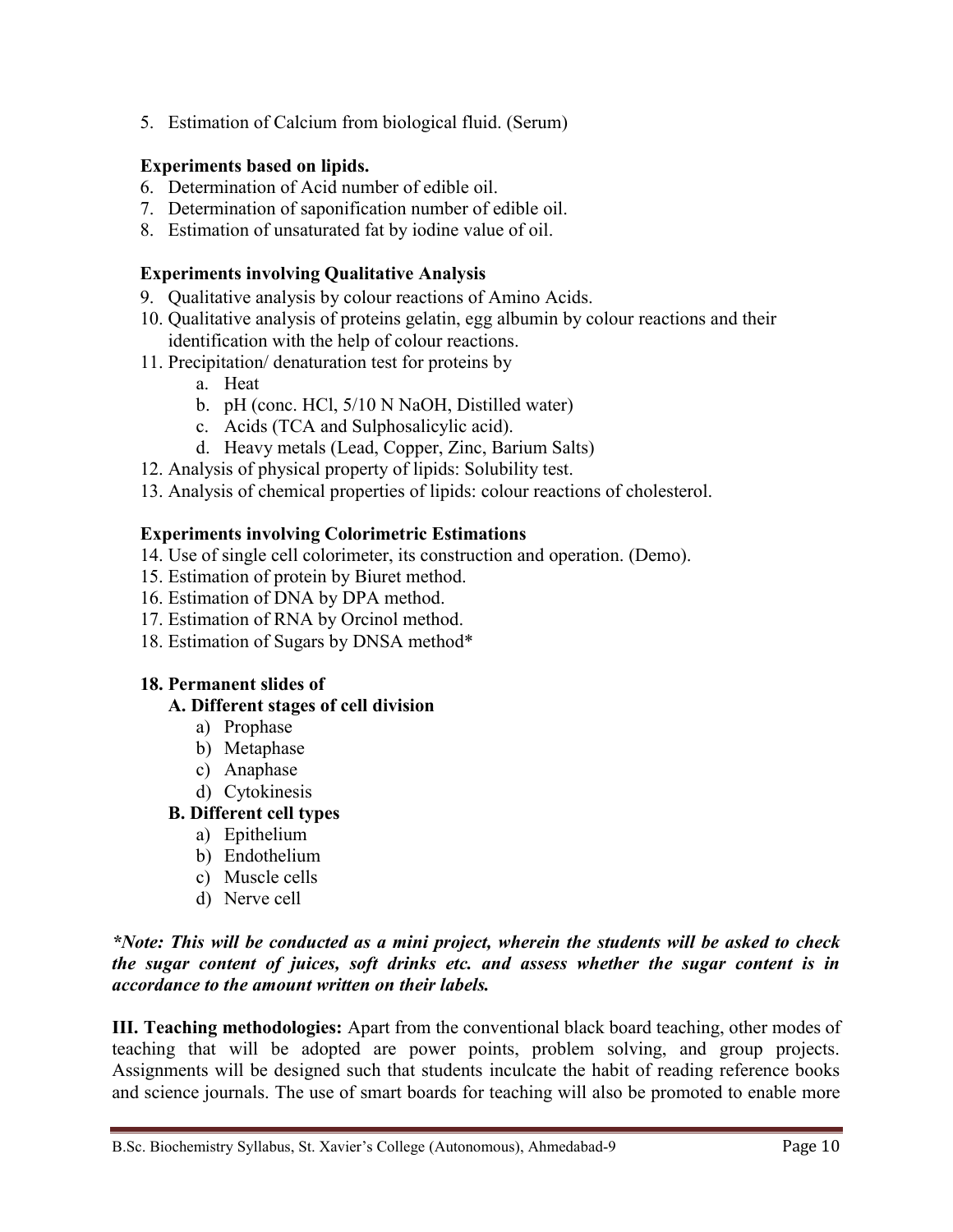interaction based teaching. Videos from American Society of Cell Biology could also be shown to students to imbibe concepts.

#### **IV. Recommended learning Resources**

- 1. [Molecular Cell Biology,](http://bcs.whfreeman.com/lodish5e/default.asp?s=&n=&i=&v=&o=&ns=0&t=&uid=0&rau=0)  $7<sup>th</sup>$  Edition. Lodish, et. al.
- 2. Biochemistry, 4<sup>th</sup> edition. Donald Voet and Voet Judith
- 3. Harpers review of Biochemistry, 25<sup>th</sup> Edition. Murray RK, Rodwell VW.
- 4. Lehninger's Principles of Biochemistry,  $5<sup>th</sup>$  Edition. Nelson DL and Cox MM
- 5. [Biochemistry, 5th Edition.](http://web.virginia.edu/Heidi/home.htm) Garrett and Grisham
- 6. Origin of life on the earth and in the cosmos  $(2<sup>nd</sup>ed)$ , Geoffrey Zubay:Academic Press
- 7. Molecular Biology of the Cell,  $5<sup>th</sup>$  Edition, Bruce Alberts et. al.
- 8. Organelle structure and function, David E Sadava, Jones Bartlett publishers.
- 9. Cytology, P.S. Verma, V.K. Agarval, S. Chand Publications.
- 10. Cell and Molecular Biology, 8th Edition. De Robertis.
- 11. Cell and Molecular Biology, Sheeler and Bianchi
- 12. The Cell: A Molecular Approach,  $6<sup>th</sup>$  Edition, G.M. Cooper
- 13. Introduction to Practical Biochemistry. T. Plummer.
- 14. Practical Biochemistry Satyanarayan

**Semester- III CORE Paper: Concepts in Microbiology Course Code: BC 3501 No. of Credits: 04 Learning Hours: 60 hrs**

#### **I. Course Outcome**

By the end of the paper, a student should be able to:

- CO 1: To explain the morphology of a prokaryotic cell and the fine structure of its organelles
- CO 2: To differentiate between eubacteria, archaebacteria, fungi, algae and viruses and comprehend their economic importance.
- CO 3: To justify the discovery and advancement of microscopic techniques has led to revolutionizing the field of microbiology
- CO 4: To describe the basic growth requirements of bacteria in vitro in order to culture them.
- CO 5: To know methodologies to control the growth of microbes by various sterilization techniques and chemotherapeutic drugs. For example: Milk is pasteurized to ensure that its shelf life is long; keeping surgical tools and rooms free of pathogens etc.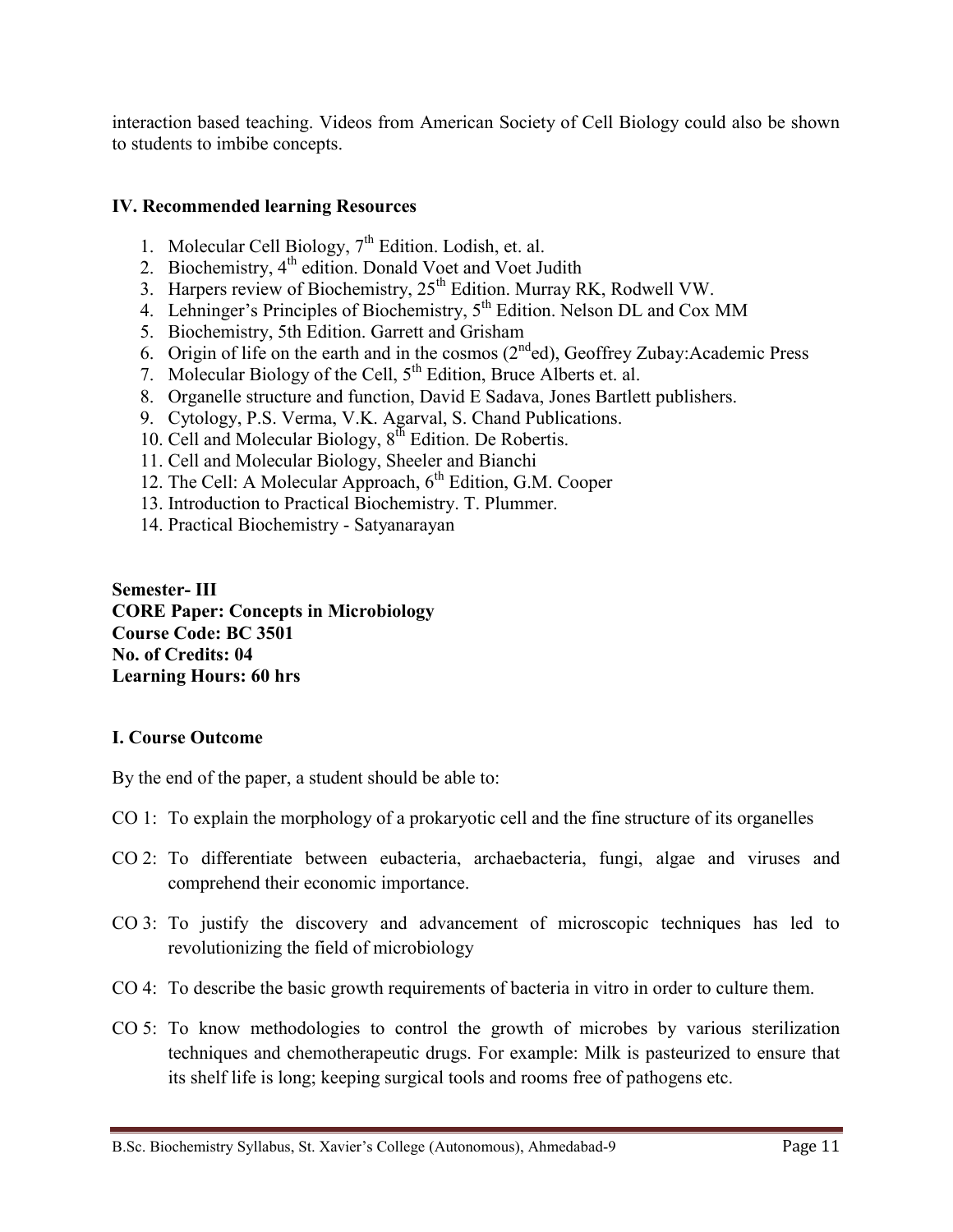- CO 6: To defend that good bacteria play a major role in industries especially food industries
- CO 7: To justify how microbes have been a tool to minimise use of chemicals, improvise waste water treatment and decreasing environmental pollution by biodegradation
- CO 8: Appreciate experiments carried out by scientists to enable understand the use of microbial systems in enhancing the quality of life.

Thus, the knowledge from this course can help in the following:

a) The students could pursue a career in industries that specialize in synthesis of various chemical components like acetic acid, enzymes, antibiotics, drugs etc.

b) The students can carry out basic research in Microbiology and Biotechnology, which in turn can be of great help in the commercialization of various microbial products.

c) Students can also go in for Medical Laboratory Technique Courses, opening opportunities in hospitals and pathological laboratories.

d) Basic knowledge of microbiology is required for Fermentation Technology which is a basic technology used in many Pharmaceutical and Biotech companies.

e) Explore the field of genetic engineering

f) Entrepreneurial start ups for small scale industries like production of biofertilizers, fermented foods etc.

# **II. Course Content**

## **Unit 1: Basic structure of microbes**

Cell morphology and fine structure of bacteria; Size, shape and arrangement of bacteria; study of organelles: Structure, chemical composition and functions of – cell wall, cell membrane, flagella, mesosomes, fimbriae and pilli, capsules, ribosomes, intracellular inclusions and endospores. Identification of bacteria based on cell morphology and fine structure.

Salient features and economic importance of Archeabacteria, rickettsia, fungi, algae, and viruses

## **Unit 2: Microscopy**

Parts of a compound microscope: condenser, objective, ocular lens systems; Basic principles of image formation; Relationship between magnification and numerical aperture; angular power and resolving power.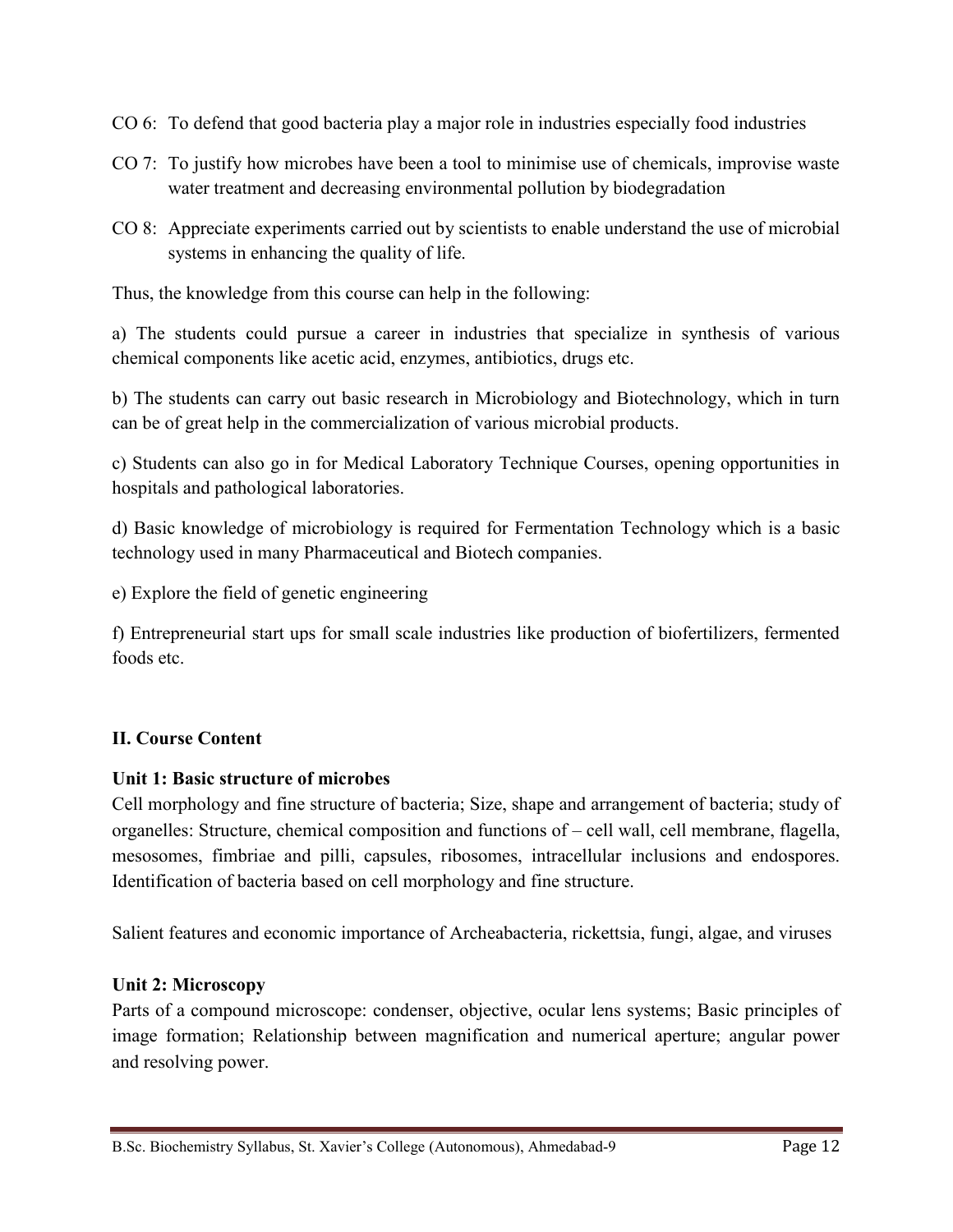Principle, construction, working, limitations and applications of: dark-field microscopy, phase contrast microscopy, fluorescent microscopy, Inverted microscopy and Electron (TEM, SEM) microscopy.

Principle and applications of Confocal microscopy, AFM and Cryoelectric microscopy

# **Unit 3: Microbial growth, nutrition and control**

*Control of microorganisms*: Definition of terms: sterilization, disinfection, microbicidal, microbiostasis, sepsis and asepsis, antiseptic. Factors affecting; Sterilization and disinfection by physical means: moist, dry heat, radiations and filtration; Sterilization and disinfection by chemical means: characteristics of an ideal antimicrobial agent, phenol coefficient. Mode of action and uses of: halogen and halogen compounds, compounds of heavy metals, phenols and its derivatives, alcohol, detergents. Chemosterilant gases (formaldehyde, ethylene oxide, beta propiolactone); Chemotherapeutic agents: Mode of action, limitations and uses of: penicillin, streptomycin, tetracyclins, polymixins, choramphenicol, cephamines, sulfa drugs.

*Growth and Nutrition***:** Definition and calculation of generation time, Growth curve, diauxic growth curve. Measuring bacterial growth (SPC, serial dilution, direct microscopic count); Effect of various factors on growth and reproduction of bacteria: temperature, osmotic pressure, radiation, hydrostatic pressure, mechanical impact, surface tension (define types based on specific requirement e.g. thermophilic); Cultivation of anaerobes, pure culture isolation and preservation.

Nutritional requirements and broad categories of bacteria (auxotrophs, lithotrophsetc) Preparation of media, Types of media (Natural, empirical, synthetic, defined, special media)

# **Unit 4: Applied Microbiology**

Microbiology of Milk: pasteurization and sterilization, microbial analysis of milk (SPC, MBRT) Role of microorganisms in fermented dairy products (butter, cheese, curd and yoghurt). Microbiology of water and sewage: Definition of potable water, index organisms of fecal contamination and their significance. Microbial analysis of water: SPC, filtration. MTFT, MPN. Sewage microbiology: BOD and COD- definition and significance. Sewage treatments: Primary, secondary (trickling filters, activated sludge process, oxidation ponds) and advanced treatments. Solids processing. Biofertilizers: Bioremediation and phytoremediation, Soil microbiology.

**III. Teaching methodologies:** Apart from the conventional black board teaching, other modes of teaching that will be adopted are power points, problem solving, and group projects. Assignments will be designed such that students inculcate the habit of reading reference books and science journals. The use of smart boards for teaching will also be promoted to enable more interaction based teaching.

B.Sc. Biochemistry Syllabus, St. Xavier's College (Autonomous), Ahmedabad-9 Page 13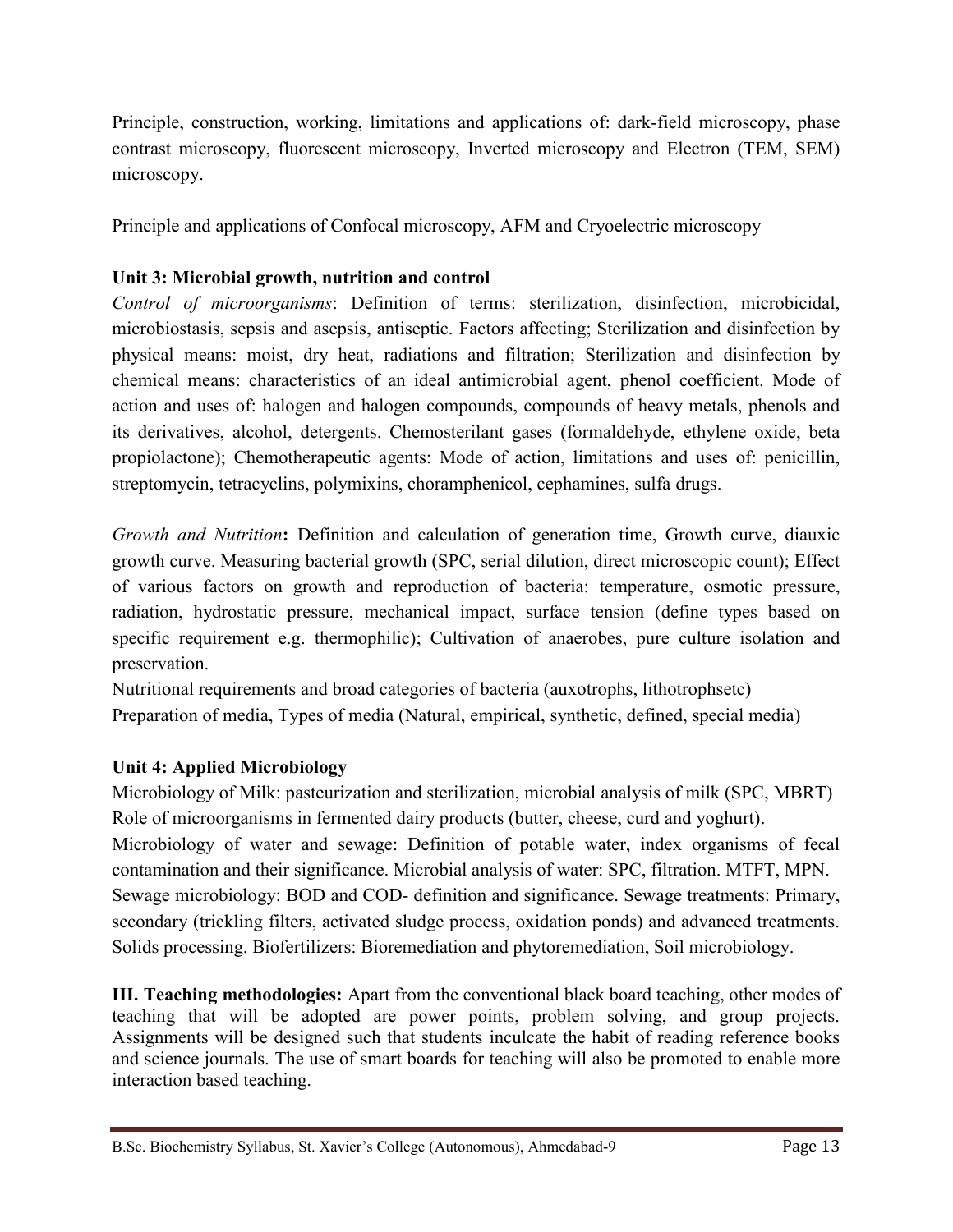Emphasis will be given to systematic designing of experiments in the laboratory sessions.

# **IV. Recommended learning Resources**

- 1. Atlas R: Microbiology: Fundamentals and Applications  $(2^{nd}$ ed)
- 2. Frobisher, Hinsdill, Crabtree, Goodheart: Fundamentals of Microbiology
- 3. Pelczar Reid: Microbiology  $(5<sup>th</sup>ed)$
- 4. Prescott: General Microbiology.
- 5. Scheeler and Bianchi: Cell Biology
- 6. Stainer, Adelber,Ingraham: General Microbiology

**Semester- III CORE Paper: Biophysical Chemistry Course Code: BC 3502 No. of Credits: 04 Learning Hours: 60 hrs**

# **I. Course Outcome**

By the end of the paper, a student should be able to:

- CO 1: To state the basic concepts of physics like adsorption, viscosity, surface tension, absorption of light to be able to apply in understanding concepts in biochemistry
- CO 2: To correlate the use of a particular technique to understand a fundamental.
- CO 3: To justify that the discovery and advancement of biophysics has opened up understanding pathways and mode of actions of various biological systems.
- CO 4: To apply the techniques for production, analysis and modifications of biomolecules.
- CO 5: Design experiments with appropriate techniques in the methodologies and analyze the data obtained.

Thus, the knowledge from this course can help in the following:

a) The students could pursue a career in industries that specialize in Instrumentation specifically for Life Science Research and Analysis

b) Avail jobs in Production, Quality Control and Rand D divisions of Pharmaceutical and Biotech companies.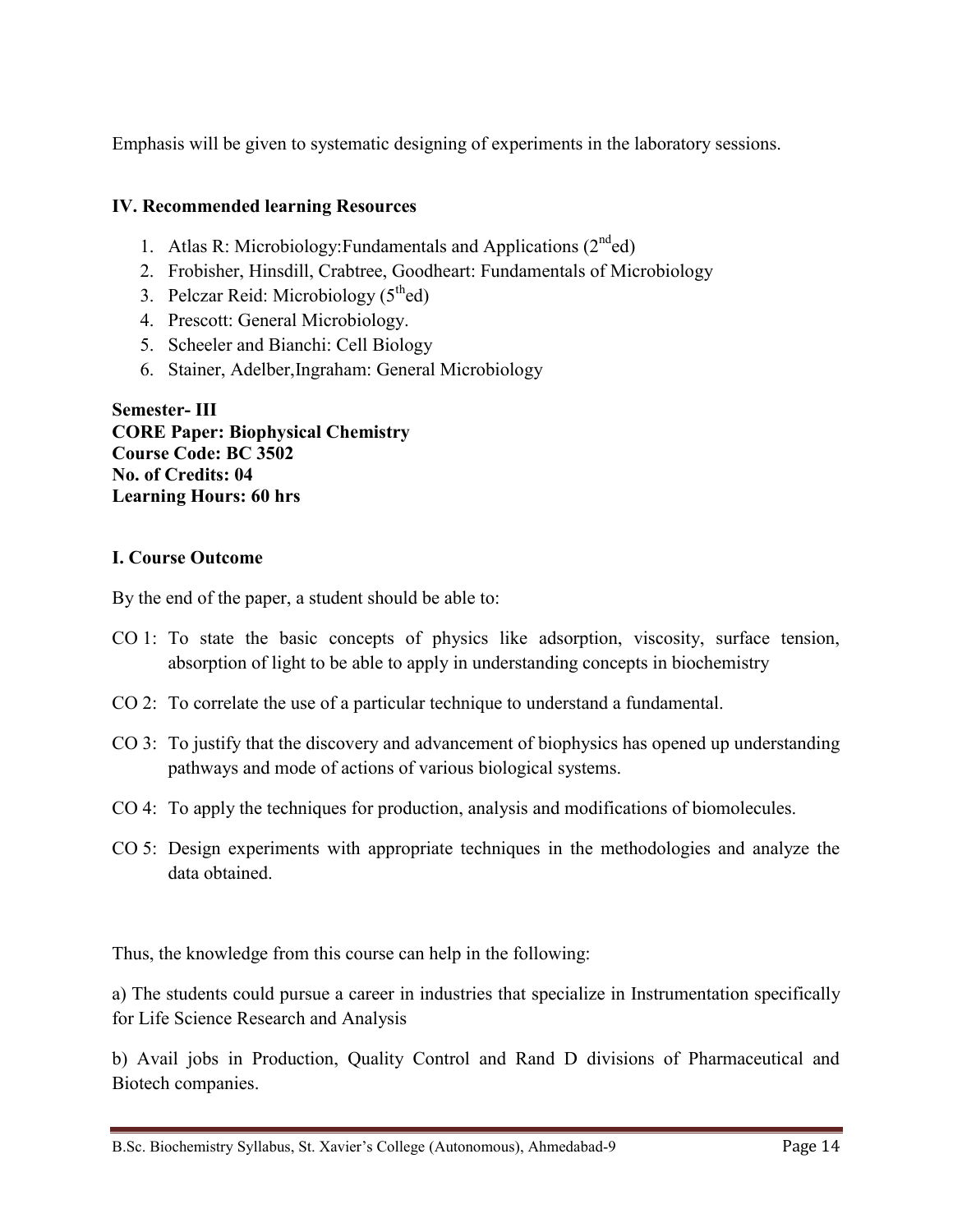c) The students can carry out basic research in various areas of biology due to their understanding of the techniques

d) Start up companies supplying basic instruments like colorimeters, pH meters, etc.

# **II. Course Content**

# **Unit 1: Centrifugation and Viscosity**

Poiseuille's equation, unit of viscosity, relative viscosity and its determination, factors affecting viscosity, physiological importance

Principle of sedimentation, factors affecting sedimentation

Types of rotors used in centrifuges, separation methods in different rotors

Preparative centrifuges: Differential centrifugation, sub cellular fractionation, density gradient centrifugations; Applications, preparation of gradients, sample collection methods, zonal rotors Analytical Centrifuges; Ultracentrifugation, working and applications

# **Unit 2: Adsorption, chromatography and electrophoresis**

Principle of adsorption, orientation of molecules on a surface, factors affecting adsorption, application of adsorption

Principle, technique, applications, advantages and disadvantages of: Ion exchange, gel filtration, affinity chromatography. Adsorption chromatography. Thin layer chromatography, reverse phase chromatography, hydrophobic interaction chromatography, HPLC, GLC.

Principle, technique, factors affecting, detection, applications, advantages and disadvantages of: Gel electrophoresis (PAGE, agarose, starch gel), Isoelectric focusing, 2-D gel electrophoresis

# **Unit 3: Colorimeter and Spectroscopy**

Beer-Lambert's law, principle, working of single cell and double cell colorimeter. Principle, working, applications, advantages and disadvantages of spectrophotometers and spectrofluorimeters (expand in detail monochromators, light source) Principle and applications of NMR, IR spectroscopy and atomic absorption spectroscopy

## **Unit 4: Advanced Techniques**

Radioactive decay, units of radioactivity. Measurement of radioacitivity (Geiger Muller Counter, scintillation counters, autoradiography). Applications of radioactivity and hazards. Flow cytometry, Patch-clamp technique, Freeze fracture technique (Histology), ICP MS, GC MS, LC MS.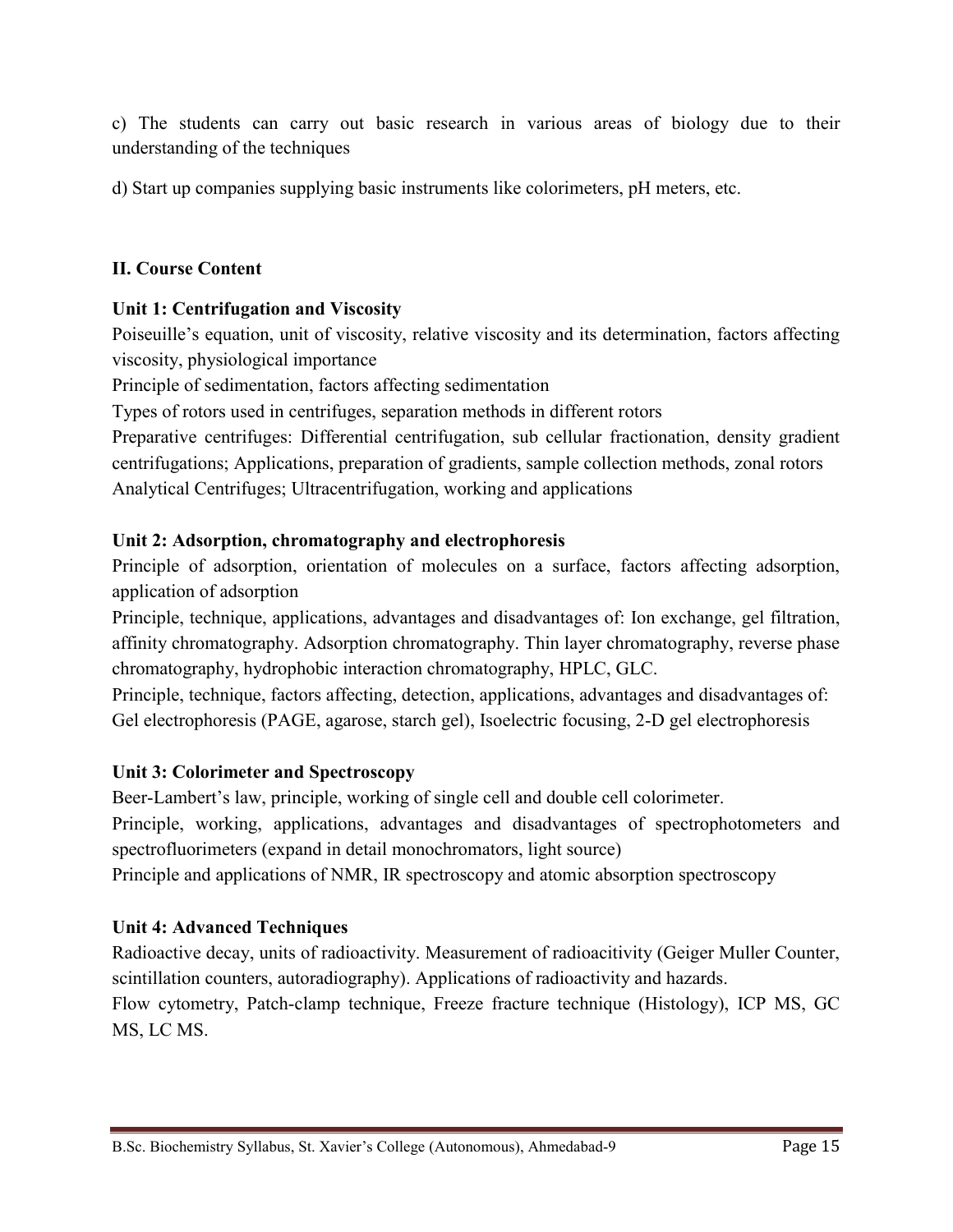**II. Teaching methodologies:** Apart from the conventional black board teaching, other modes of teaching that will be adopted are power points, problem solving, and group projects. Assignments will be designed such that students inculcate the habit of reading reference books and science journals. The use of smart boards for teaching will also be promoted to enable more interaction based teaching.

Emphasis will be given to systematic designing of experiments in the laboratory sessions.

# **IV. Recommended learning Resources**

- 1. Berg JM, and Tymoczko TJ, Stryer L,: Biochemistry  $(6<sup>th</sup> Ed)$
- 2. Daniel, C Harris: Quantitative Chemical Analysis
- 3. David Freifelder: Physical biochemistry  $(2^{nd}$  Ed) WH Freeman, USA)
- 4. Donald Voet and Voet J: Biochemistry  $(4^{th}$  Ed) 2011
- 5. Ghatak KL: Techniques and methods in Biology. PHI learning Pvt Ltd. 2011
- 6. Nelson DL and Cox MM: Lehninger's Principles of Biochemistry ( $5<sup>th</sup> Ed$ ) 2008
- 7. Oser: Hawks Physiological Chemistry  $(4<sup>th</sup> Ed)$  1965.
- 8. Upadhyay and Nath: Biophysical chemistry: Principles and Techniques  $(3<sup>rd</sup> Ed)$
- 9. Van Holde KE: Physical Biochemistry. Prentice Hall, NJ.
- 10. Vogel AI: A text book of quantitative inorganic analysis  $(3<sup>rd</sup> Ed)$ , 1975.
- 11. Westand Todd: Text book of biochemistry  $((4<sup>th</sup> Ed) 1970)$
- 12. Wharton and McCarty: Experiments and methods in Biochemistry
- 13. Willard and Merrit: Instrumental methods of analysis  $(4<sup>th</sup> Ed)$  1971.
- 14. Wilson K and Walker J: Principles and Techniques of Biochemistry and Molecular Biology  $(6^{th}$  Ed) 2006. Cambridge University Press.

**Semester- III Practical Paper: Fundamentals of Biophysical techniques and Microbiology Course Code: BC 3503L No. of Credits: 2.5 Learning Hours: 60 hrs Session: 3 hours**

## **I. Course Outcome**

The main objective of the course will be to build the basic foundation as well as skill in the subject of biochemistry.

By the end of the paper, a student should be able to:

- CO 1: Appreciate experiments carried out by scientists to enable understand the use of microbial systems in enhancing the quality of life.
- CO2: To apply the techniques for production, analysis and modifications of biomolecules.
- CO3: Design experiments with appropriate techniques in the methodologies to study various aspects of microorganisms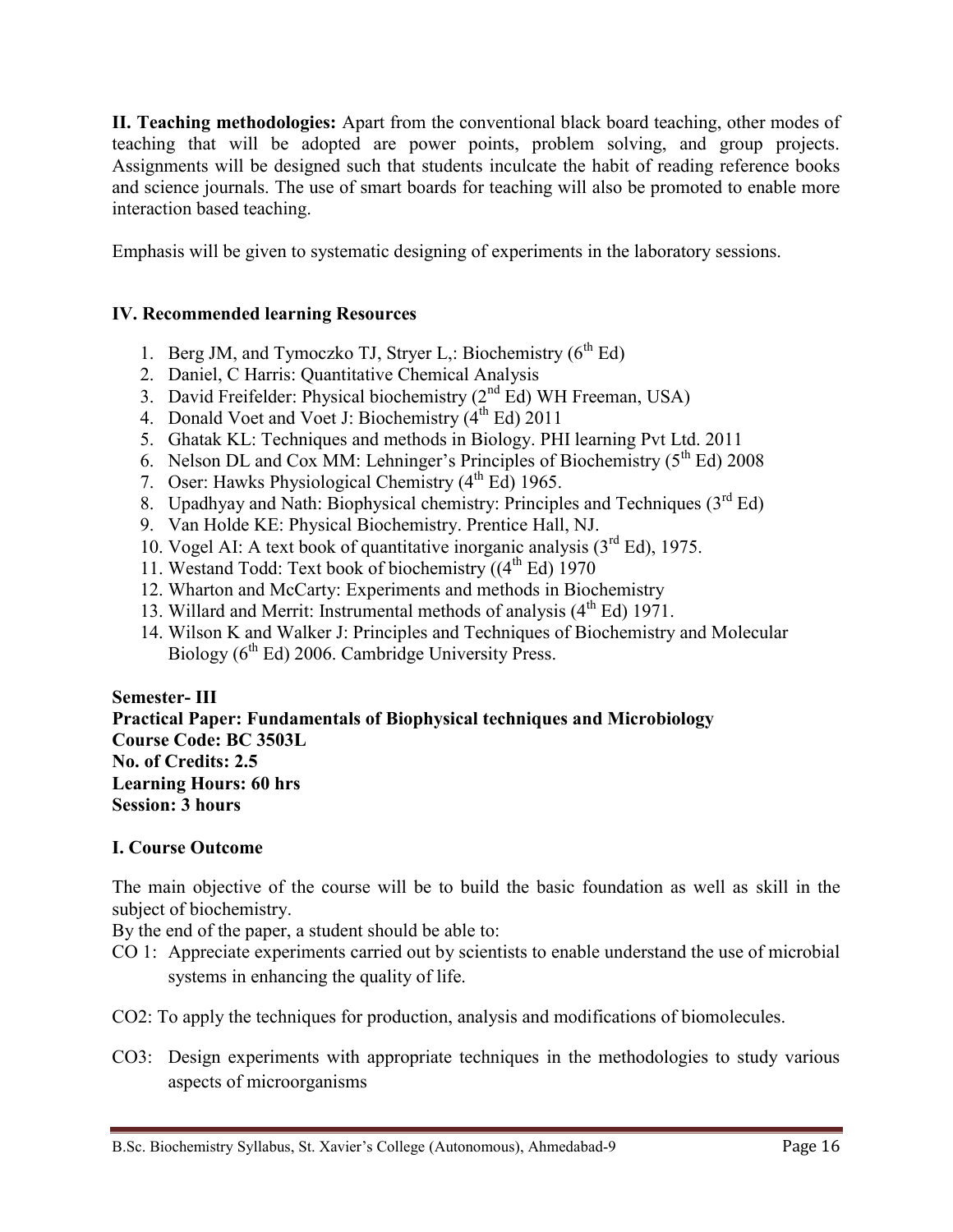Note:

- *Students should learn the principles, theory, protocol and calculations for each experiment.*
- *They should learn about reagent preparations.*

## **Colorimetric Estimations**

- 1. Estimation of sugar by Folin-Wu method
- 2. Estimation of protein by Folin-Lowry method

## **Biophysical methods**

- 3. Measurement of absorption spectra
- 4. Agarose gel electrophoresis
- 5. SDS-Poly acrylamide gel electrophoresis
- 6. Thin layer chromatography
- 7. Paper chromatography
- 8. Column chromatography
- 9. Off site visit to Industry

## **Basic techniques in Microbiology**

- 10. Introduction to stains and staining procedures
- 11. Monochrome staining( Positive and negative)
- 12. Gram staining
- 13. Capsule staining
- 14. Metachromatic granules staining
- 15. Spore staining(optional)
- 16. Methylene blue reduction test
- 17. Antibiotic assay by agar cup method
- 18. Antibiotic assay by disc/ditch method
- 19. Identification of microorganisms and Fermentation tests for microorganisms
- 20. Study of growth characteristics of microorganisms\*
- 21. Alcohol fermentation by yeast\*

*\*Note: These will be conducted as a mini project, wherein the students will be asked to check the growth characteristics of microorganisms under static and aerated conditions; under different temperature and pH conditions. Production of alcohol by yeasts from different food sources.*

## **References**

- 1. Plummer: An introduction to practical Biochemistry
- 2. Thomas and Schalkhammer: Analytical Biochemistry, 2002
- 3. Varley H: Practical Clinical Biochemistry
- 4. Wharton and McCarty: Experimental methods in Biochemistry
- 5. Willard and Merrit: Instrumental methods of analysis.
- 6. Seeley HW and Van Denmark PJ: Microbes in Action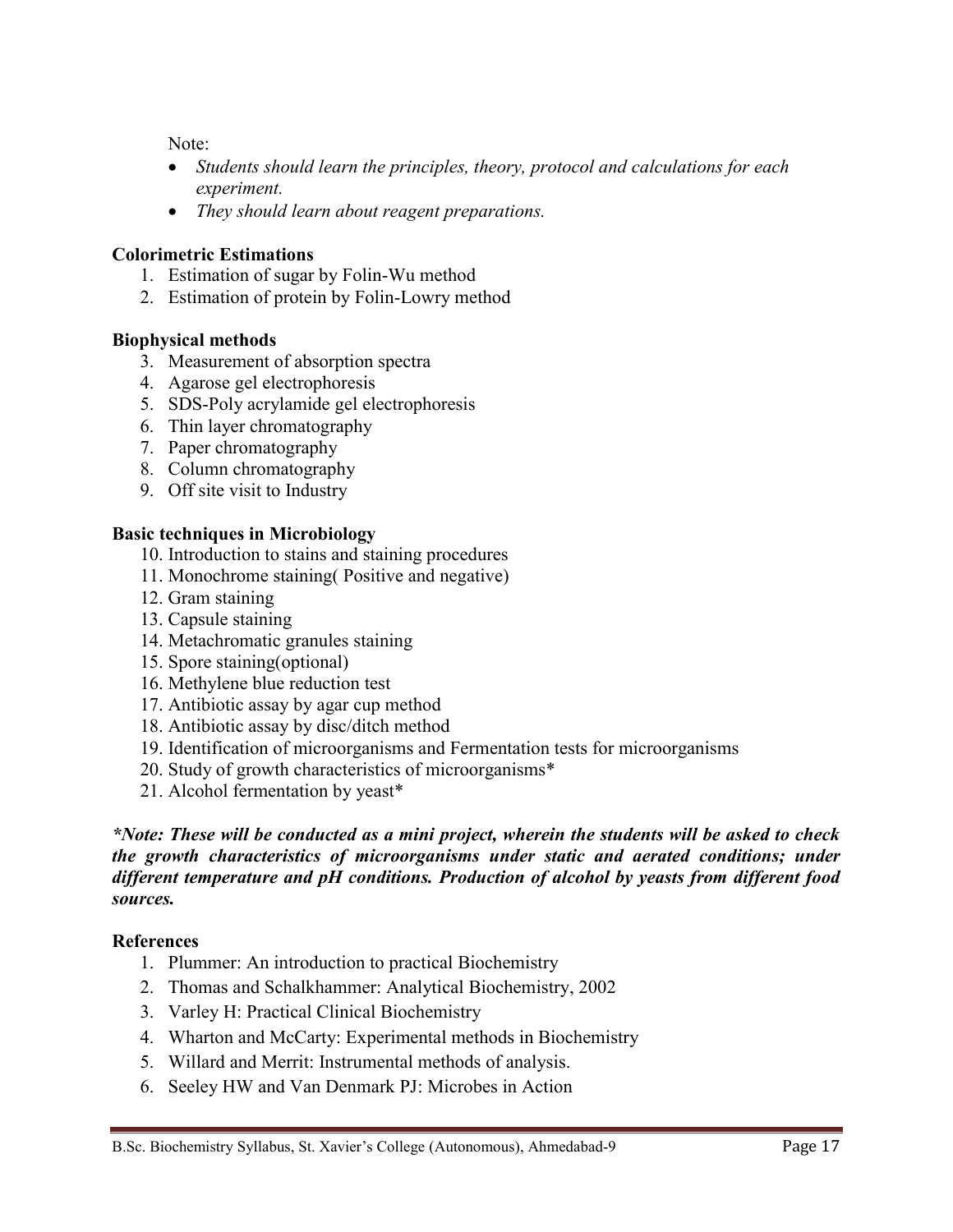7. Wistreich GA and Lechman MD: Laboratory Exercise in Microbiology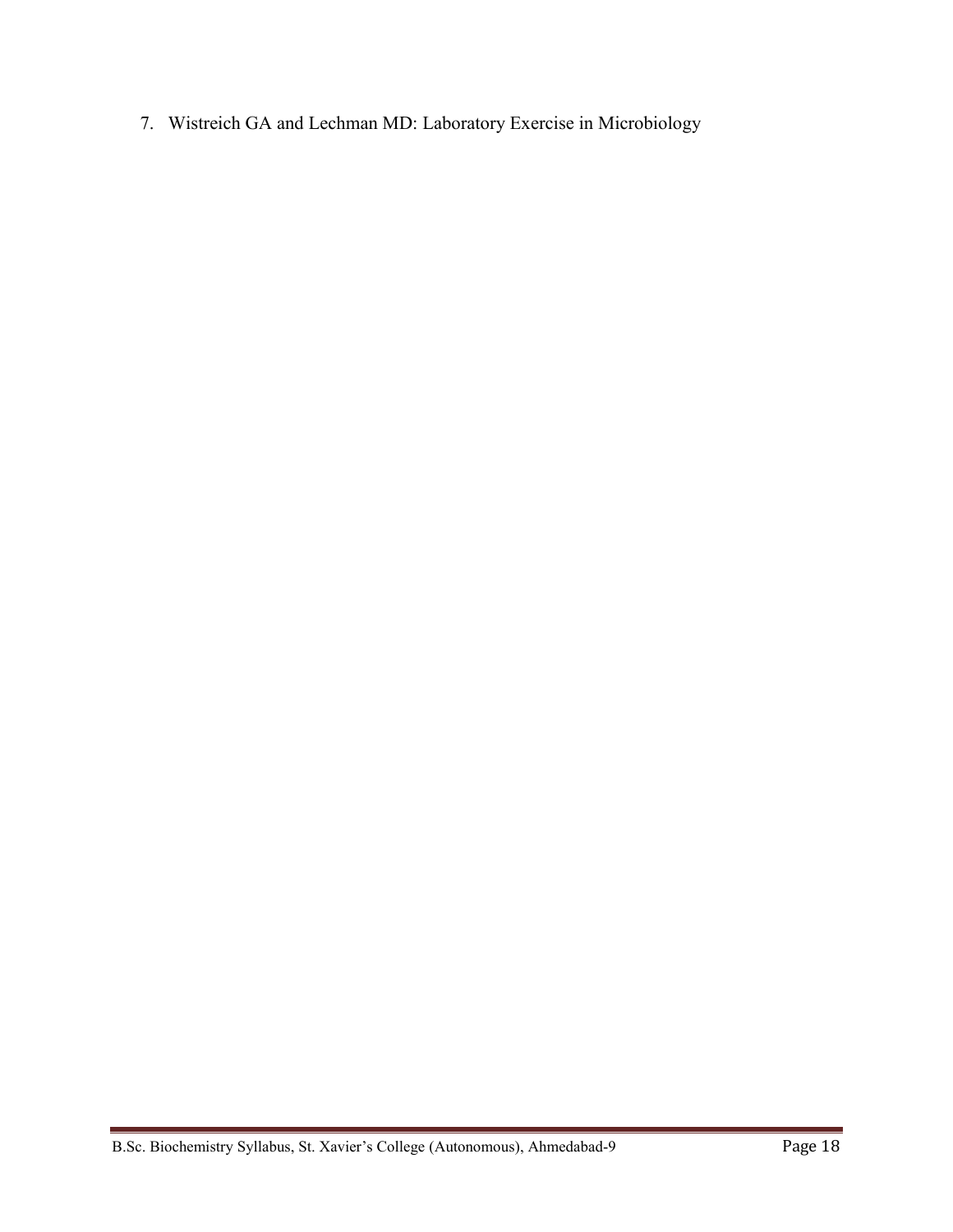**Semester IV CORE Paper: Molecular Physiology Course Code: BC 4501 No. of Credits: 04 Learning Hours: 60 hrs**

#### **I. Course Outcome**

By the end of the paper, a student should be able to:

- CO 1: To justify that physiological functions of cells are aided and regulated by signal molecules likes hormones, owing to its specificity and transduction mechanisms, which in turn become a target for treatment of various ailments
- CO 2: To describe the molecular mechanisms involved in blood clotting, production of erythrocytes, leucocytes and thrombocytes. This also gives an insight into molecular mechanisms that could be induced to enhance production of cells *in vitro.*
- CO 3: To explain the underlying mechanisms involved in movement of different muscle types to facilitate specific functions.
- CO 4: To state the importance of secretions and absorption in the body to aid digestion, circulation and excretions. The mechanisms involved will also enable comprehend what happens when there is any defect in any of the steps.
- CO 5: Appreciate experiments carried out by scientists to enable understand the basic concepts involved in signalling, transport, regulation and movement.

Thus, the knowledge from this course can help in the following:

a) An ability to carry out basic research in understanding various physiological actions in cells.

b) Work in research institutions, hospitals which are involved in finding molecular targets to treat diseases.

c) Opportunities to work in companies that are into discovery of drugs that target cells at the molecular level for therapeutics

d) Work as skilled technicians in pathological laboratories, blood banks and hospitals.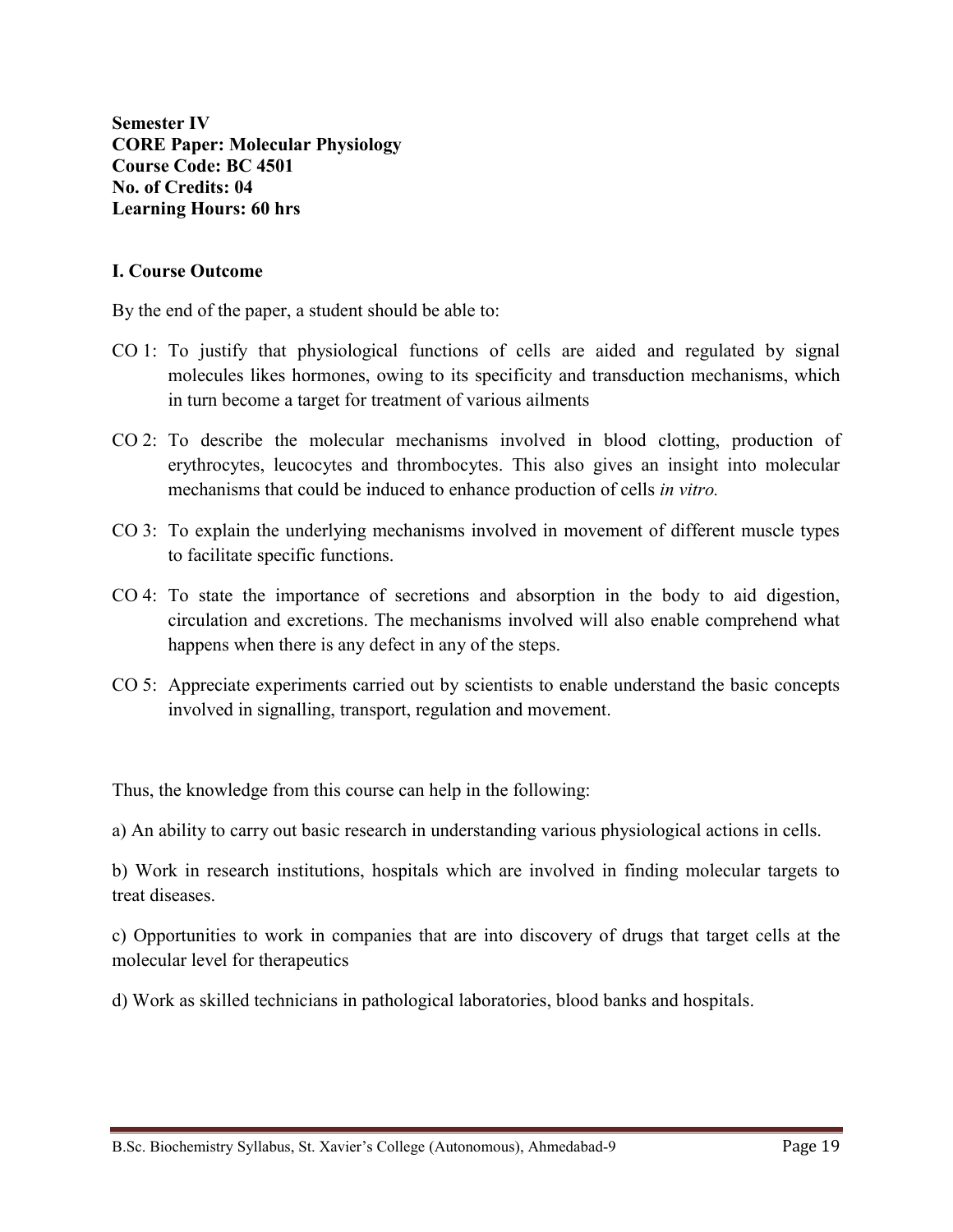# **II. Course Content**

## **Unit 1: Hormone signalling mechanisms**

Classification of hormones, Characteristics of hormones; Hormone receptors; Mode of action of hormones: cAMP, calcium, IP<sub>3</sub>, DAG, receptor kinases, cGMP, NO and gene activation; Regulation by feedback mechanisms e.g. Thyroid hormones, TSH and TRH; Synthesis and regulation of Insulin, glucagon, thyroid hormone, estrogen, and growth hormone.

# **Unit 2: Circulatory and Respiratory System**

Hematopoeisis: Erythropoesis, Thrombocyte formation and leucopoesis.

Hemostasis: Vasoconstrictions, Platelet plug formation, Clot – Clotting factors; intrinsic and extrinsic pathways for blood clotting. Clot retraction.

Role of surface tension in inhalation; (Theory of surface tension and its measurement); Role of hemoglobin in oxygen transport, dissociation curve of oxyhemoglobin and its significance. Bohr's effect, transport of oxygen and carbon dioxide, chloride shift.

Various buffer systems of the blood, acid base balance, factors affecting acid-base balance. Acidosis and alkalosis, Role of lung and kidney in regulation of acid base balance.

## **Unit 3: Muscle movement in body systems**

Excitation and contraction of muscles – molecular organization of muscle, proteins of contractile element; their organization and role in contraction; Energy for contraction . Theories of contraction; Hormonal regulation.

Cardiac physiology- circulation, electrophysiology of heart. Measurement of blood pressure, hypo and hypertension.

Regulation of striated and smooth muscle movement in the GI tract for propulsion and mixing.

## **Unit 4: Secretions and Absorption**

Salivary secretions and its regulation, gastric secretions and its regulation, pancreatic secretions and its regulation; Biliary secretions and its regulation; Secretions of the small intestine and its regulation; Absorption processes in the small intestine and large intestine; Transport of nutrients after absorption; Examples of disorders due to anomalies in regulation.

Functions of glomerular membrane and glomerular filtration rate (GFR), selective reabsorption and secretion, active passive transport of various substances (sugars, amino acids, urea and creatinine), mechanism of urine formation; Role of hormones in regulation.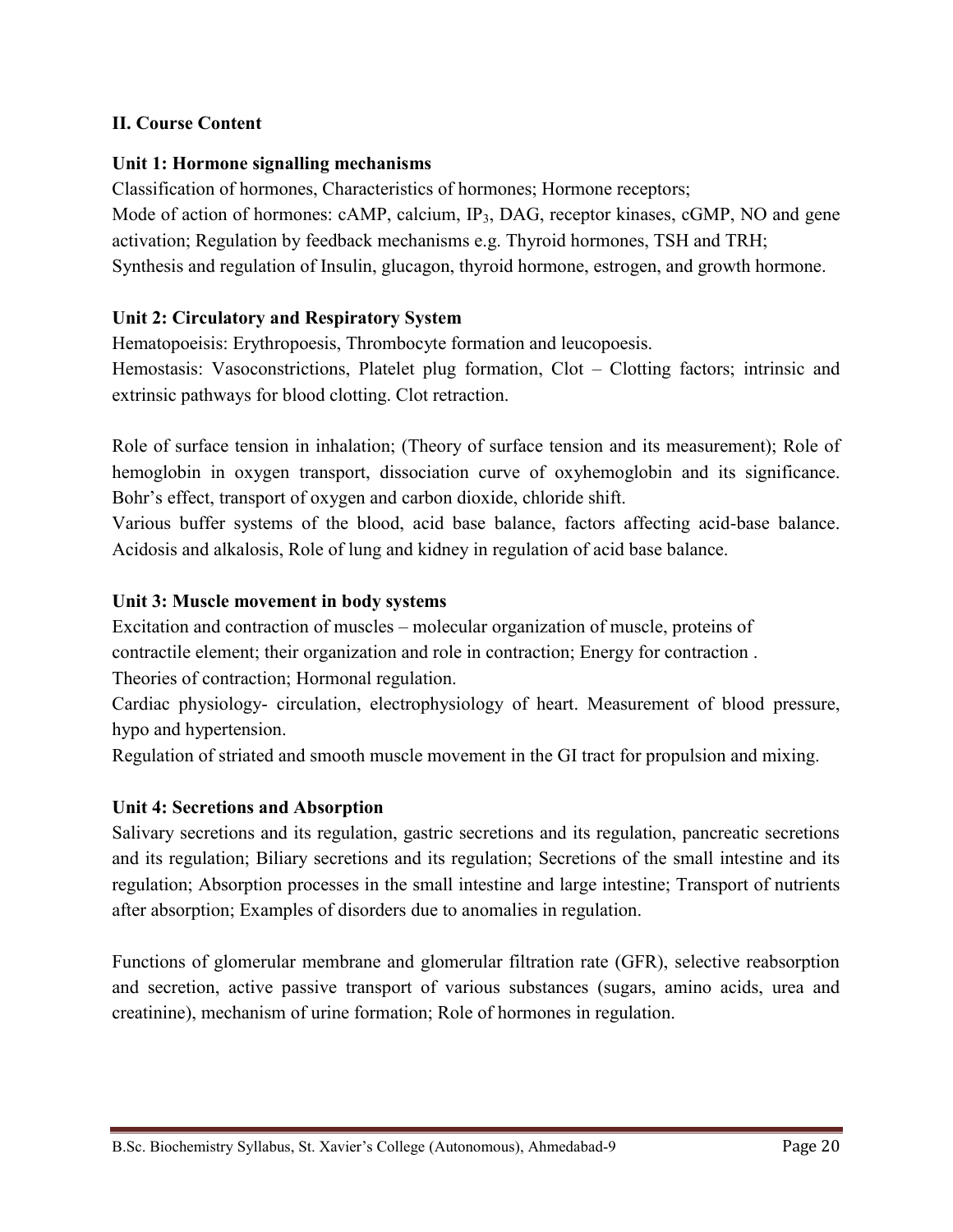**II. Teaching methodologies:** Apart from the conventional black board teaching, other modes of teaching that will be adopted are power points, problem solving, and group projects. Assignments will be designed such that students inculcate the habit of reading reference books and science journals. The use of smart boards for teaching will also be promoted to enable more interaction based teaching.

Emphasis will be given to systematic designing of experiments in the laboratory sessions.

# **IV. Recommended learning Resources**

- 1. Best and Taylor: Physiological basis of Medical practice
- 2. Bhagavan NV: Medical Biochemistry  $(4^{th}ed)$ , Jones and Bartlett Publishers
- 3. Charterjee: Human Physiology Vol. 1 and 2.
- 4. Chatterjee and Shinde: Text book of Medical Biochemistry
- 5. Das AK: Human Physiology
- 6. Ganong WF: Review of Medical Physiology  $(12<sup>th</sup>ed)$ . Lange Medical Publishers
- 7. Guyton AG and Hall JE: Text book of Medical Physiology  $(11<sup>th</sup>$ ed) Harcourt Asia.
- 8. Murray RK, Granner DK, Mayes PA and Rodwell, VW: Harper's Biochemistry (25<sup>th</sup>ed) 2000, Prentice Hall publishers.
- 9. Sherwood: Human Physiology  $(5<sup>th</sup>ed)$  2004
- 10. Talwar PC: Text book of Biochemistry and Human Physiology
- 11. Tortora G and Derrickson B: Principles of Anatomy and Physiology (14<sup>th</sup>ed) 2014. John Wiley and sons.
- 12. Sembulingam K and Sembulingam P: Essentials of Medical Physiology  $(6^{th}$  ed) 2012. Jaypee Brothers Medical Publishers

**Semester- IV CORE Paper: Nutrition Course Code: BC 4502 No. of Credits: 04 Learning Hours: 60 hrs**

## **I. Course Overview**

The main objective of the course will be to understand the importance of Nutrition and its biochemical implications

By the end of the paper, a student should be able to:

CO 1: To explain simple concepts related to Nutrition like balanced diet, RDA etc.,

CO 2: To correlate between food and energy requirements and utilization;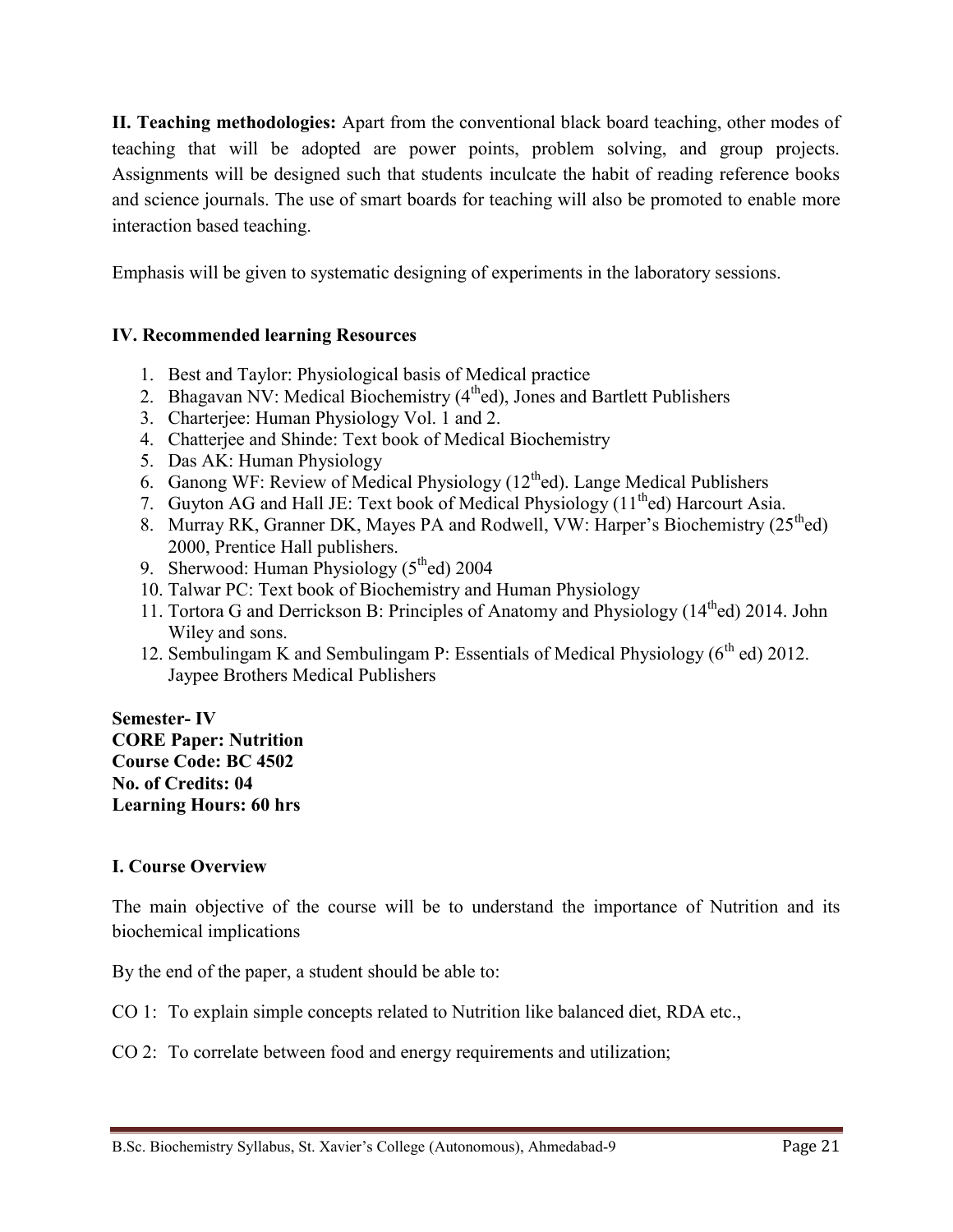- CO 3: To demonstrate why the body requires carbohydrates, lipids and proteins in specific quantities and how its deficiency or excess can lead to disorders
- CO 4: To assess the contribution of minerals, trace elements and vitamins to the well being of humans.
- CO 5: Appreciate experiments carried out by scientists to enable understand the requirement of different molecules by the body

Thus, the knowledge from this course can help in the following:

- a) Enable students to build a career as a nutritionist
- b) Find employment as dieticians in hospitals, health care agencies.
- c) The students can carry out basic research in nutrition based projects
- d) Start up companies supplying basic health supplements

## **II. Course Content**

## **Unit 1: Introduction and Energy Metabolism**

Introduction: Introduction to nutrition science: current trends in nutrition, nutrition in India:

RDA, balanced diet, assessment of nutritional status

Energy metabolism: Energy molecules, energy value of foods (gross and physiological fuel value), units of energy; Determination of energy value of foods by direct and indirect calorimetry; Determination of energy expenditure: direct and indirect methods, RQ and its significance; Total energy requirements, factors affecting it. BMR: definition, measurements, and factors affecting it; SDA of foods; Food habits of people and relate it to balanced nutrition

## **Unit 2: Nutritional and Physiological Functions of Carbohydrates, Proteins, Lipids**

Carbohydrates: Nutritionally important carbohydrates, function of carbohydrates, carbohydrate loading, lactose intolerance; Dietary fibres: role in human nutrition; Ethyl alcohol; Dental caries. Lipids: Animal and vegetable lipids in diet; Fatty acids: essential fatty acids, PUFA/P/S ratio; Fats: storage (adipose tissue), transport, mobilization, ketosis, function and requirements; **Obesity** 

Proteins: Source of dietary proteins, nitrogen balance; Quality of proteins: complete, incomplete proteins, supplementary values, Indices: BV, NPU, PER, PDCASS, digestibility, NDpV.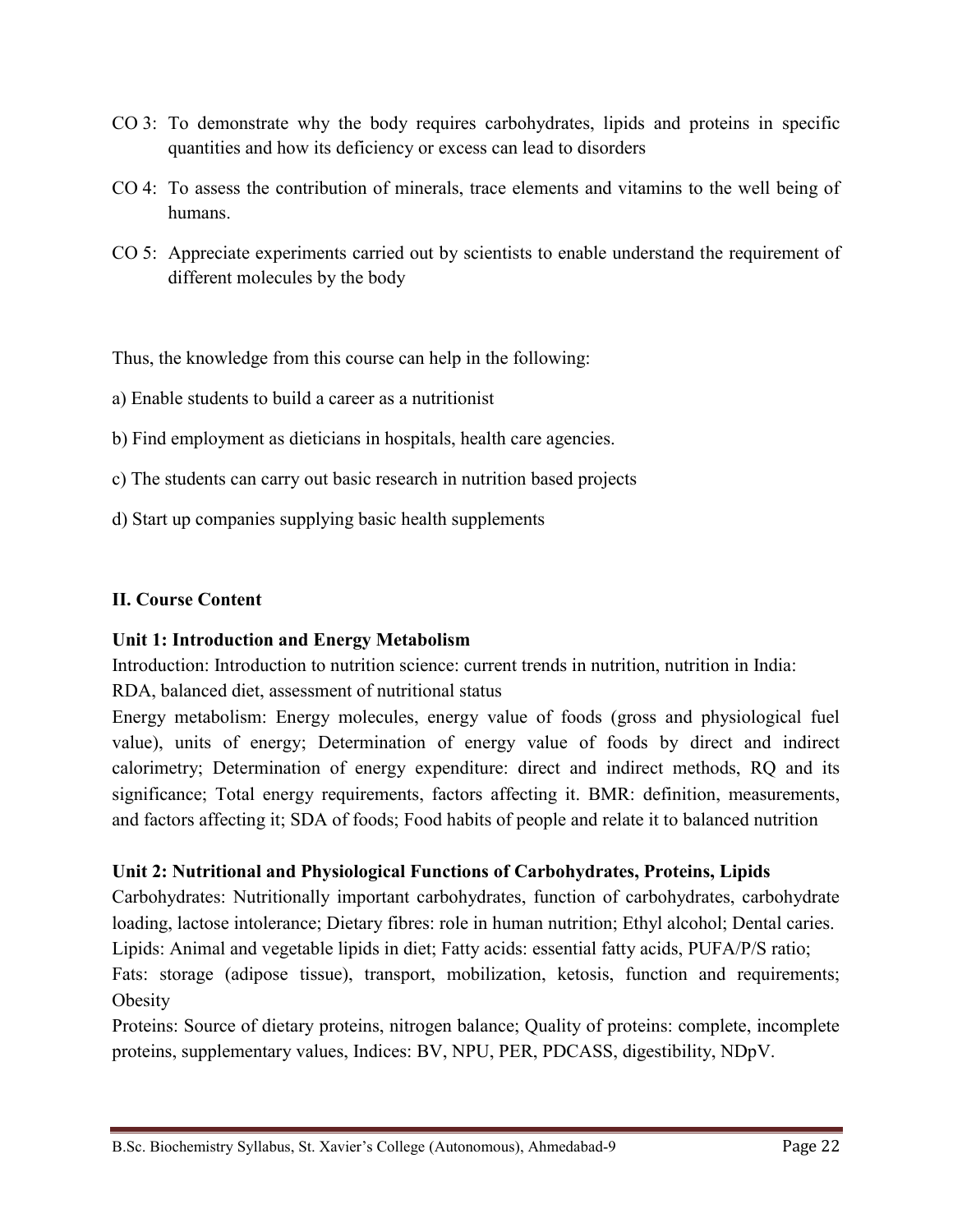## **Unit 3: Minerals and Trace Elements**

Essentiality, classification and functions of minerals; Calcium, Phosphorus, iron, iodine, selenium, zinc, fluorine.

Dietary sources; Absorption, transport, storage, excretion, malnutrition and toxicity of each of the above.

Diseases associated with deficiency of minerals and trace elements

## **Unit 4: Vitamins**

.

Water soluble vitamins: Occurrence/ Dietary sources; Biochemical functions; recommended dietary allowances; assimilation; and deficiency.

Fat soluble vitamins: Occurrence/ Dietary sources; Biochemical functions; recommended dietary allowances; assimilation and deficiency.

**II. Teaching methodologies:** Apart from the conventional black board teaching, other modes of teaching that will be adopted are power points, problem solving, and group projects. Assignments will be designed such that students inculcate the habit of reading reference books and science journals. The use of smart boards for teaching will also be promoted to enable more interaction based teaching.

Emphasis will be given to systematic designing of experiments in the laboratory sessions.

## **IV. Recommended learning Resources**

- 1. B. Srilakshmi: Dietetics
- 2. B. Srilakshmi: Nutrition Science
- 3. Christopher Haslett: Davidson's principles and Practice of medicine (18<sup>th</sup>ed) 1999. Churchill Livingston.
- 4. Guthrie
- 5. Guyton A: Text book of Medical Physiology  $(10^{th}$ ed).
- 6. Murray H et al: Harper's Biochemistry  $(25<sup>th</sup>ed)$  2000.
- 7. Rang HM and Dale MM: Rang and Dale's pharmacology (6<sup>th</sup>ed) 2007, Churchill Livingston Elsevier.

**Practical Paper: Nutrition and Heamatology Course Code: BC 4503L No. of Credits: 2.5 Learning Hours: 60 hrs**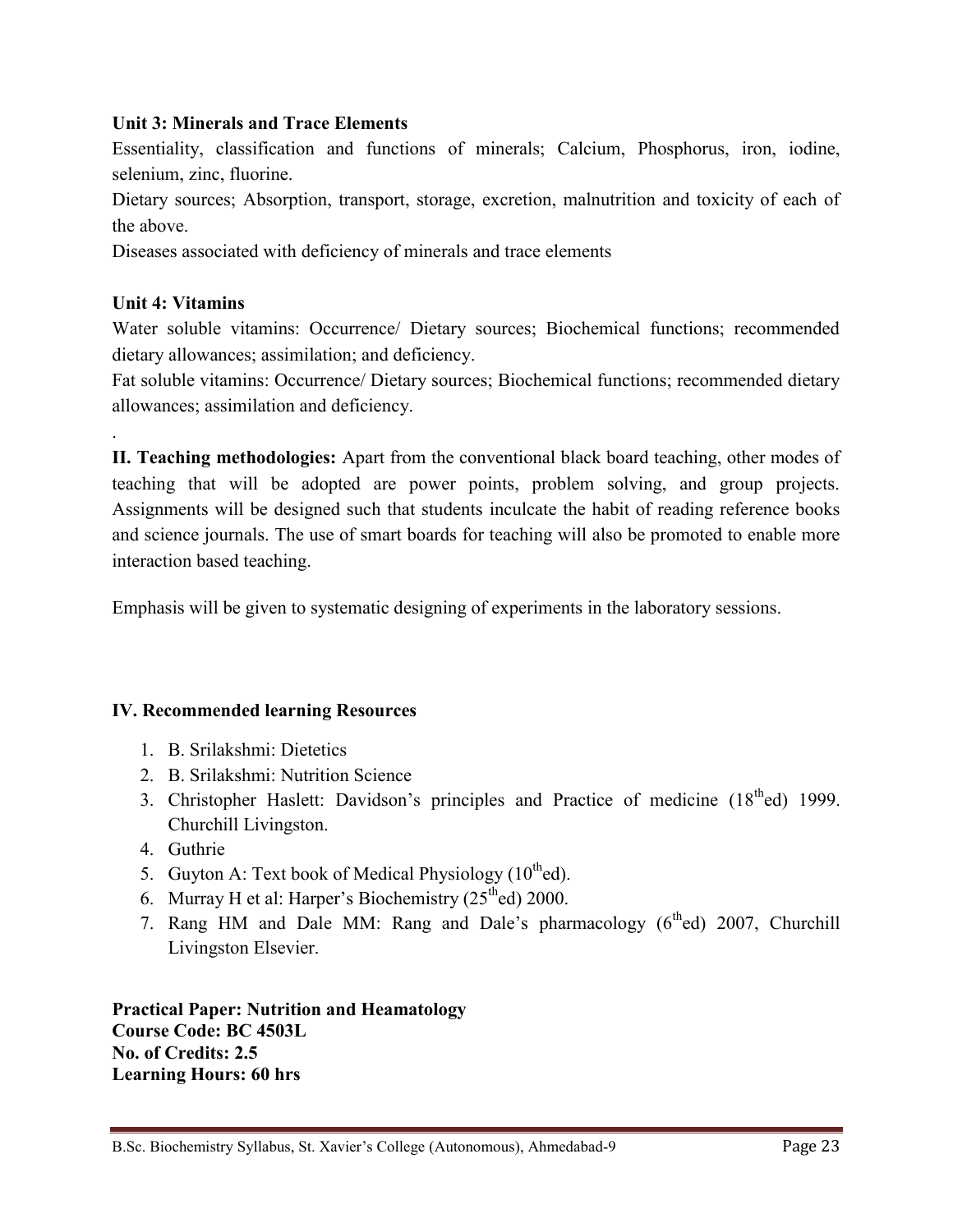#### **Session: 3 hours**

#### **I. Course Outcome**

The main objective of the course will be to build the basic foundation as well as skill in the subject of biochemistry.

By the end of the paper, a student should be able to:

- CO 1: Appreciate experiments carried out by scientists to enable understand the basic concepts involved in signalling, transport, regulation and movement.
- CO 2: To assess the contribution of minerals, trace elements and vitamins to the well being of humans.
- CO 3: Appreciate experiments carried out by scientists to enable understand the requirement of different molecules by the body

#### Note:

- *Students should learn the principles, theory, protocol and calculations for each experiment.*
- *They should learn about reagent preparations.*

#### **Nutrition**

- 1. Estimation of Iron by KSCN method
- 2. Estimation of Magnesium
- 3. Estimation of Calcium
- 4. Estimation of Vitamin C\*
- 5. Measurement of obesity indices\*
- 6. Interpretation of Lipid Profile Indices\*
- 7. Tests for Food adulteration\*

#### **Urine Analysis**

- 8. Physical parameters of Urine
- 9. Normal chemical constituents of Urine
- 10. Detecting abnormal and pathological constituents of Urine

#### **Basic Hematology**

- 11. Red blood cell count
- 12. White blood cell count
- 13. Differential counting
- 14. Estimation of Hb by Sahli's method
- 15. Determination of ESR
- 16. Determination of PCV
- 17. Determination of bleeding time, clotting time and blood group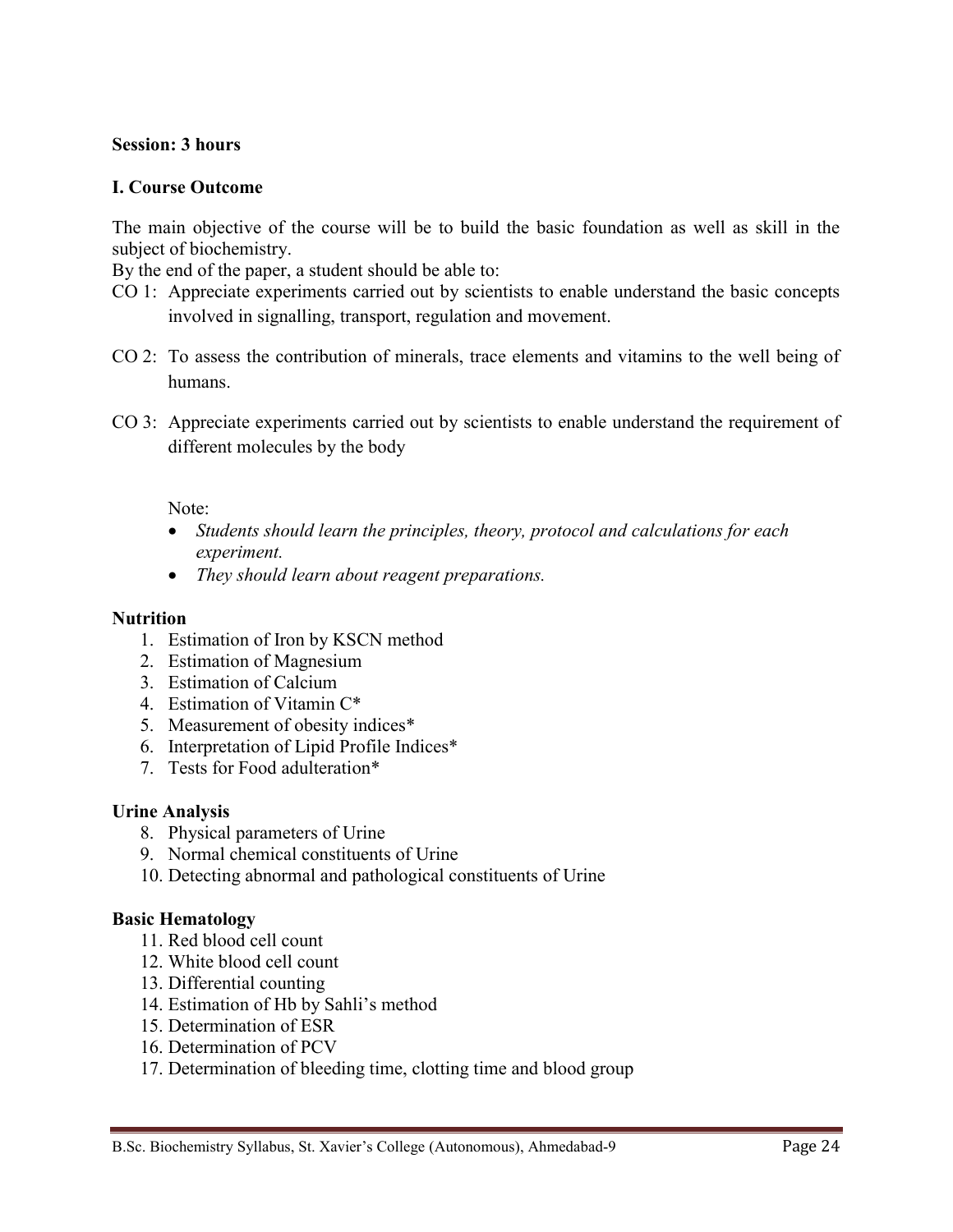*\*Note: These will be conducted as a mini project, wherein the students will be asked to,i) determine the Vitamin C content from different food sources; ii) Comment on the obesity indices of subjects of different age groups and correlate the same with lifestyle and diet; iii)Analyze the lipid profile of various subjects; iv) Food adulterations as mini projects*

#### **References**

- 1. Oser: Hawk's Physiological Chemistry  $(14<sup>th</sup>ed)$
- 2. Plummer: An introduction to practical Biochemistry
- 3. Sheela Sharma: Experiments and Techniques, 2007.
- 4. Thomas and Schalkhammer: Analytical Biochemistry, 2002
- 5. Varlery H: Practical Clinical Biochemistry
- 6. Whatton and McCarty: Experimental methods in Biochemistry

**Semester V CORE Paper: Metabolism-I Course Code: BC 5501 No. of Credits: 04 Learning Hours: 60 hrs**

#### **I. Course Outcome**

The main objective of the course will be to understand the concepts of Metabolism and its importance in the proper functioning of each cell.

By the end of the paper, a student should be able to:

- CO 1: To understand simple concepts related to metabolism,
- CO 2: To see the correlation between energy molecules, reducing equivalents and pathways;
- CO 3: To comprehend how metabolism is regulated by enzymes and hormones
- CO 4: To compare anabolic and catabolic pathways of carbohydrates, proteins and nucleic acids and comprehend how any defect in a pathway could lead to diseases.
- CO 5: Appreciate experiments carried out by scientists to enable understand the pathways and cycles of metabolism

Thus, the knowledge from this course can help in the following:

a) Give a basic understanding of clinical aspects of biochemistry

b) Discover drugs related to metabolic disorders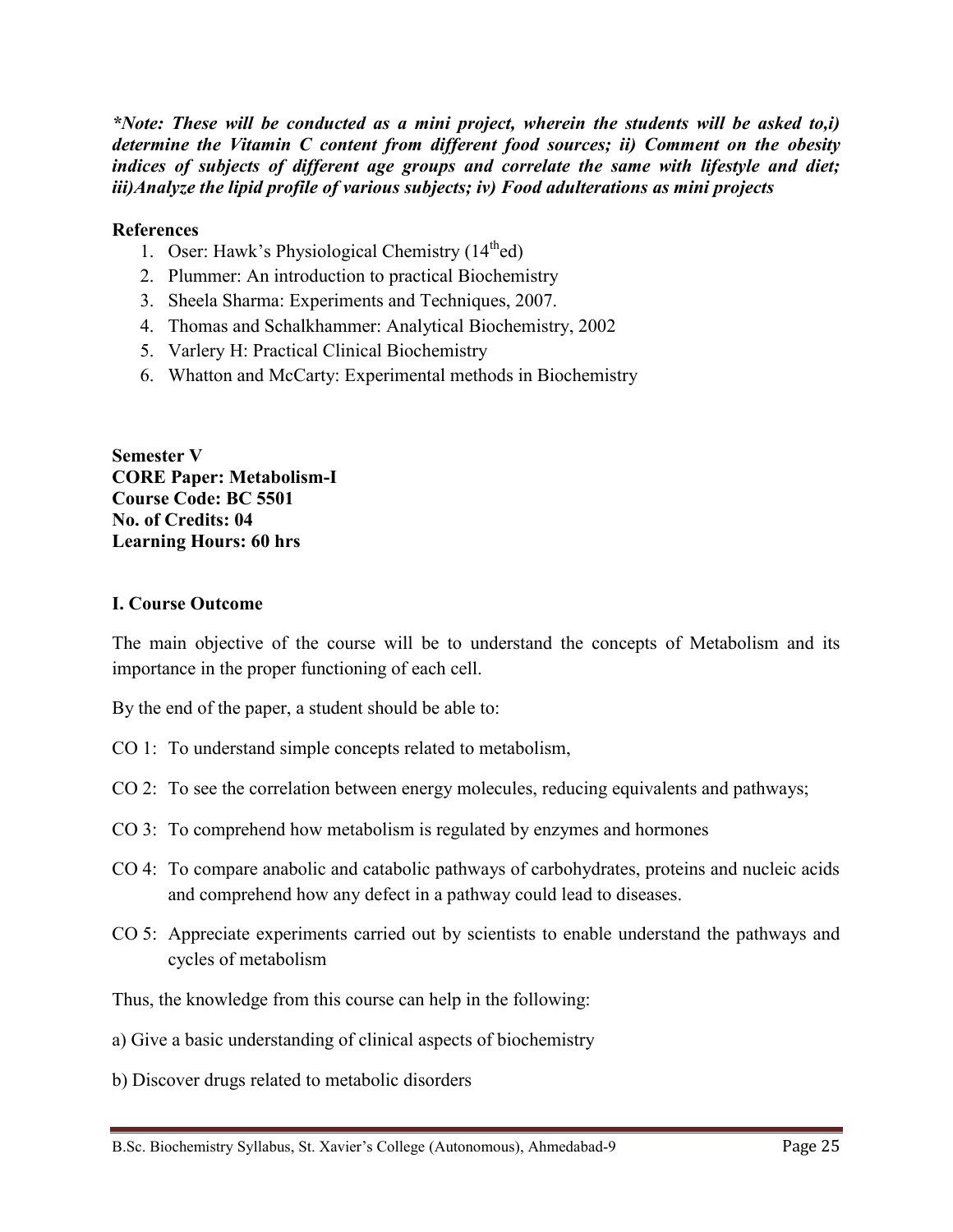- c) Basic technical knowledge required in pathological laboratories
- d) Work in industries related to diagnostics
- e) Carry out basic research in understanding aspects of metabolism that are still not clear

# **II. Course Content**

## **Unit 1: Introduction to Metabolism**

Introduction to Metabolism, Terms, Overall view of Metabolism, general features of metabolism, Chemical basis of high standard energy of hydrolysis of ATP, other phosphorylated compounds and thioesters, NAD and NADH, common regulatory mechanisms in metabolic pathways, genetic control of enzyme synthesis, regulation of the activity of enzymes, Hormones and regulatory cascades, difference between anabolic and catabolic pathways, Experimental Approach to Metabolism.

## **Unit 2: Metabolism of Carbohydrates**

Glycolysis, energetics, regulation of glycolysis, fates of pyruvate, Feeder pathways, Glycogen degradation, Glycogen synthesis, Regulation of glycogen metabolism, difference between glycogenolysis and glycogenesis, glycogen storage diseases, Gluconeogenesis, reciprocal regulation of Glycolysis & Gluconeogenesis, difference between Glycolysis & Gluconeogenesis, Cori cycle, Alternate pathways, PPP and regulation and significance.

## **Unit 3: Metabolism of Proteins**

Over view of the fate of carbon skeletons of amino acids, Gamma-Glutamyl cycle, Transamination, oxidative deamination, Non-oxidative, glucose alanine shuttle decarboxylation, Urea cycle , its regulation, energetics, and significance; Uric acid formation, Creatine metabolism, Disorders of amino acids metabolism, cell surface glycoproteins and membrane skeleton proteins

Porphyrin biosynthesis, catabolism and disorders of porphyrin metabolism.

## **Unit 4: Metabolism of Nucleic acids**

Digestion of nucleic acids, degradation of purine and pyrimidine nucleotides. Inhibitors of nucleotide metabolism, Disorders of purine and pyrimidine metabolism: Lesch-Nyhan syndrome, Gout, SCID, adenosine deaminase deficiency.

**II. Teaching methodologies:** Apart from the conventional black board teaching, other modes of teaching that will be adopted are power points, problem solving, and group projects.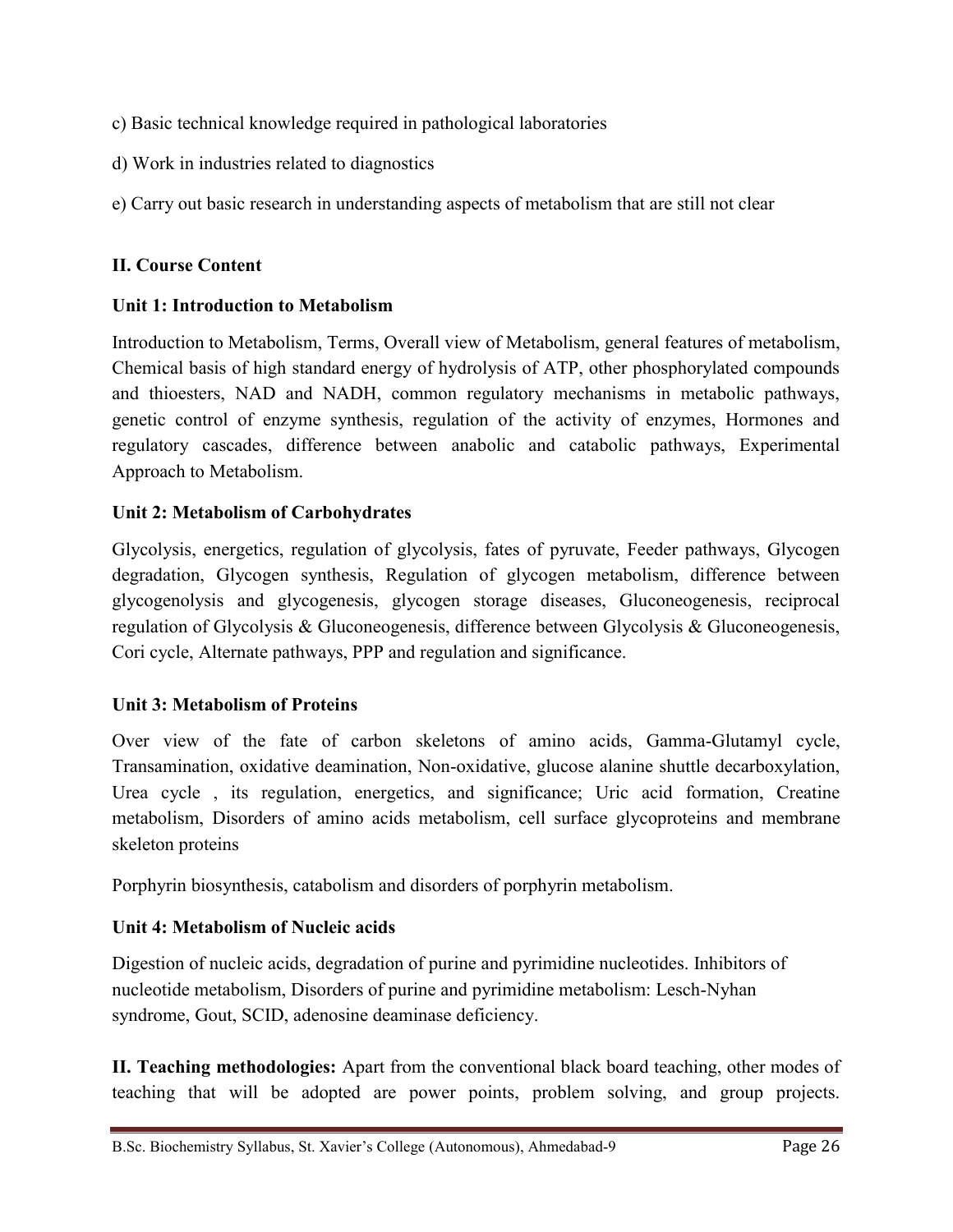Assignments will be designed such that students inculcate the habit of reading reference books and science journals. The use of smart boards for teaching will also be promoted to enable more interaction based teaching.

Emphasis will be given to systematic designing of experiments in the laboratory sessions.

## **IV. Recommended learning Resources**

- 1. Berg JM, and Tymoczko TJ Stryer L,: Biochemistry  $(7<sup>th</sup>ed)$ ,  $(2012)$ .WH Freeman Publishers
- 2. Bhagvan NV: Medical Biochemistry (4<sup>th</sup>ed) Bartlett Publishers.
- 3. Donald Voet and Voet J: Biochemistry (4<sup>th</sup>ed) 2011, Wiley Publications.
- 4. Grisham and Garett: Biochemistry  $(3<sup>rd</sup>ed)$ , Pearson-Thomson publishers
- 5. Jeoffrey Zubay: Principles of Biochemistry, McGraw Hill Publications, (1996).
- 6. Murray RK, Rodwell VW: Harpers review of Biochemistry  $(25<sup>th</sup>ed)$ ,  $(2000)$ .
- 7. Nelson DL and Cox MM: Lehninger's Principles of Biochemistry ( $7<sup>th</sup>$ ed) 2017.
- 8. Metzler: Biochemistry  $(2<sup>nd</sup>ed)$
- 9. Dee Unglaub Silverthron: Human Physiology an integrated approach  $(5<sup>th</sup>ed)$ , Pearson Benjamin Cummngs (2010).

**CORE Paper: Molecular Biology-I Course Code: BC 5502 No. of Credits: 04 Learning Hours: 60 hrs**

## **I. Course Outcome**

The main objective of the course will be to understand the importance of Molecular Biology and its implications.

By the end of the paper, a student should be able to:

- CO1: To analyse the experiments carried out by various scientists to prove that DNA is the genetic material,
- CO2: To explain the structure and properties of DNA;
- CO3: To narrate the mechanisms of DNA replication, transcription and translation in prokaryotes
- CO4: To evaluate how DNA damage can lead to detrimental effects and how DNA repair systems in the cells try to prevent mutations before being inherited.
- CO5: To outline how cells regulate expression of genes during transcription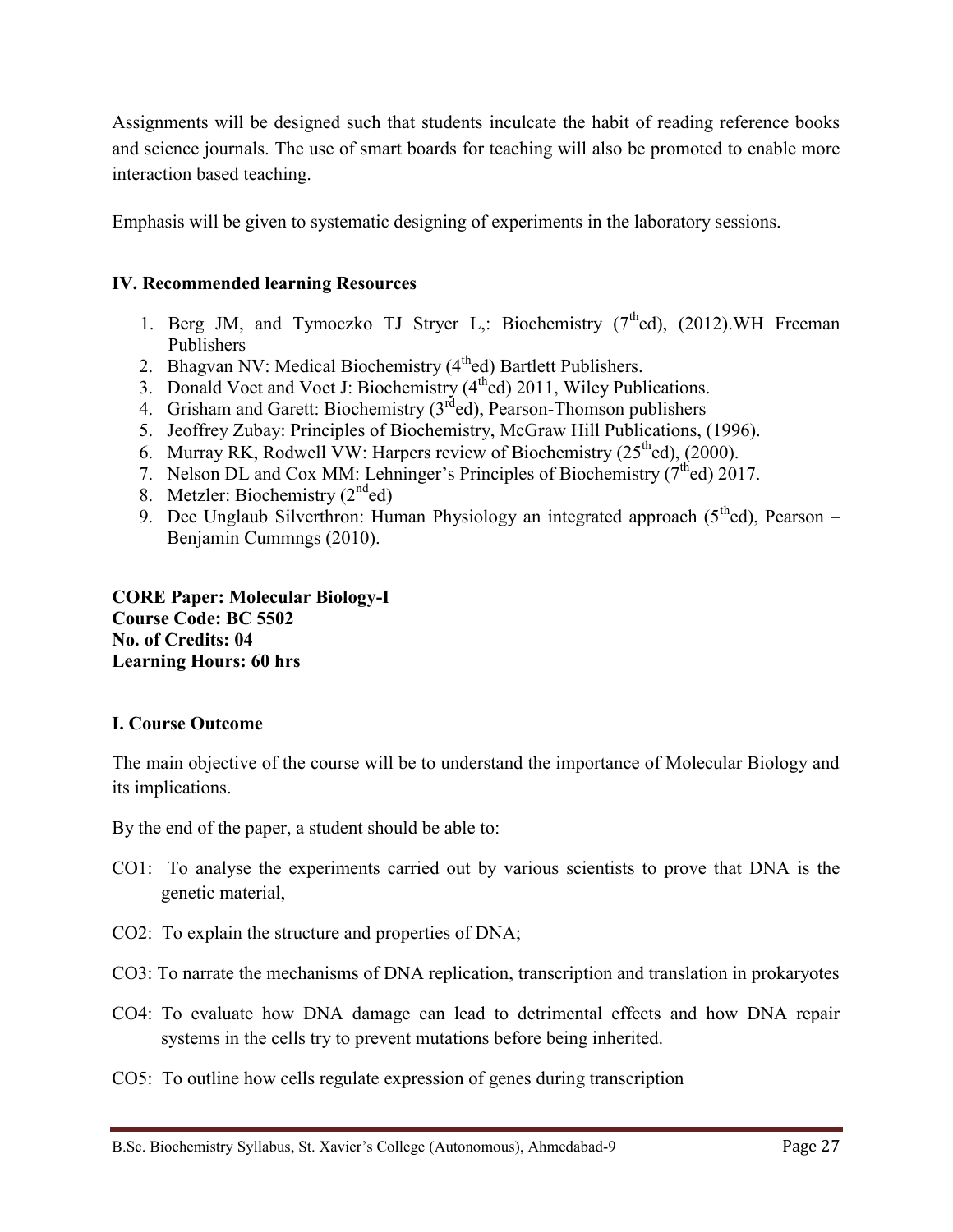CO6: Appreciate experiments carried out by scientists to enable understand the Central Dogma of life

Thus, the knowledge from this course can help in the following:

a) Enable students to build a career in Genetic engineering, Genomics and proteomics

b) Understanding of molecular mechanisms can enable customizing treatments related to diseases

c) The students can carry out basic research in cell and molecular biology

d) Start up companies based on biologics and molecular medicines.

# **II. Course Content**

# **Unit 1: Basic Concepts in Molecular Biology**

Introduction to Molecular Biology; Experiments proving DNA as genetic material: S. F. Griffith's transforming principle, Avery, McLeod and McCarthy's experiment, Roger Heriot's experiments with bacteriophages and Hershey and Chase Experiment; Rosalind Franklin's studies with DNA structure; Chargaff's experiments and Law; Watson – Crick Model; Deviations from Watson – Crick's DNA model; Different forms of DNA;

Physical properties of DNA: Denaturation and Hyperchromic effect, Tm and its significance, Renaturation and hypochromic effect, Cot Curve and its significance; DNA Supercoiling and Topology

# **Unit 2: DNA Replication, DNA Damage and its Repair**

Introduction to DNA replication; Messelson – Stahl's experiment; the basic requirements of DNA replication: Template – primer junction, DNA Polymerases: Structure and Function, Ancillary proteins associated with replication; Mechanism of replication: Initiation, Elongation and Termination; other modes of replication: Rolling circle mechanism and D – loop mechanism. Mutations and Types of Mutations; Replication Errors and its Repair; DNA Damage by Chemical Mutagens; DNA damage by physical agents; DNA Repair Mechanisms: Direct Reversal of DNA Damage, Base excision repair and Nucleotide excision repair.

# **Unit 3: Genetic Code and Transcription**

The Genetic Code: Cracking of the code and its triplet nature; Degeneracy and Universality; Initiation and Stop Codons; Wobble's Hypothesis and its significance.

Introduction to Transcription; RNA polymerase: structure and function; Promoters; Transcription Initiation; Transcription elongation and proof reading: Termination of transcription.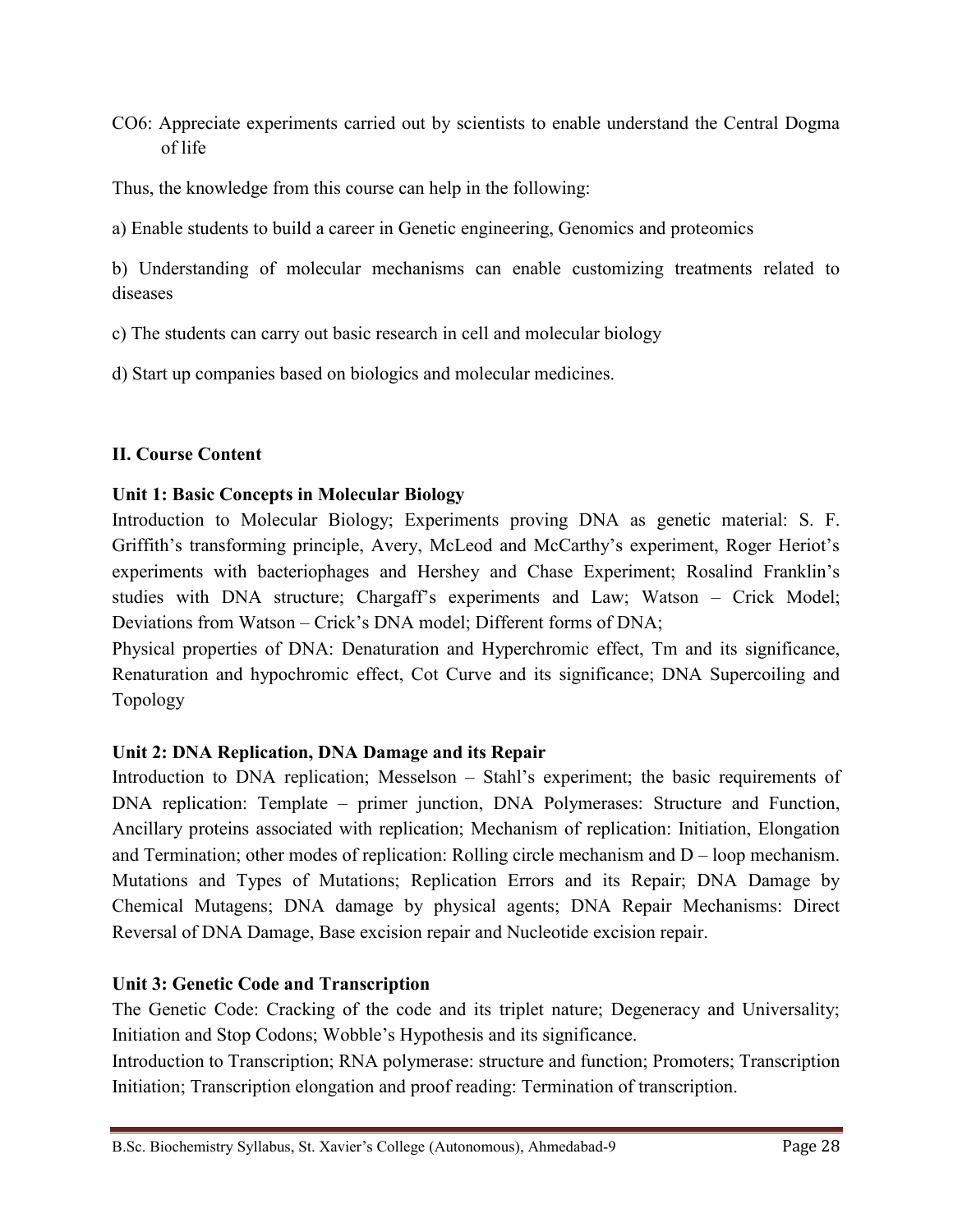Post transcriptional modifications: 5' capping and poly A tailing; RNA splicing: Chemistry of RNA splicing, Spliceosome machinery, Splicing pathways; Concept of Alternate Splicing.

# **Unit 4: Translation and Regulation of Gene Expression**

Introduction to Translation, Roles of messenger RNA, transfer RNA, Aminoacyl tRNA synthetases, and Ribosomes; Mechanism: Initiation of translation, Elongation and Termination; Post translation modifications.

Regulation of Gene Expression: Principles; Regulation of transcriptional initiation: Lac Operon, Arabinose Operon and Tryptophan Operon; Gene Regulation after transcription initiation.

**II. Teaching methodologies:** Apart from the conventional black board teaching, other modes of teaching that will be adopted are power points, problem solving, and group projects. Assignments will be designed such that students inculcate the habit of reading reference books and science journals. The use of smart boards for teaching will also be promoted to enable more interaction based teaching.

Emphasis will be given to systematic designing of experiments in the laboratory sessions.

# **IV. Recommended learning Resources**

- 1. Berg JM, and Tymoczko TJ, Stryer L,: Biochemistry (6th Edition)
- 2. Watson, J.D Molecular Biology of the Gene  $(5<sup>th</sup> Edition)$
- 3. De Robertis and De Robertis: Cell and Molecular Biology  $(8<sup>th</sup> Edition)$
- 4. Donald Voet and Voet J: Biochemistry (4th Edition) 2011
- 5. Grisham and Garett: Biochemistry (3rd ed)
- 6. Benjamin Lewin: Genes IX (2007)
- 7. Nelson DL and Cox MM: Lehninger's Principles of Biochemistry (7th ed) 2017
- 8. Lodish: Molecular Cell Biology  $(5^{th}$  Edition) 2004

**CORE Paper: Enzymology Course Code: BC 5503 No. of Credits: 04 Learning Hours: 60 hrs**

## **I. Course Outcome**

The main objective of the course will be to understand the concepts of Metabolism and its importance in the proper functioning of each cell.

By the end of the paper, a student should be able to: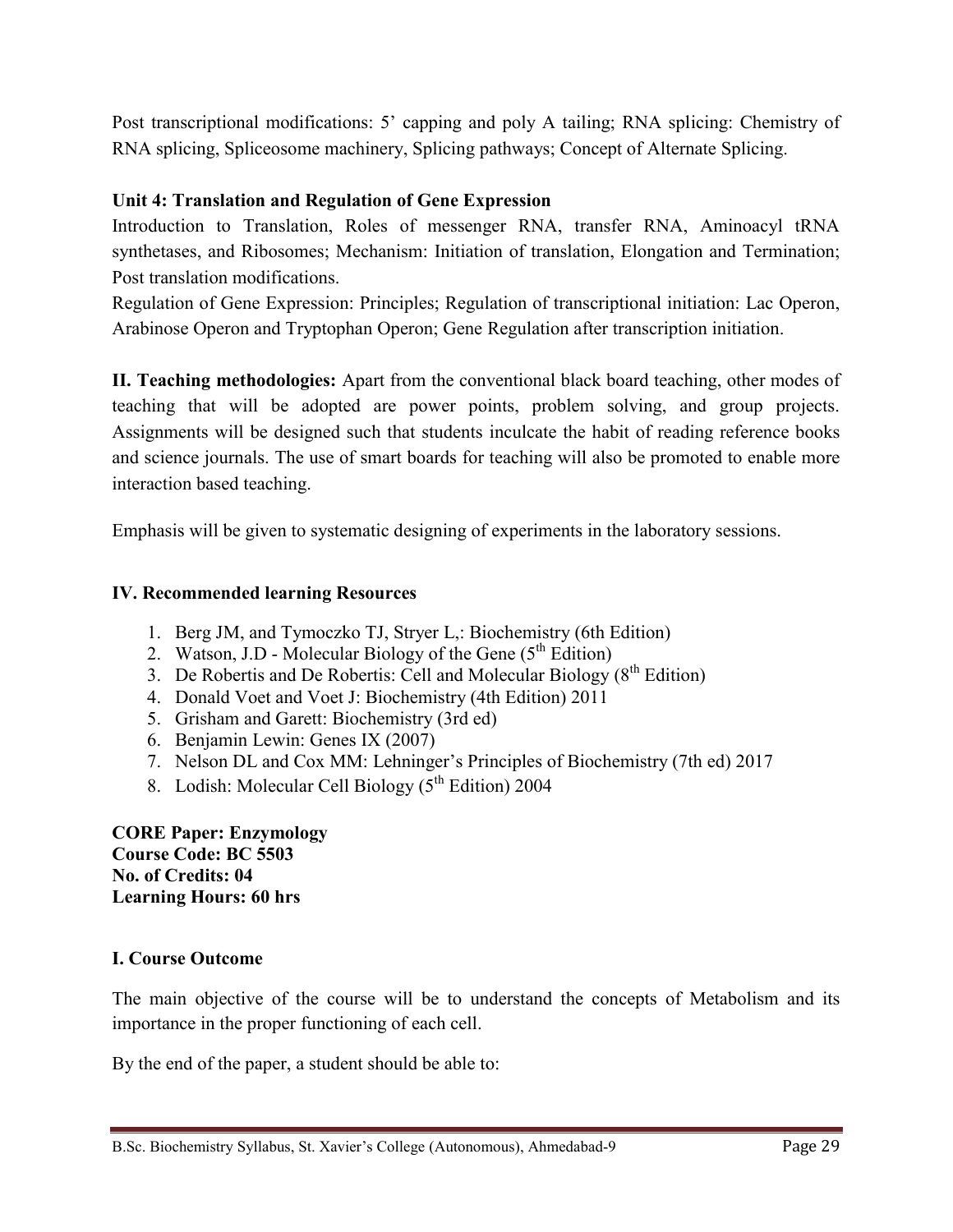CO1: To describe the structures and functions of enzymes and its classification

CO2: Relate the parameters associated with enzyme activity

CO3: To outline mechanisms of catalysis and the involvement of various cofactors and coenzymes in the process;

CO4: To know concepts on how to purify a protein using various techniques

CO5: To reason out how the rate of reaction of an enzyme is affected by physical and chemical factors

CO6: To differentiate between regulatory enzymes and non regulatory enzymes through kinetic studies

CO7: Appreciate experiments carried out by scientists to enable understand the pathways and cycles of metabolism

Thus, the knowledge from this course can help in the following:

- a. Use concepts of purification of enzymes in industries
- b. Study different molecules that can modify enzyme activity
- c. Gain basic technical knowledge required in laboratories
- d. Work in industries related to enzymes
- e. Carry out basic research in purifying and characterizing enzymes to establish an application in industry or research

## **II. Course Content**

## **Unit 1: Introduction**

History, general characteristics, nomenclature, IUB enzyme classification, significance of numbering system. Definitions with examples; holoenzyme, apoenzyme, cofactors, coenzymes, activators, inhibitors.

Units of enzyme activity, Definition of IU, Katal, enzyme turn over number abd specific activity.

Metallo-enzymes, isoenzymes, monomeric and oligomeric enzymes and multi-enzyme complexes.

## **Unit 2: Enzyme catalysis**

Role of cofactors in enzyme catalysis: NAD/NADP, FMN/FAD, coenzyme A, biotin, cobamine, TPP, pyridoxal phosphate, terahydoxy folate.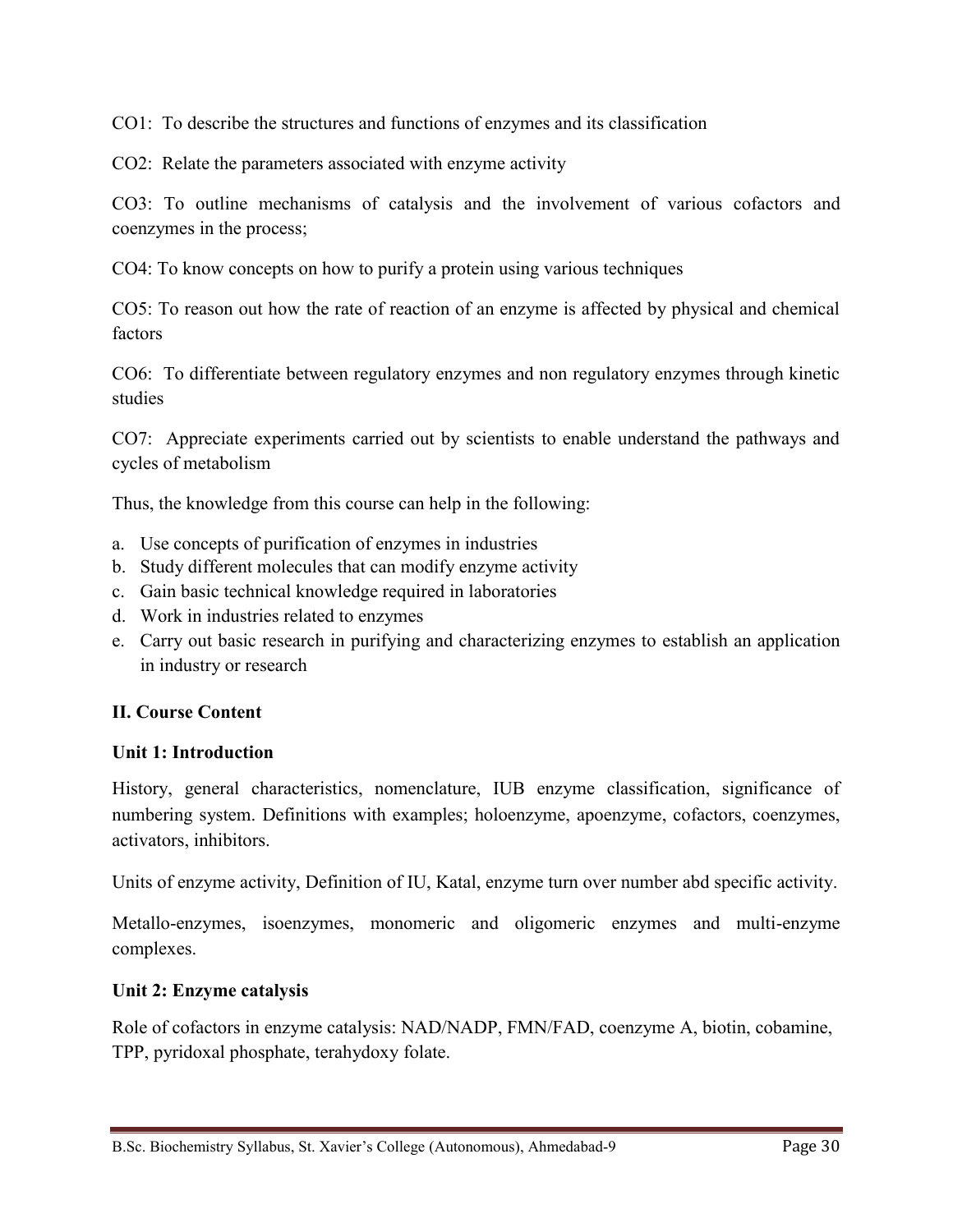Acid-base catalysis, covalent catalysis, proximity and orientation effects, strain and distortion theory. Mechanism of action of chymotrypsin, carboxypeptidase and lysozyme.

Enzyme specificity and active-site.

# **Unit 3: Enzyme Purification**

Need for purification and general outline of purification scheme, Purification table, methods for protein determination, purification methods with respect to source, principle, isolation and extraction method, efficiency with examples and advantages or disadvantages during use. Methods to check enzyme purity such as ultracentrifugation, electrophoresis & solubility.

Methodology, sampling  $&$  continuous methods with examples, advantages, disadvantages of: (a) Spectrophotometric method (b) Spectrofluorometric method(c) Electrochemical methods (d) Polarimetric method, and(e) Manometric method;Handling of enzymes, Enzyme assays.

# **Unit 4: Enzyme Kinetics**

Factors affecting enzyme activity: enzyme concentration, substrate concentration, pH and temperature.

Derivation of Michaelis-Menten equation for uni-substrate reactions. Km and its significance. Line Weaver-Burk plot, Eadie - Hoofstie Plot and Hanes plot. Bi-substrate reactions - brief introduction to sequential and ping-pong mechanism with examples.

Kinetics of zero and first order reactions; Significance and evaluation of energy of activation and free energy.

Reversible and irreversible inhibition, competitive, non-competitive and un-competitive inhibition, determination of Km and Vmax in presence and absence of inhibitors. Allosteric enzymes – regulation and kinetics.

**II. Teaching methodologies:** Apart from the conventional black board teaching, other modes of teaching that will be adopted are power points, problem solving, and group projects. Assignments will be designed such that students inculcate the habit of reading reference books and science journals. The use of smart boards for teaching will also be promoted to enable more interaction based teaching.

Emphasis will be given to systematic designing of experiments in the laboratory sessions.

# **IV. Recommended learning Resources**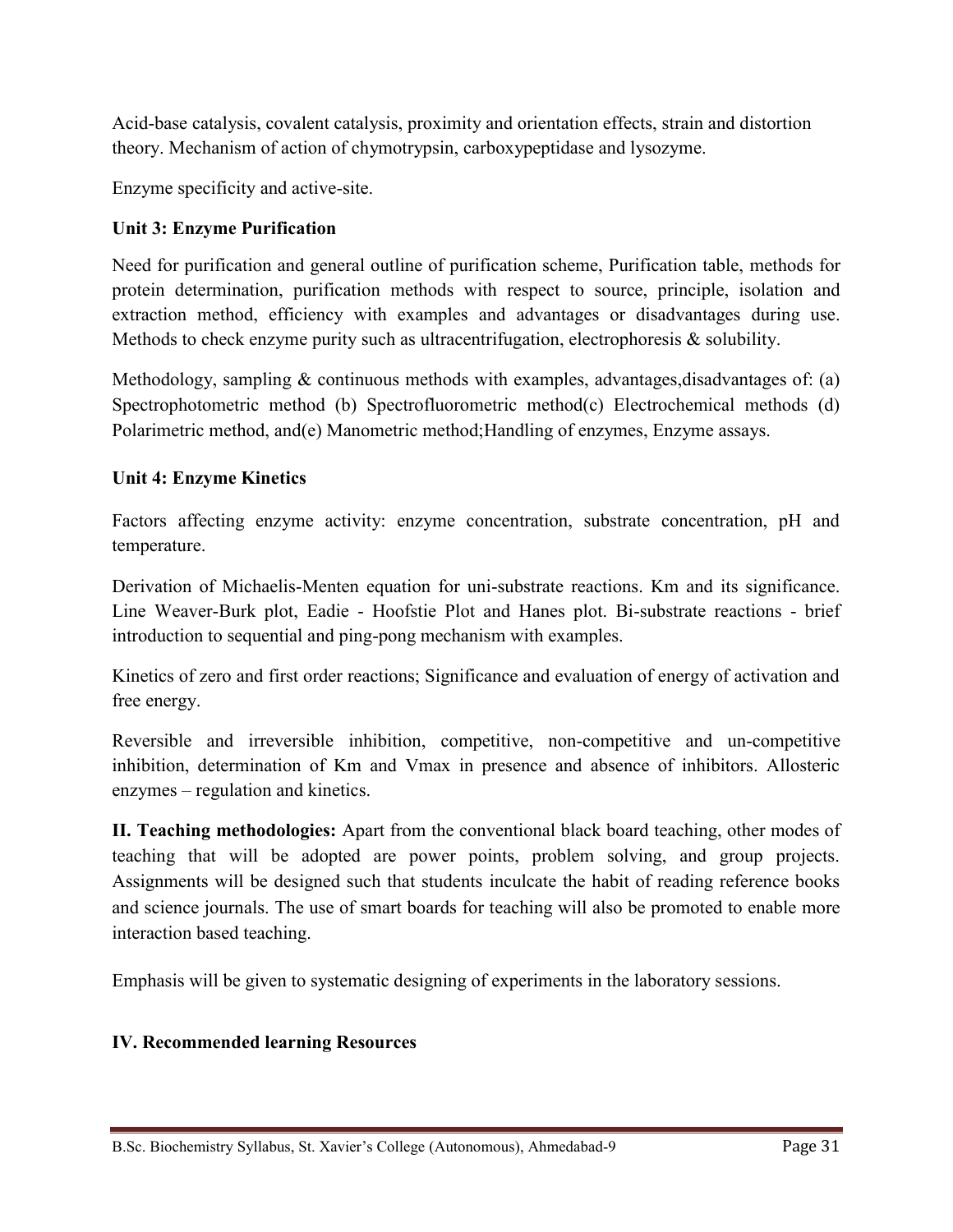- 1. M. Dixon, E. C. Webb, C.J.R Thorne and K.F. Tipton (1979) *Enzymes.* 3rd Edition, Longmans, Green & Co., London, and Academic Press, New York.
- 2. Price NC and Stevens L: Fundamentals of Enzymology, (1999) 3<sup>rd</sup> Edition, Oxford University Press, USA
- 3. Foster R L: The nature of enzymology, Wiley (1980)
- 4. Palmer T: Understanding Enzymes (1995),  $4<sup>th</sup>$  Edition, Ellis Horwood Ltd
- 5. Palmer T: Enzymes: Biochemistry, Biotechnology and Clinical Chemistry, Horwood Series (2001)
- 6. Conn and Stumpf: Outlines of Biochemistry (2009),  $5<sup>th</sup>$  Edition, John Wiley and Sons
- 7. Nelson DL and Cox MM: Lehninger's Principles of Biochemistry (2014), 6<sup>th</sup> Edition, W. H. Freeman

**CORE Paper: Applied Biochemistry Course Code: BC 5504 No. of Credits: 04 Learning Hours: 60 hrs**

# **I. Course Outcome**

The main objective of the course will be to understand the applications of metabolic reactions, enzymes and fermentation

By the end of the paper, a student should be able to:

CO1: To demonstrate how understanding of biochemistry of various processes enable applying to diagnostics, analysis and therapy,

CO2: To appraise how enzymes are used at an industrial level;

CO3: To prove how simple fermentation processes yield economically important products

CO4: To develop upstream and downstream processing

CO5: To study various products obtained by fermentation

CO6: Appreciate experiments carried out by scientists to enable practical applications of theory

Thus, the knowledge from this course can help in the following:

a) Give a basic understanding of clinical aspects of biochemistry and its use in diagnosis

b) Discover drugs related to metabolic disorders

c) Start small scale industries using microbes and enzymes

d) Work in industries related to fermentation

# **II. Course Content**

# **Unit 1: Clinical Biochemistry**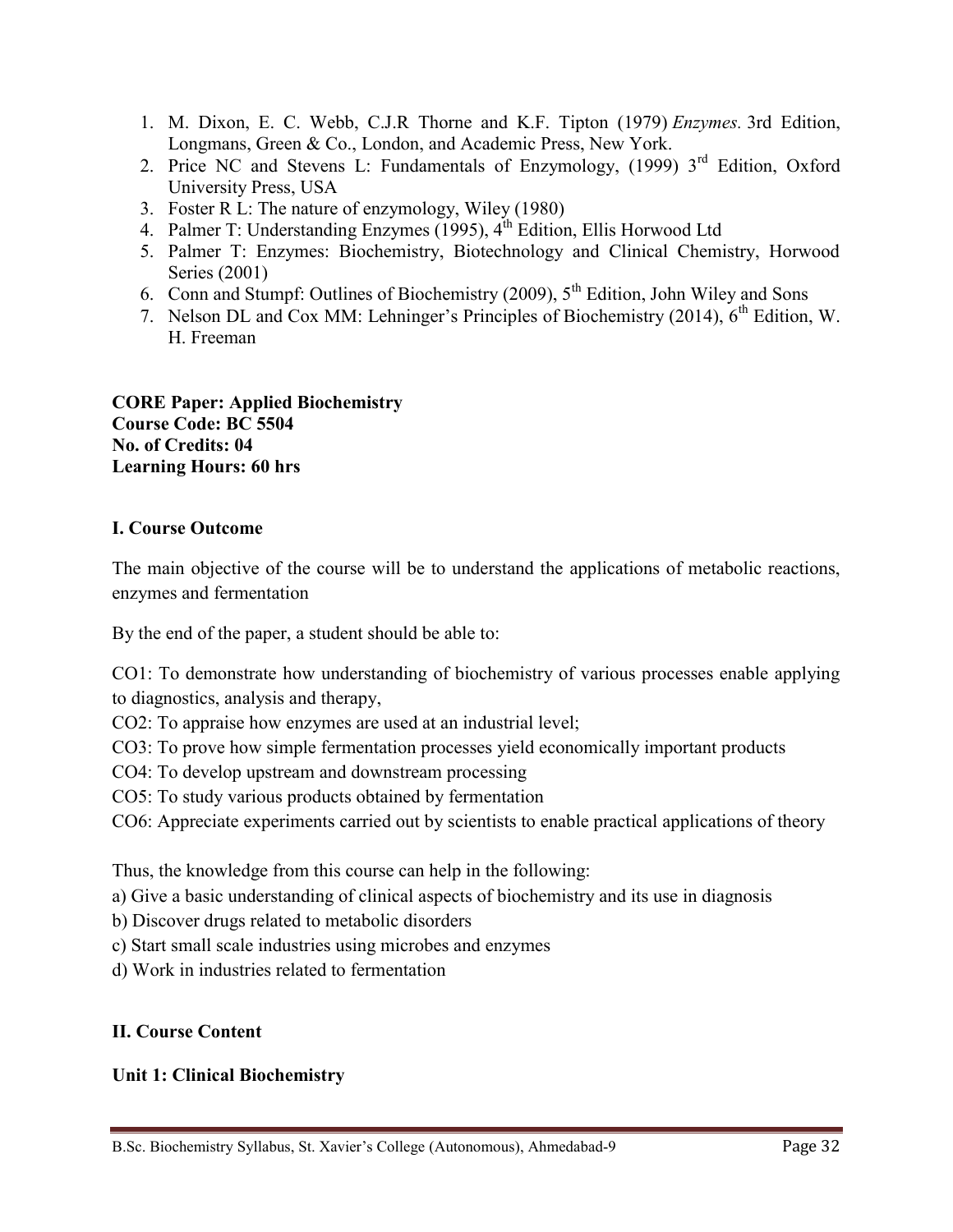Biochemical tests in clinical medicine: uses; criteria for selecting a method for biochemical analysis; enzymes as diagnostic tool; isoenzymes and their diagnostic importance; methods for the detection of isoenzymes; organ function tests: clinical presentation and diagnosis of the diseases of liver and kidney; bilirubin metabolism and hyperbilirubinaemia; acid base disorders. Use of glucose oxidase in enzyme electrodes.

Tumour markers, Bone markers, Cardiac markers, liver markers.

# **Unit 2: Industrial application of enzymes**

Immobilization of enzymes and their applications; Production of glucose from starch, cellulose and dextran; Use of lactase in dairy industry; Production of glucose-fructose syrup from sucrose; Use of proteases in food, detergent and leather industry.

# **Unit 3: Fermentation Technology**

Introduction to fermentation; Types of fermentation products: Biomass, Microbial enzymes, metabolites, recombinant products and transformation processes; Upstream Processing: Media for industrial fermentation- carbon source, nitrogen source, micronutrients, oxygen requirement; Sterilization- types and methods; inoculum development; Downstream processing-harvesting cells, product recovery-extracellular and intracellular.

# **Unit 4: Fermentation in Industry**

Products of microbial origin: citric acid, glutamic acid, lysine, alcohol, protease, lipase, pectinase, xanthan.

Products of algal origin: Carragenan, asthaxanthin, anti-coagulants, anti HIV compounds. Microorganisms as source of nutrition, energy and fuel.

**II. Teaching methodologies:** Apart from the conventional black board teaching, other modes of teaching that will be adopted are power points, problem solving, and group projects. Assignments will be designed such that students inculcate the habit of reading reference books and science journals. The use of smart boards for teaching will also be promoted to enable more interaction based teaching.

Emphasis will be given to systematic designing of experiments in the laboratory sessions.

# **IV. Recommended learning Resources**

**1.** Stanbury P., Whitaker and Hall. Principles of Fermentation Technology. Second Edition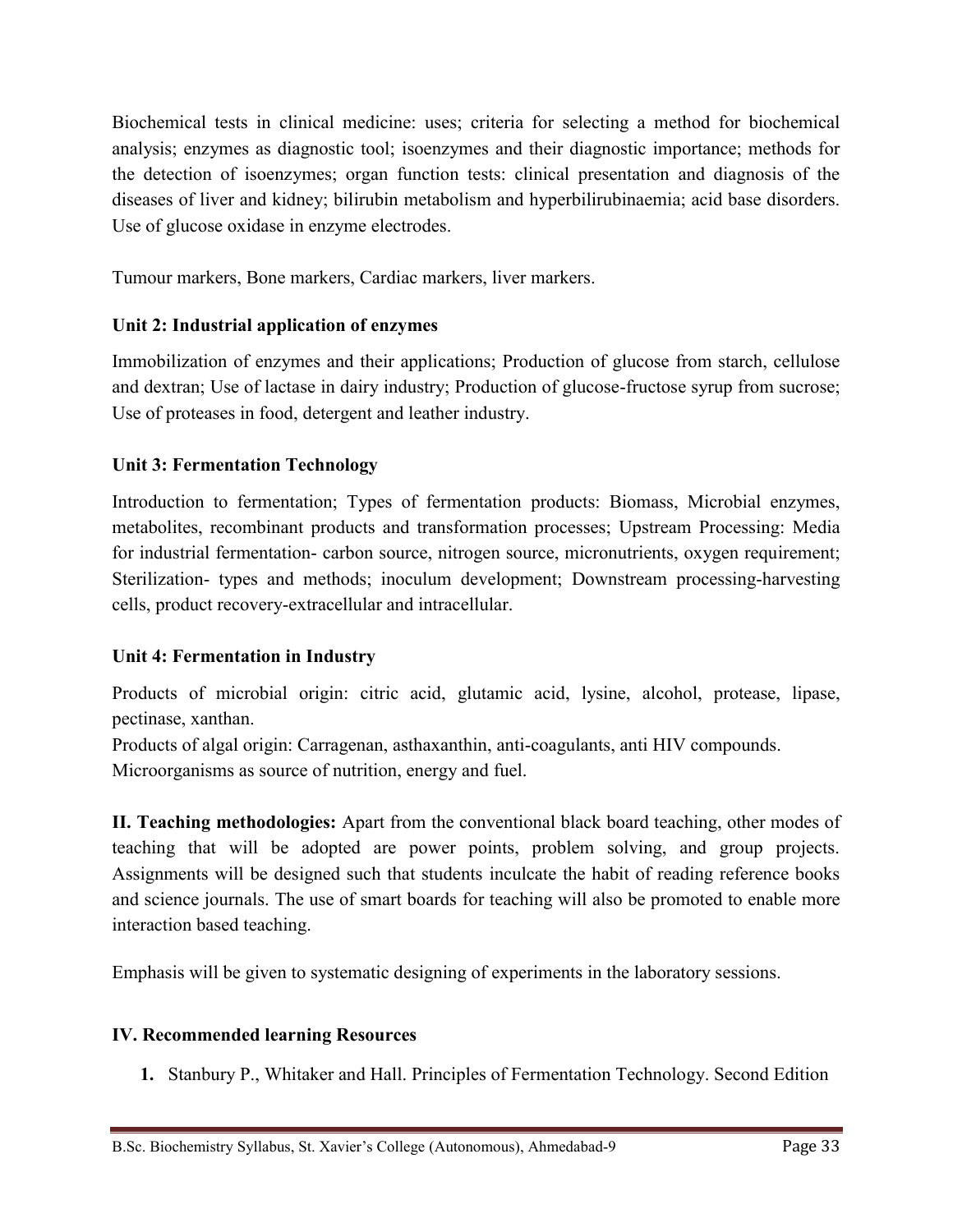- 2. Palmer T: UnderstandingEnzymes. Horwood Publishers. 2001
- 3. Muray-Moo Young. Comprehensive Biotechnology. Elsevier. 2004
- 4. Allan Gaw et al. Clinical Biochemistry  $(5<sup>th</sup>$  ed). Elsevier. 2013
- 5. Simon Walker et al. Clinical Biochemistry (9<sup>th</sup> ed). Wiley-Blackwell. 2013
- 6. William J. Marshall. Clinical Biochemistry: Metabolic and Clinical Aspects (3rd ed). Elsevier. 2014
- 7. Victor W. Rodwell et al. Harper's Illustrated Biochemistry  $(30<sup>th</sup>$  ed). Mc Graw Hill Education. 2015

**Subject Elective Paper: Research methodology and Biostatistics. Course Code: BC 5401 No. of Credits: 02 Learning Hours: 30 hrs**

# **I. Course Outcome**

The main objective of the course will be to build the basic foundation for doing research and to give general overview of the field of intellectual properties. It explains the importance of planning and development in research, designing and implementation of methodology to maintain quality of research.

It explains the concepts and rational behind data analysis. Students will be introduced to basic statistical methods to help prove hypotheses and validate data.

By the end of the paper, a student should be able to:

CO1: To develop most appropriate research strategy.

CO2: Know and use different methods and strategy for research.

CO3: To explain basic concepts of statistics and its application in biology

- CO 4: To collect sample, categorize the data and understand variables
- CO 5: Use measurements of central tendencies, deviation and errors
- CO 6: To Analyse and interpret experimental results

CO 7: To solve problems involving Permutations, Combinations and Probability

CO 8: Use simple statistics softwares for substantiating data

Thus, the knowledge from this course can help in the following:

a) The students can carry out quality research in Biochemistry, which in turn can be of great help to the society.

b) The students are able to carry out significant research.

c) The students could pursue a career in Biostatistics

# **II. Course Content**

## **Unit 1: Research methodology: an introduction**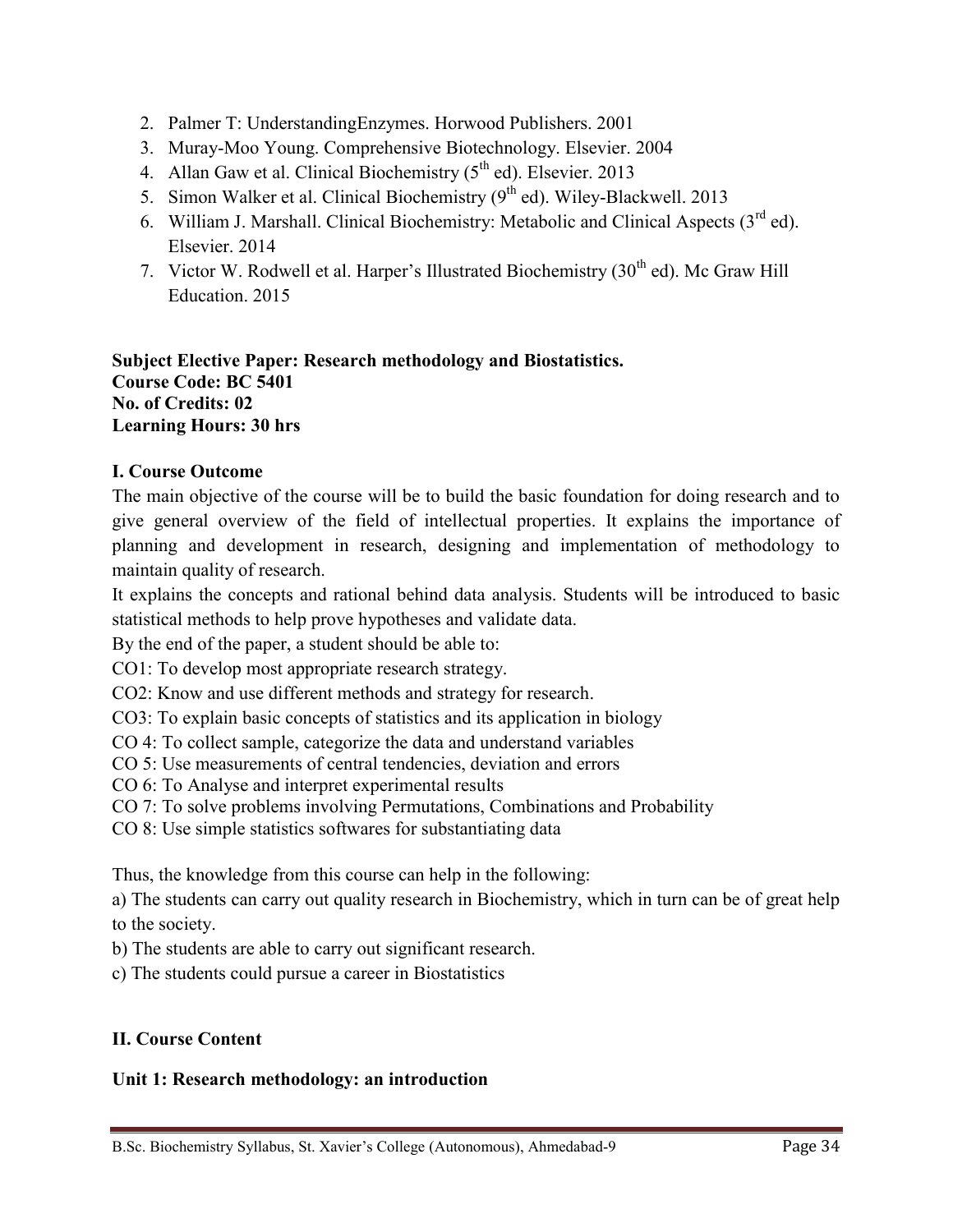Meaning of research, objectives of research, types of research, research approaches, significance of research, research methods versus methodology, research process and criteria of good research.

Defining research problem, selecting the problem, necessity of defining the problem, technique involved in defining a problem. Ethics in research: Honesty and integrity, Misconducts: Falsification, fabrication, plagiarism. Best/ standard practices and guidelines.

# **Unit 2: Research Designs, interpretation and report writing**

Research designs: Meaning of research designs, need for research designs, features of good designs, and important concepts of good designs, differential research designs, and basic principles of experimental designs.

Interpretation and report writing: Meaning and need to interpret, techniques of interpretation, precaution in interpretation. Significance of report writing, Layout and types of report, precautions for writing reports. Redundant publication: duplication and overlapping of publications, selective reporting and misinterpretation of data. Conflict of interest, Violation of publication ethics: authorship and contributorship.

# **Unit 3: Basic concepts in Statistics**

Terms and Definitions in Statistics, Population and Sample, Raw Data, Types of variables, Numerical variable (Continuous and discrete), Categorical variables (Nominal and ordinal), Outcome and exposure variables, Display of data for 1 variable, for categorical data: Bar Chart and Pie Chart, for numerical data: Histogram (different shapes) and Frequency Polygon

Measurements of central tendency: Mean, Median, quartiles, percentiles, Mode Measures of spread: Range, Variance and Standard Deviation and its interpretation Normal deviation and its characteristics

# **Unit 4: Probability, Permutations and combinations**

Probability: Definition and basic formula, Probability of an event not occurring, Multiplicative rule to calculate the probability of occurrence of both of two events. Independent events, Nonindependent events (conditional probability), Additive rule to calculate the probability of occurrence of at least on of two events, mutually exclusive events, Non-exclusive events, Concept of odds, Applications of probability in biology

Permutations: Definition and basic formula  $\binom{n}{n-r}$  = n!/(n-r)!), Permutations with repetition, Application of permutations in biology (The genetic code), Combinations: Definition and basic formula  $(nC_r = n!/r!(n-r)!)$ , Application in biology (pedigree analysis), Problems involving Permutations, Combinations and Probability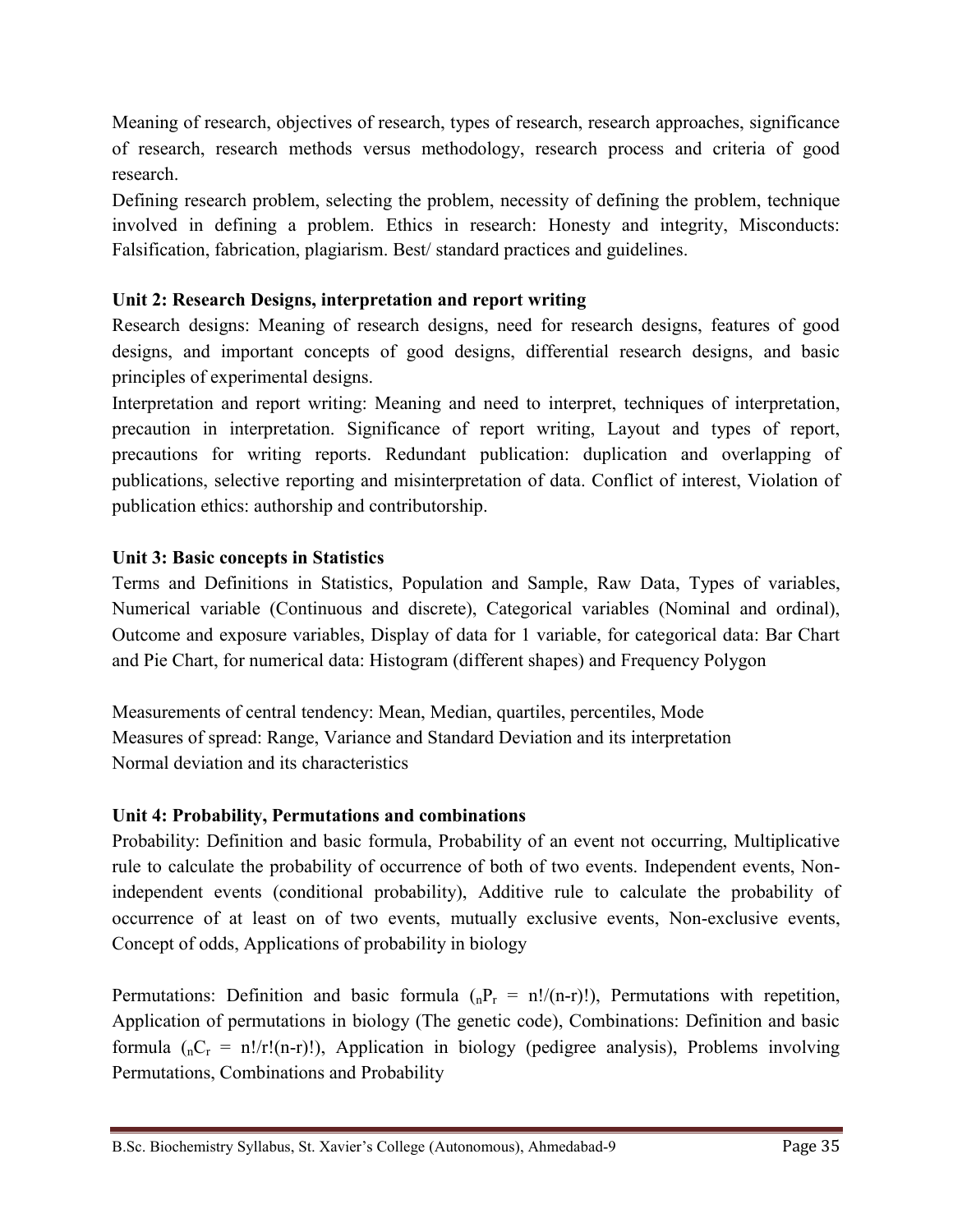#### **References:**

- 1. Fundamentals of Biostatistics , 2006 Bernard A Rosner
- 2. Fundamentals of Biostatistics, Khan and Khanum
- 3. Methods in Biostatistics, 2010, B.K. Mahajan
- 4. Fundamentals of Biostatistics, 2009 , V.B. Rastogi
- 5. Research Methodology: Methods and Techniques, 2004, C. R. Kothari

**Practical Paper: Clinical Biochemistry, Molecular Biology, Enzymology Course Code: BC 5505L No. of Credits: 5 Learning Hours: 60 hrs**

#### **Session: 3 hours**

#### **I. Course Outcome**

The main objective of the course will be to build the basic foundation as well as skill in the subject of biochemistry.

By the end of the paper, a student should be able to:

CO1: Appreciate experiments carried out by scientists to enable understand the pathways and cycles of metabolism

CO2: To isolate DNA and to study its properties

CO3: To differentiate between regulatory enzymes and non regulatory enzymes through kinetic studies

CO4: Appreciate experiments carried out by scientists to enable understand the pathways and cycles of metabolism

Note:

- *Students should learn the principles, theory, protocol and calculations for each experiment.*
- *They should learn about reagent preparations.*

#### **Clinical Experiments**

- 1. Estimation of blood glucose by Arsenomolybdate.
- 2. Estimation of blood urea.
- 3. Estimation of serum uric acid.
- 4. Estimation of serum creatinine.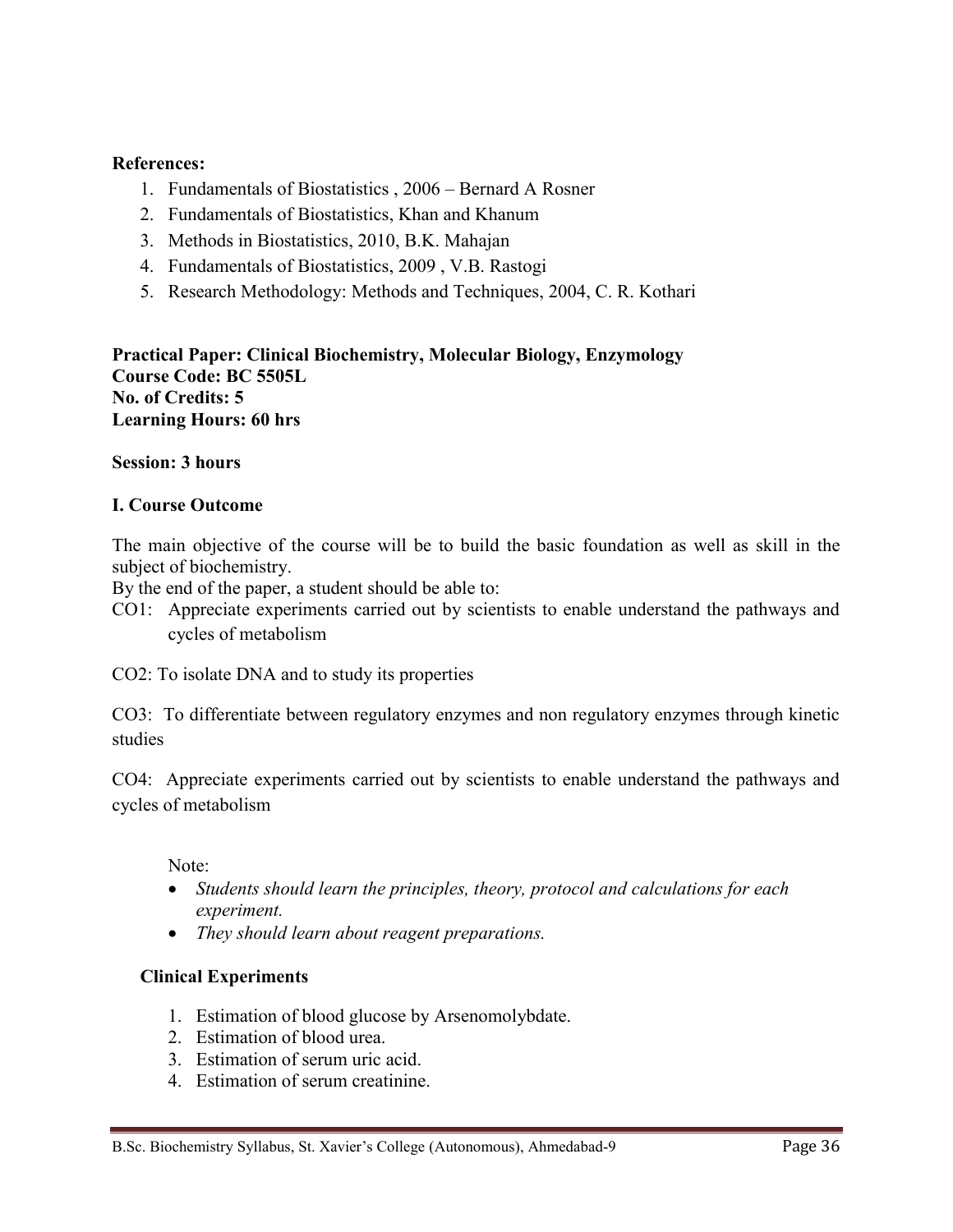- 5. Estimation of glucosamine
- 6. Estimation of serum phosphorus

#### **Enzyme practicals**

- 7. Assay of salivary amylase.
- 8. Effect of pH on enzyme activity
- 9. Effect of enzyme concentration on enzyme activity
- 10. Effect of substrate concentration on enzyme activity
- 11. Effect of a competitive inhibitor on enzyme activity
- 12. Extraction and partial purification of an enzyme (amylase/peroxidase)

#### **Liver Function Tests**

- 13. Assay of serum transaminases SGOT
- 14. Assay of Serum transaminases SGPT.
- 15. Estimation of Alkaline Phosphatase

#### **Molecular biology practicals**

- 16. Verification of Chargaff's rule by paper/ thin layer chromatography
- 17. Ultraviolet absorption spectrum of DNA and RNA
- 18. Determination of DNA concentration by UV absorption method
- 19. Determination of melting temperature and GC content

#### **Fermentation Experiments**

20. Estimation and recovery of citric acid.

#### **References**

- 1. Oser: Hawk's Physiological Chemistry  $(14<sup>th</sup>ed)$
- 2. Plummer: An introduction to Practical Biochemistry, 1988, Tata Mc Graw- Hill education
- 3. Sheela Sharma: Experiments and Techniques, 2007.
- 4. Thomas and Schalkhammer: Analytical Biochemistry, 2002
- 5. Varley H: Practical Clinical Biochemistry, 1980, Heinemann, London
- 6. Thimmaiah S R: Standard Methods of Biochemical Analysis, 1999, Klayani Publishers

**Semester VI CORE Paper: Metabolism-II Course Code: BC 6501 No. of Credits: 04 Learning Hours: 60 hrs**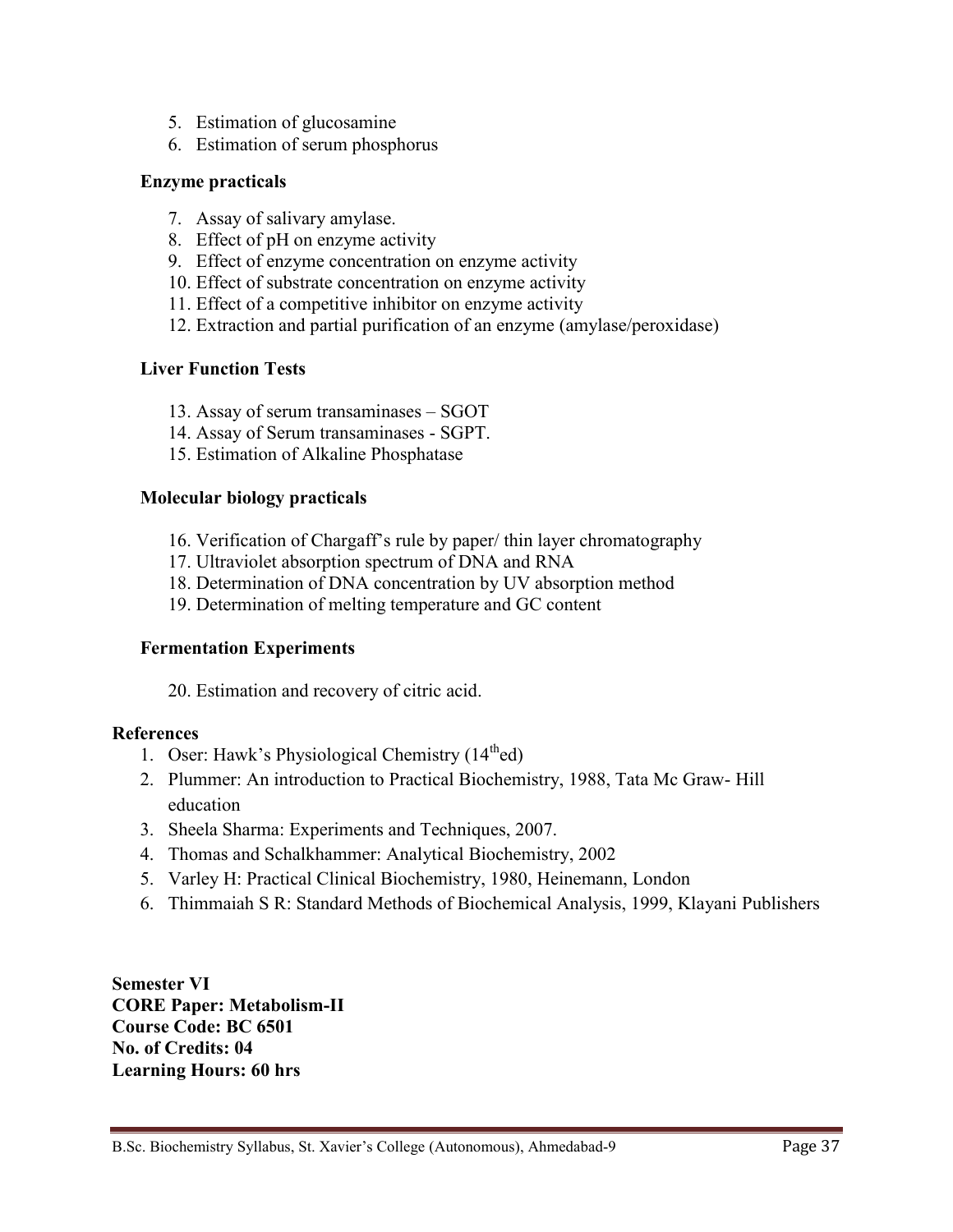# **I. Course Outcome**

The main objective of the course will be to understand the concepts of Metabolism and its importance in the proper functioning of each cell.

By the end of the paper, a student should be able to:

- CO1: To compare breakdown and synthesis of fatty acids and its regulation,
- CO2: To link the various pathways and cycles that contribute to synthesis of ATP, which in turn would be used up for various synthetic pathways, thereby establishing ATP cycle.
- CO3: To compare the roles of mitochondria and chloroplast in ATP synthesis.
- CO4: To relate metabolism in different conditions, in different tissues, and how intermediates connect several metabolic pathways, thus, relating a single pathway to various metabolic disorders
- CO5: Appreciate experiments carried out by scientists to enable understand the pathways and cycles of metabolism

Thus, the knowledge from this course can help in the following:

- a) Give a basic understanding of clinical aspects of biochemistry
- b) Discover drugs related to metabolic disorders
- c) Basic technical knowledge required in pathological laboratories
- d) Work in industries related to diagnostics
- e) Carry out basic research in understanding aspects of metabolism that are still not clear

# **II. Course Content**

## **Unit 1: Metabolism of Lipids**

Introduction, Lipoprotein metabolism, mobilization of fat, β-Oxidation of saturated, unsaturated and odd chain fatty acids, energetic and regulation, alpha and omega oxidation, Ketone bodies synthesis and utilization, FA synthesis, steps, stoichiometry, regulation, Desaturation and elongation of FA, comparison of synthesis and oxidation

Biosynthesis of membrane lipids**:** TG & PL synthesis, Sphingolipids and glycolipids synthesis, lipid storage diseases, role of liver and adipose tissue in lipid metabolism.

# **Unit 2: Energy Metabolism linked to Electron Transport System**

PDH Complex, TCA Cycle, Energetics, Regulation, Anapleurotic & Amphibolic reactions, Glyoxalate Cycle

Mitochondria, Glycerol Phosphate And Malate- Aspartate Shuttle, ETC, various hypotheses for ATP Production, Oxidative Phosphorylation, Binding Change Hypothesis, P/O Ratio, Regulation of oxidative phosphorylation, Uncouplers & Inhibitors, mitochondrially mediated diseases.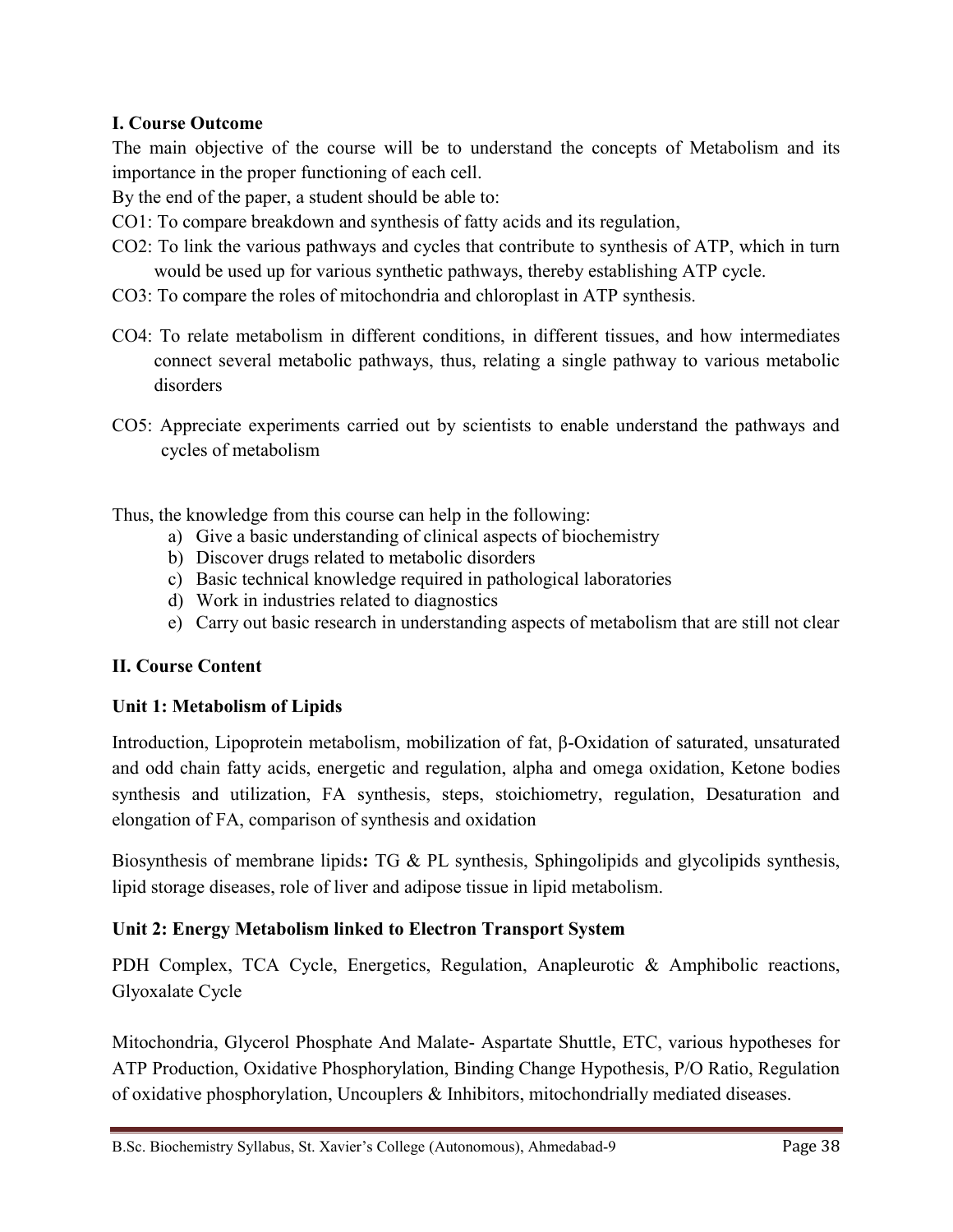#### **Unit 3: Photosynthesis**

Structure of Chloroplast, light absorption, photosynthetic pigments, light harvesting systems of plants and microbes, molecular architecture of Photosystem I and Photosystem II, Z-scheme of photosynthetic electron flow, General features of photophosphorylation, Photo inhibition. Evolution of oxygenic photosynthesis. Calvin-Benson cycle, regulation of Calvin cycle, photorespiration, C4 and CAM pathways.

#### **Unit 4: Integration of metabolism**

Integration of metabolic pathways (carbohydrate, lipid and amino acid metabolic pathways), Role of Hormones (Glucagon, Epinephrine, Insulin) in Fuel Metabolism, tissue specific metabolism (brain, muscle, and liver), Metabolic adaptations in well-fed state, early fasting state, fasting state, early re-fed state, energy requirements, reserves and caloric homeostasis, Metabolic homeostasis during exercise, cardio vascular response.

**II. Teaching methodologies:** Apart from the conventional black board teaching, other modes of teaching that will be adopted are power points, problem solving, and group projects. Assignments will be designed such that students inculcate the habit of reading reference books and science journals. The use of smart boards for teaching will also be promoted to enable more interaction based teaching.

Emphasis will be given to systematic designing of experiments in the laboratory sessions.

## **IV. Recommended learning Resources**

- 1. Berg JM, and Tymoczko TJ Stryer L,: Biochemistry  $(7<sup>th</sup>ed)$ ,  $(2012)$ .WH Freeman Publishers
- 2. Bhagvan NV: Medical Biochemistry (4<sup>th</sup>ed) Bartlett Publishers.
- 3. Donald Voet and Voet J: Biochemistry  $(4<sup>th</sup>ed)$  2011, Wiley Publications.
- 4. Grisham and Garett: Biochemistry  $(5<sup>th</sup>ed)$ ,  $(2013)$  Pearson-Thomson publishers
- 5. JeoffreyZubay: Principles of Biochemistry, McGraw Hill Publications, (1996).
- 6. Murray RK, Rodwell VW: Harpers review of Biochemistry  $(25<sup>th</sup>ed)$ ,  $(2000)$ .
- 7. Nelson DL and Cox MM: Lehninger's Principles of Biochemistry  $(6<sup>th</sup>ed)$  2008.
- 8. Metzler D E: Biochemistry  $(2<sup>nd</sup>ed)$  (2003), Elsevier
- 9. Dee Unglaub Silverthron: Human Physiology an integrated approach  $(5<sup>th</sup>ed)$ , Pearson Benjamin Cummings (2010).

**Semester VI CORE Paper: Molecular Biology-II Course Code: BC 6502**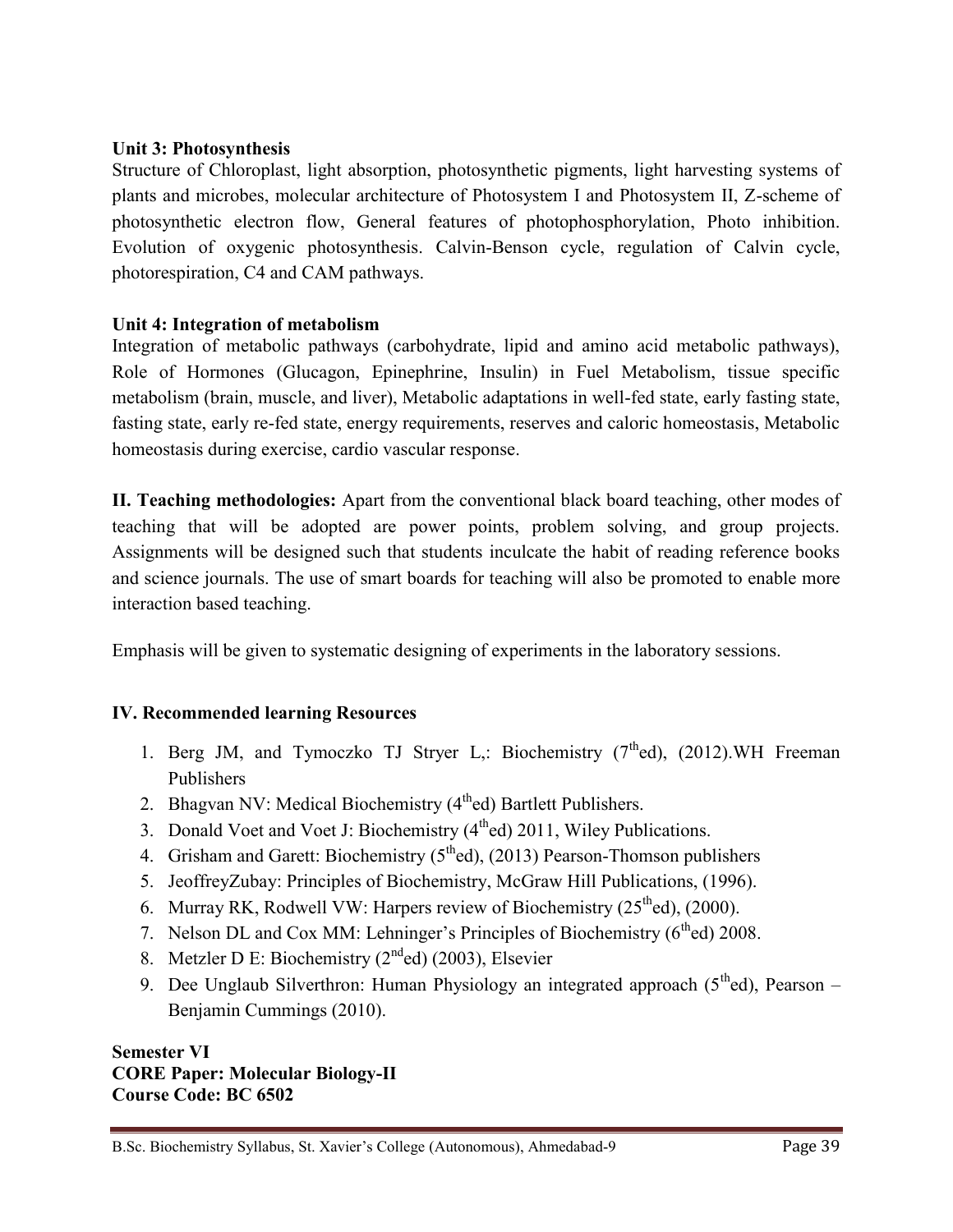#### **No. of Credits: 04 Learning Hours: 60 hrs**

## **I. Course Outcome**

The main objective of the course will be to understand the concepts of molecular biology and its techniques.

By the end of the paper, a student should be able to:

- CO1: To explain complex mechanisms like homologous recombination and transposition and look at the importance of these in the cells.
- CO2: To appraise the basic tools required in recombinant DNA technology
- CO3: To demonstrate the various techniques in molecular biology and their applications
- CO4: To evaluate the use of recombinant DNA technology in betterment of the society
- CO5: Appreciate experiments carried out by scientists to enable understand various molecular mechanisms

Thus, the knowledge from this course can help in the following:

- a) To chose a career in molecular biology and genetic engineering
- b) Exploit the basic understanding of the subject to create something that can help society
- c) Equip oneself with skills to grow in the biotech sector
- d) Work in biotechnology industries in Research and Development/Production/ Quality Assurance
- e) Carry out basic research in understanding many more molecular mechanisms inside a cell.

# **II. Course Content**

## **Unit 1: Basic techniques of Molecular Biology**

Separation of DNA and RNA molecules according to size using electrophoresis and centrifugation; Purification of genomic DNA from various sources: Bacteria, plant cells and animal cells; Quantification and assessment of purity of DNA using UV spectrophotometer; Purification of plasmid; Purification of phage DNA: Lambda and M13.

## **Unit 2: Homologous Recombination and Transposition**

Introduction to homologous recombination, Models for Homologous Recombination: The Holliday Model, The Double – Strand Break Repair Model; Homologous Recombination protein machines; Site specific recombination

Introduction to Transposition; Classes of Transposable elements (DNA Transposons, Retrotransposons) and their mechanisms (Cut and Paste Mechanism, Copy and Paste Mechanism); Maize elements in Barbara McLintoc's studies.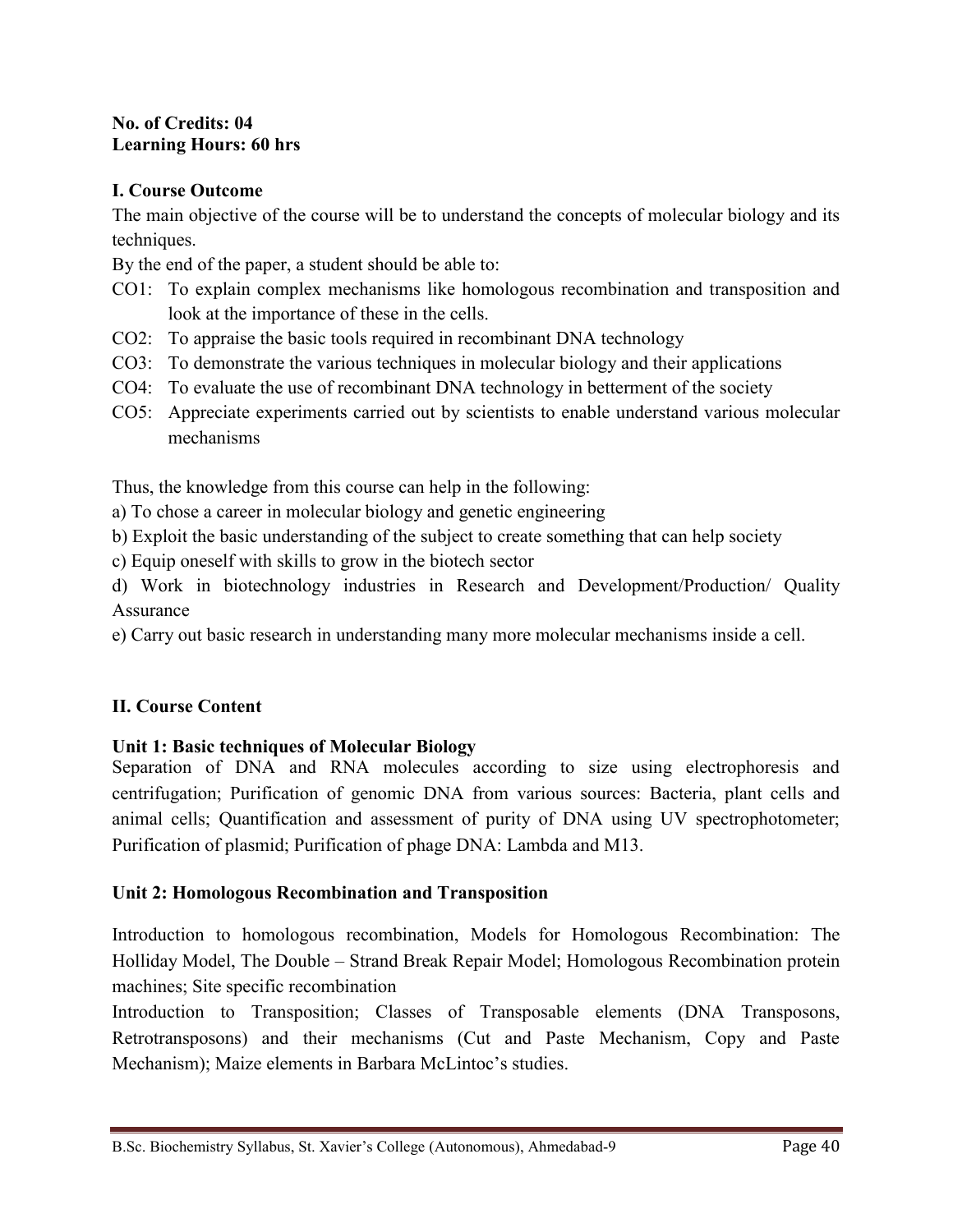#### **Unit 3: Basic tools used in recombinant DNA Technology**

Basic concepts of gene cloning; The range of manipulative enzymes; Cutting and ligation of DNA; Introduction to Vectors; Types of Vectors (M13, lambda phage, pBR322 and pUC 8), and its use in cloning; Host organisms used in cloning; Introduction of vectors into host organisms by transformation using physical and chemical methods; Different methods of horizontal gene transfer: Transformation, Conjugation and Transduction.

## **Unit 4: Specialized Techniques used in Molecular Biology**

Construction of genomic library and cDNA library; Identification of clones in DNA library using the concept of hybridization; Chemical synthesis of oligonucleotides; Polymerase Chain Reaction and its types; Blotting Techniques: Southern, Northern, and Western; DNA Sequencing methods: DNA sequencing: Sanger's method of chain termination and Maxam Gilbert's method of chemical degradation; DNA Fingerprinting and its application.

**II. Teaching methodologies:** Apart from the conventional black board teaching, other modes of teaching that will be adopted are power points, problem solving, and group projects. Assignments will be designed such that students inculcate the habit of reading reference books and science journals. The use of smart boards for teaching will also be promoted to enable more interaction based teaching.

Emphasis will be given to systematic designing of experiments in the laboratory sessions.

#### **IV. Recommended learning Resources**

- 1. Berg JM, and Tymoczko TJ, Stryer L,: Biochemistry (6th Edition)
- 2. Watson, J.D Molecular Biology of the Gene  $(5^{th}$  Edition)
- 3. De Robertis and De Robertis: Cell and Molecular Biology  $(8<sup>th</sup> Edition)$
- 4. Donald Voet and Voet J: Biochemistry (4th Edition) 2011
- 5. Grisham and Garett: Biochemistry (3rd ed)
- 6. Benjamin Lewin: Genes IX (2007)
- 7. Nelson DL and Cox MM: Lehninger's Principles of Biochemistry (5th ed) 2008
- 8. Lodish: Molecular Cell Biology  $(5^{th}$  Edition) 2004
- 9. TA Brown. Gene Cloning and DNA Analysis  $(6<sup>th</sup> Edition)$ , Wiley-Blackwell

**Semester VI CORE Paper: Immunology Course Code: BC 6503 No. of Credits: 04 Learning Hours: 60 hrs**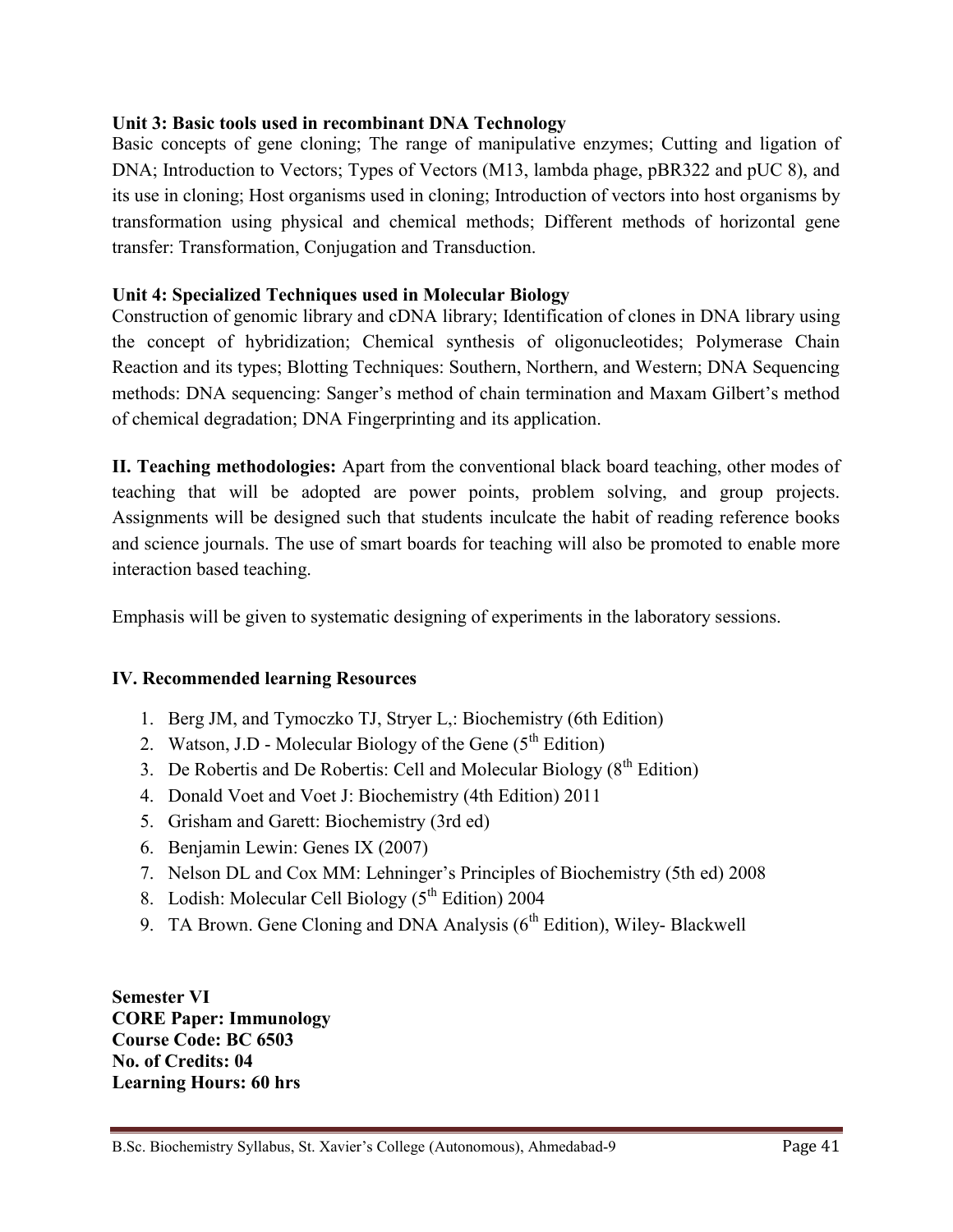# **I. Course Overview**

The main objective of the course will be to understand the concepts of Immunology and its important applications.

By the end of the paper, a student should be able to:

- CO1: To describe the immune system of our body, the different organs and cells that enable us to fight viruses and pathogens,
- CO2: To assess the significance of antigen and antibody interactions and use this specificity for various applications;
- CO3: To explain underlying mechanisms allowing the immune cells and molecules to kill the pathogens just like an army defends ones country
- CO4: To fathom what would happen if the mechanisms sensitize our body such that it proves detrimental to our own system eg. Asthmatic attacks
- CO5: To prove that a natural phenomenon can be used as a basis to producing vaccines, which have been responsible for eradication of diseases like small pox and now polio
- CO6: To demonstrate that experiments carried out by scientists to enable understand the mechanisms underlying immune responses

Thus, the knowledge from this course can help in the following:

a) Working towards developing vaccines against many diseases

b) Use immune molecules or cells for diagnosis and therapy especially for cancer

c) Work in laboratories specifically using immune techniques like Radioimmunoassay, ELISA etc.

d) Carry out basic research in understanding still unexplored areas of immunology.

# **II. Course Content**

# **Unit 1: Introduction, Innate, Acquired, organs and cells of Immune system**

Introduction, organs of immune system (primary and secondary), cells of immune system (B,T, Null cells, mononuclear cell, granulocytes, mast cells, dendritic cells). Innate immunity (anatomic barriers, physiological barriers, endocytic and phagocytic barriers, barriers created by the inflammatory response), Acquired immunity, connections between innate and adaptive immunity, cell adhesion molecules, chemokines, leukocyte extravasation, localized and systemic response, self-versus non – self. Complement components, classical and alternate pathways, MAC and its regulation, consequences of complement activation, complement deficiencies.

# **Unit 2: Ag, Ab, Ag-Ab interaction and experiments, Hybridoma technology**

Immunological properties of antigen, factors that influence immunogenicity, Haptens, B and T cell epitopes, antigenicity, mitogens.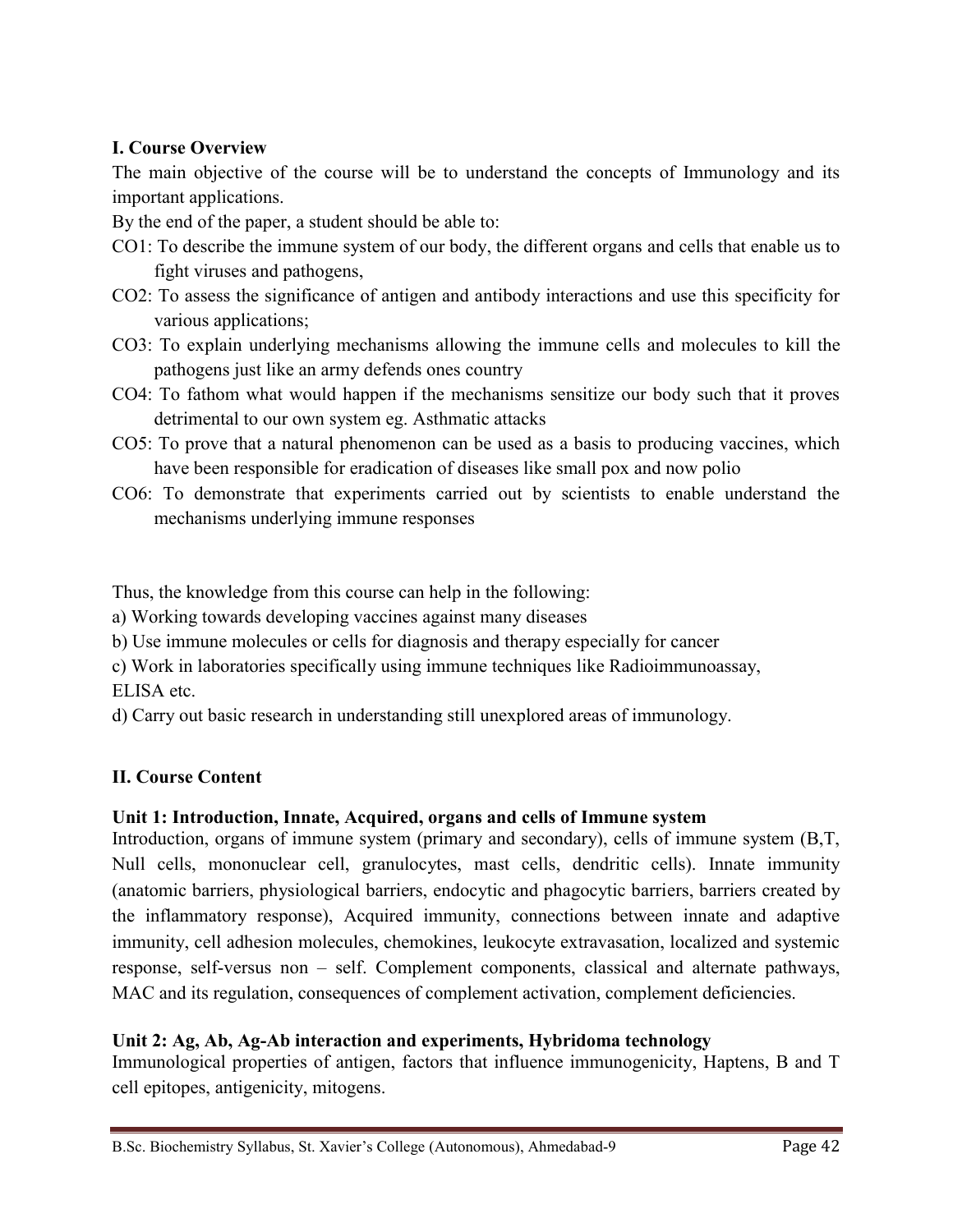Structure and functions of antibody, antigenic determinants on Ig, Isotypes of Ig, Ig super family. Ag-Ab interactions, affinity, avidity, precipitations reactions, agglutination reactions, RIA, ELISA, Western Blotting, Immuno fluorescence, Hybridoma technology and its uses, engineered mAbs.

# **Unit 3: MHC, Ag processing & presentation, T & B cell response, Complement system**

Structure and functions of Class I and II MHC, role of APC, Ag processing (endocytic and cytosolic pathways), Ag presentation

Activation, maturation and differentiation of T cell receptors, Humoral response, Activation, maturation and differentiation of B cells

# **Unit 4: Immune response: Tolerance, hypersensitivity, cytokines and Vaccines**

Regulation of immune responsiveness, tolerance, hypersensitivity reactions (Type I, II, III, IV), Properties of cytokines, receptors of cytokines, role in inflammatory response, active and passive immunization (whole organism vaccines, purified macromoleucles as vaccines, recombinant antigen and vector as vaccines, synthetic peptide, anti-idiotype vaccines).

**II. Teaching methodologies:** Apart from the conventional black board teaching, other modes of teaching that will be adopted are power points, problem solving, and group projects. Assignments will be designed such that students inculcate the habit of reading reference books and science journals. The use of smart boards for teaching will also be promoted to enable more interaction based teaching.

Emphasis will be given to systematic designing of experiments in the laboratory sessions.

## **IV. Recommended learning Resources**

- 1. Kuby Immunology (2007) 6th ed., Kindt, T.L., Goldsby, R.A. and Osborne, B.A., W.H Freeman and Company (New York), ISBN:13: 978-0-7167-8590-3 / ISBN: 10:0-7617- 8590-0.
- 2. Immunology: A Short Course (2009) 6th ed., Coico, R and Sunshine, G., John Wiley& sons, Inc (New Jersey), ISBN: 978-0-470-08158-7.
- 3. Janeway'sImmunobiology (2012) 8th ed., Murphy, K., Mowat, A., and Weaver, C.T., Garland Science (London & New York), ISBN: 978-0-8153-4243-4.
- 4. Immunology: Jan Klein, Blackwell Scientific
- 5. Immunology: Ivan Roitt,  $(10^{th}$ ed), Blackwell Scientific Press, 2010.

#### **Semester VI CORE Paper: Genetics**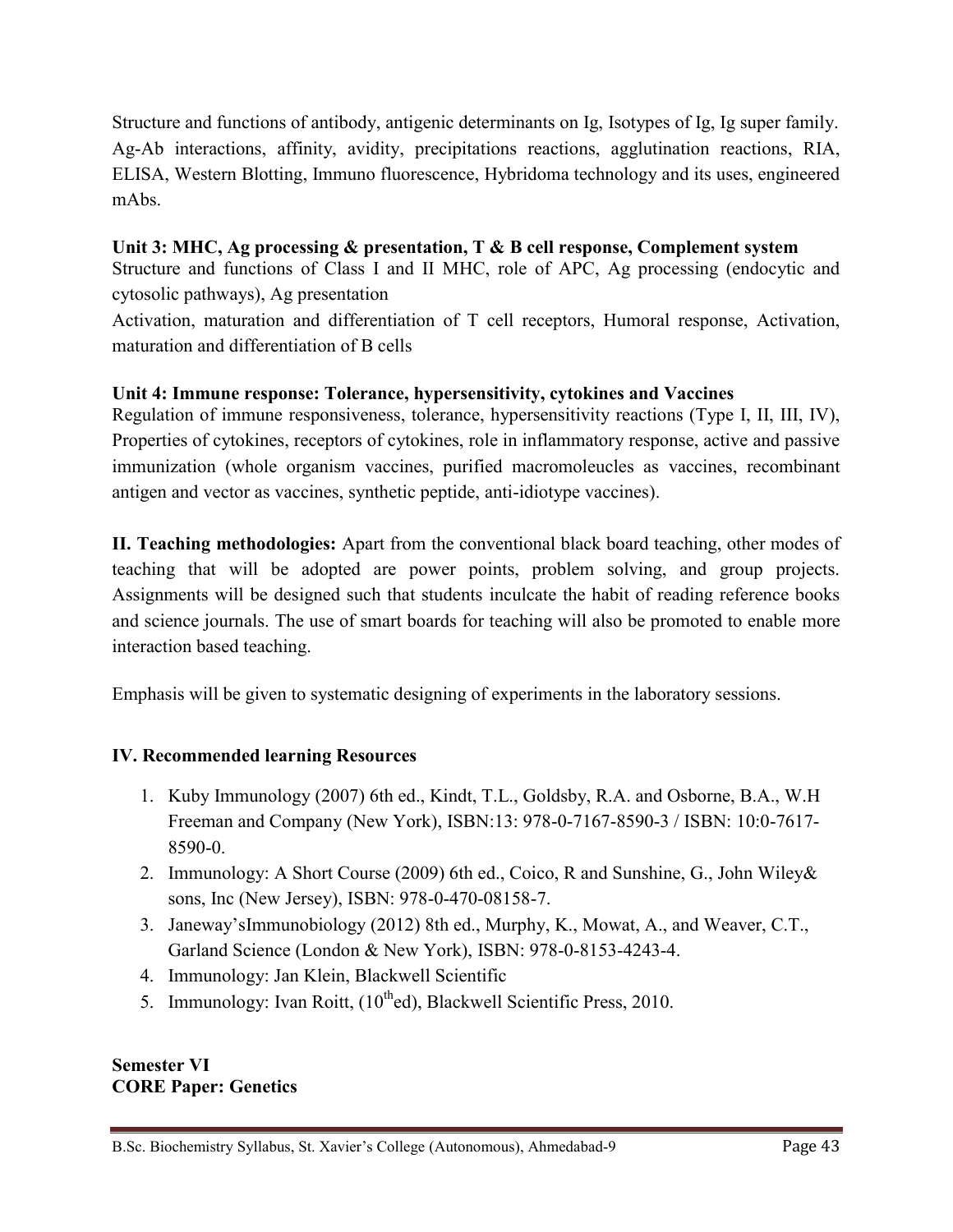**Course Code: BC 6504 No. of Credits: 04 Learning Hours: 60 hrs**

## **I. Course Overview**

The main objective of the course will be to understand the concepts of Genetics and role of genes in developmental biology

By the end of the paper, a student should be able to:

CO1: Apply the principles of Mendelian inheritance and their extensions by analysing inheritance patterns from crosses

CO2: Map genes in microorganisms and eukaryotes by 2- or 3-point test crosses

CO3: Describe the origins and genetic consequences of mutations and chromosomal abnormalities

CO4: Describe the concept of maternal inheritance, epigenetics and evolutionary genetics

CO5: Analyse basic processes in population genetics, mutation, migration, natural selection and genetic drift and describe how they affect the genetic diversity within a species

CO6: Appreciate experiments carried out by scientists to enable understand genetics

The knowledge from this course can help in the following:

a) Explore career options in cytogenetics and genetic counselling

b) Work in laboratories dealing with prenatal genetic diagnosis of disorders

c) Work in clinical embryology field

d) Carry out basic research in understanding still unexplored areas of genetics.

## **II. Course Content**

## **Unit 1: Mendelian Genetics and deviations from Mendel's laws**

Introduction to genetics; Mendelian Genetics: History of Mendelian genetics, First Law of Inheritance, Second Law of Inheritance, Test Cross and Back cross and their significance.

Deviations: Incomplete Dominance, codominance, overdominance; Multiple alleles: ABO blood group and incompatibility, Rh incompatibility; Epistasis: Dominant and Recessive epistasis with examples; Non epistatic inter allelic gene interactions; Gene Lethality

## **Unit 2: Chromosomal basis of genetics**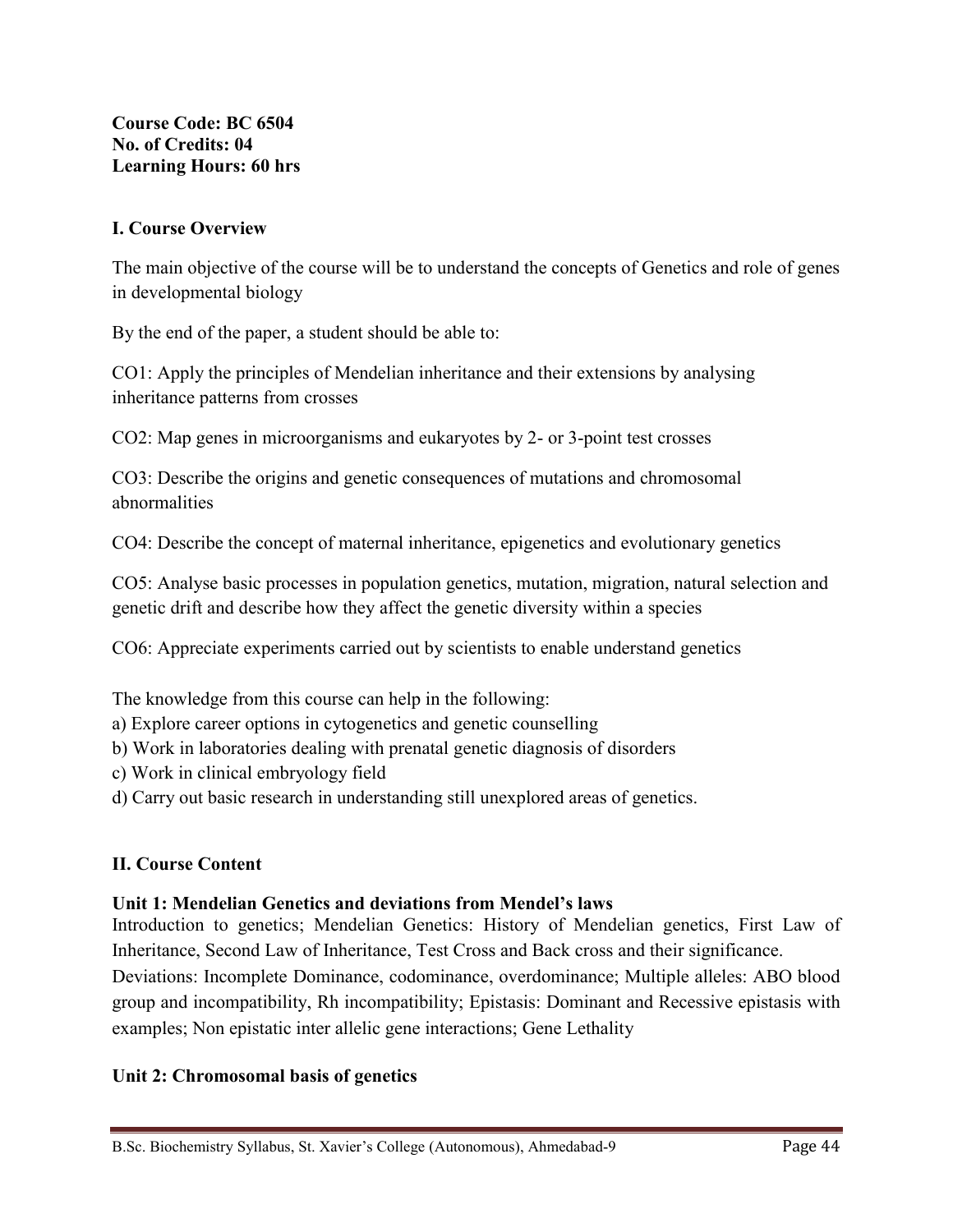Chromosomal theory of inheritance and inheritance patterns; Sex linkage, non-disjunction as proof of chromosomal theory of inheritance; Chromosomes: Chemical composition and structural organization of chromatids; Centromeres and Telomeres; Chromatin and nucleosome organization: eu- and heterochromatin; Special banding patterns in human chromosomes; Chromosomal aberrations: structural and numerical; Evolution of wheat, cotton and rice; Linkage and crossing over; Gene mapping; Interference and coincidence in prokaryotes and eukaryotes; Isolation of auxotrophs and replica plating; Induced mutations in microbes, plants and animals and its economic benefits; Analysis of mutations in biochemical pathways: one gene – one enzyme hypothesis

# **Unit 3: Population genetics and Extrachromosomal Inheritance**

Extrachromosomal inheritance; Mitochondrial equilibrium and evolution; Evolution of chloroplast DNA and its inheritance; Examples of maternal inheritance

Population genetics: Hardy Weinberg theory, Factors affecting Hardy Weinberg theory, Gene and genotypic frequencies; Pedigree analysis; Introduction to the concept of Epigenetics; Evolutionary genetics

# **Unit 4: Principles of development**

Introduction to development biology: Anatomical approaches to understand development of an organism like comparative embryology, evolutionary embryology, medical embryology, and mathematical models of developmental biology.

Life cycles and development patterns: The Evolution of Developmental Patterns in Unicellular protists. Multicellularity: The Evolution of Differentiation, Developmental Patterns among the metazoan.

Genes and development: The Embryological Origins of the Gene Theory, Evidence for Genomic Equivalence, Differential Gene Expression, Determining the Function of Genes during Development, Identifying the Genes for Human Developmental Anomalies.

**II. Teaching methodologies:** Apart from the conventional black board teaching, other modes of teaching that will be adopted are power points, problem solving, and group projects. Assignments will be designed such that students inculcate the habit of reading reference books and science journals. The use of smart boards for teaching will also be promoted to enable more interaction based teaching.

Emphasis will be given to systematic designing of experiments in the laboratory sessions.

# **III. Recommended learning Resources**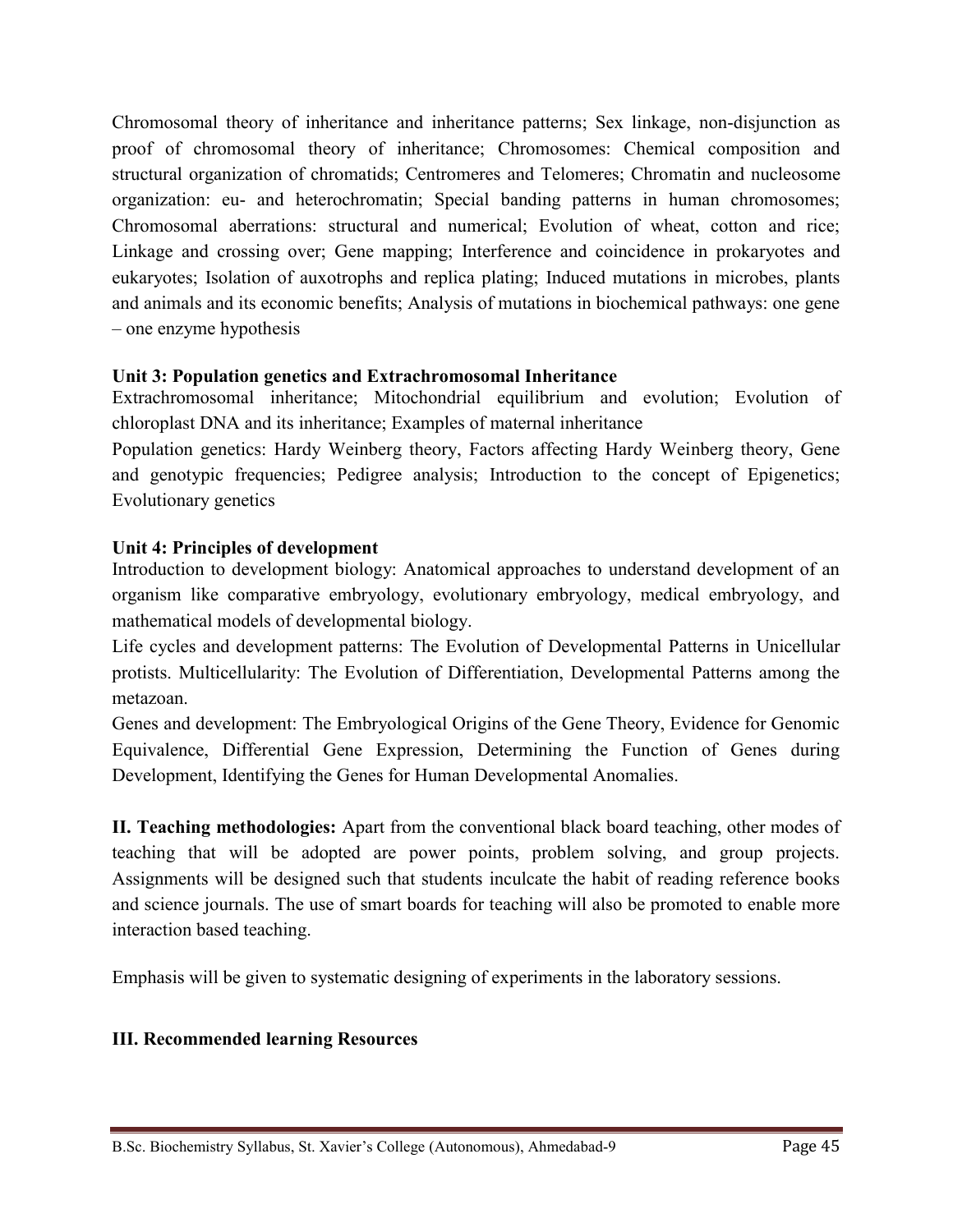- 1. Genetics (2012) 6th ed., Snustad, D.P. and Simmons, M.J., John Wiley & Sons.(Singapore)
- 2. Genetics A Conceptual Approach (2012), 4th ed., Pierce, B.A., W.H. Freeman & Co. (New York)
- 3. An Introduction to Genetic Analysis (2010), 10th ed., Griffiths, A.J.F, Wessler, S. R, Carroll, S. B. and Doebley, J., W.H. Freeman & Company (New York)

**Semester VI Subject Elective Paper: Model Organisms Course Code: BC 6401 No. of Credits: 02 Learning Hours: 30 hrs**

# **I. Course Outcome**

The main objective of the course will be to understand the importance of having a model organism to study the basic metabolic and molecular pathways, to understand responses of systems to external stimuli or environment, to enable research oriented towards understanding basics as well as looking at applications etc. The features and characteristics that are needed to make use of an organism for various studies are of prime importance. In future, many more such model organisms could be developed to unravel the mysteries of life.

By the end of the paper, a student should be able to:

By the end of the paper, a student should be able to:

- CO1: To highlight basic characteristics required in a model organism.
- CO2: To design experiments using these model organisms.
- CO3: To explain the concepts that have become clear because of research carried out using these model organisms

Thus, the knowledge from this course can help in the following:

- a) Defining a problem and explore using model organisms to seek for a solution, thus looking at research as a career option
- b) Enable use of these model organisms to develop products for the market, by beginning a start up company.

## **II. Course Content**

## **Unit 1: Bacteriophage and** *E.coli*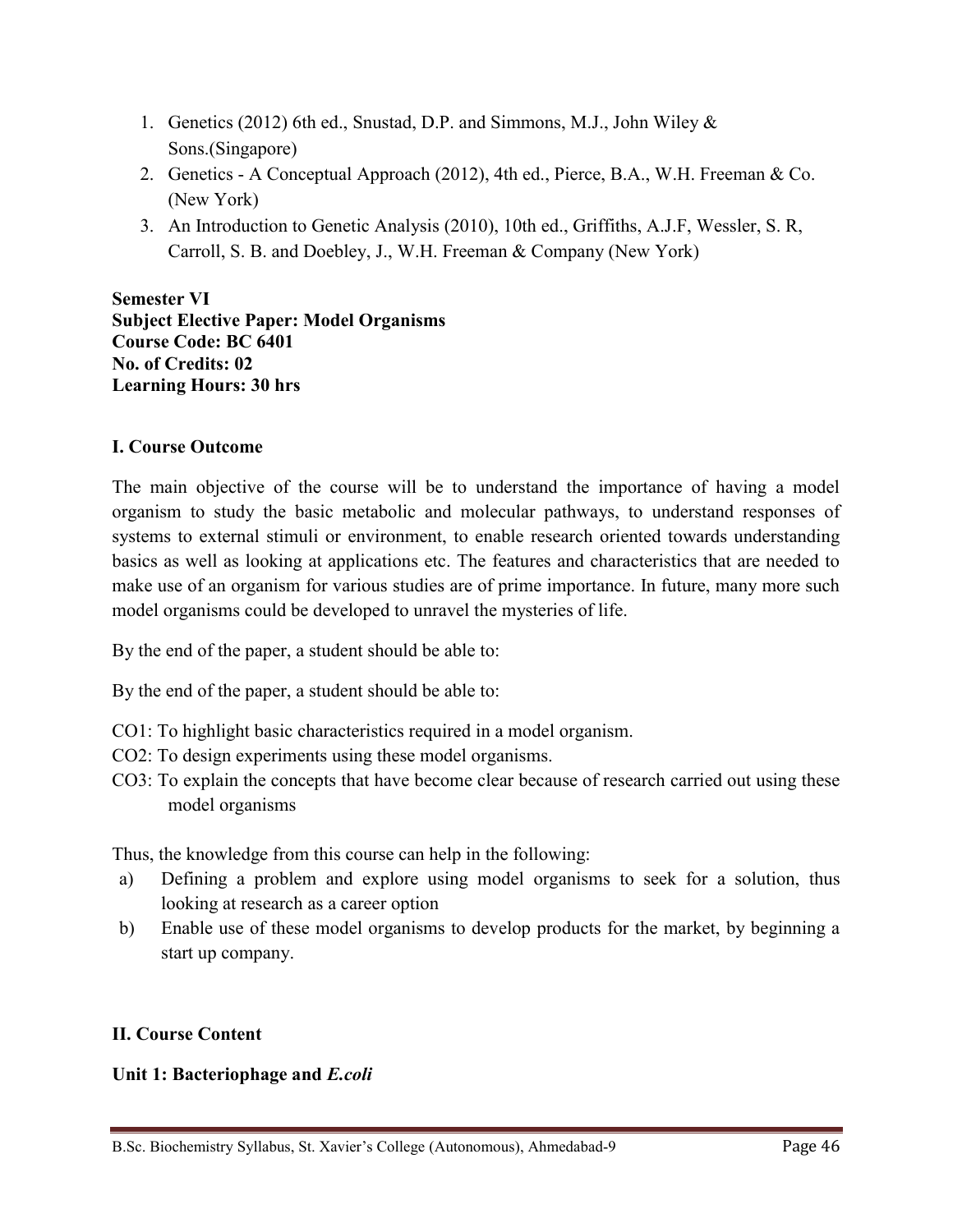Bacteriophages: Basic features, types and its life cycle, Assays of phage growth, Phage Crosses and Complementation Tests, Use as vectors; Advantages and disadvantages.

Bacteria: Basic features, growth and basic requirements, *E.* coli: the most commonly used bacteria, Whole genome sequencing and transcriptional profiling, cytological analysis, biochemical analysis studies, BACs; Advantages and disadvantages.

# **Unit 2: Yeast and** *Arabidopsis thaliana*

Yeast: unicellular eukaryote, basic features, variations in size and multiplication, small characterized genome, use in rDNA technology, plasmids and YACs, its feasibility for studying mutations; Advantages and disadvantages.

*Arabidopsis thaliana*: Basic characteristics and growth pattern; Attributes of Arabidopsis as a model genetic system; DNA transformation studies; developmental analysis by using fluorescent markers; Advantages and disadvantages

# **Unit 3:** *C. elegans and Drosophila*

*C. elegans*: Basic characteristics and rapid life cycle, well studied lineages, Drug toxicity studies and cognitive functions; Discovery of cell death pathway and RNAi; Advantages and disadvantages.

Drosophila: Basic characteristics and rapid life cycle, first genome maps, genetic mosaics, ease of creating mutants, ease of creating transgenic fruitflies; Advantages and disadvantages.

## **Unit 4:** *Mus musculus* **and zebrafish**

*Mus musculus*: Life cycle and basic characteristics; embryonic development dependence on stem cells; creating transgenic mice; knockout mice; homologous recombination studies; epigenetic inheritance; Advantages and disadvantages.

Zebrafish: Life cycle and basic features; developmental studies due to its regenerative properties; mutations in genes; study of human diseases especially tuberculosis; Imaging studies using fluorescence; Advantages and disadvantages.

**II. Teaching methodologies:** Apart from the conventional black board teaching, other modes of teaching that will be adopted are power points, problem solving, and group projects. Assignments will be designed such that students inculcate the habit of reading reference books and science journals. The use of smart boards for teaching will also be promoted to enable more interaction based teaching.

Emphasis will be given to systematic designing of experiments in the laboratory sessions.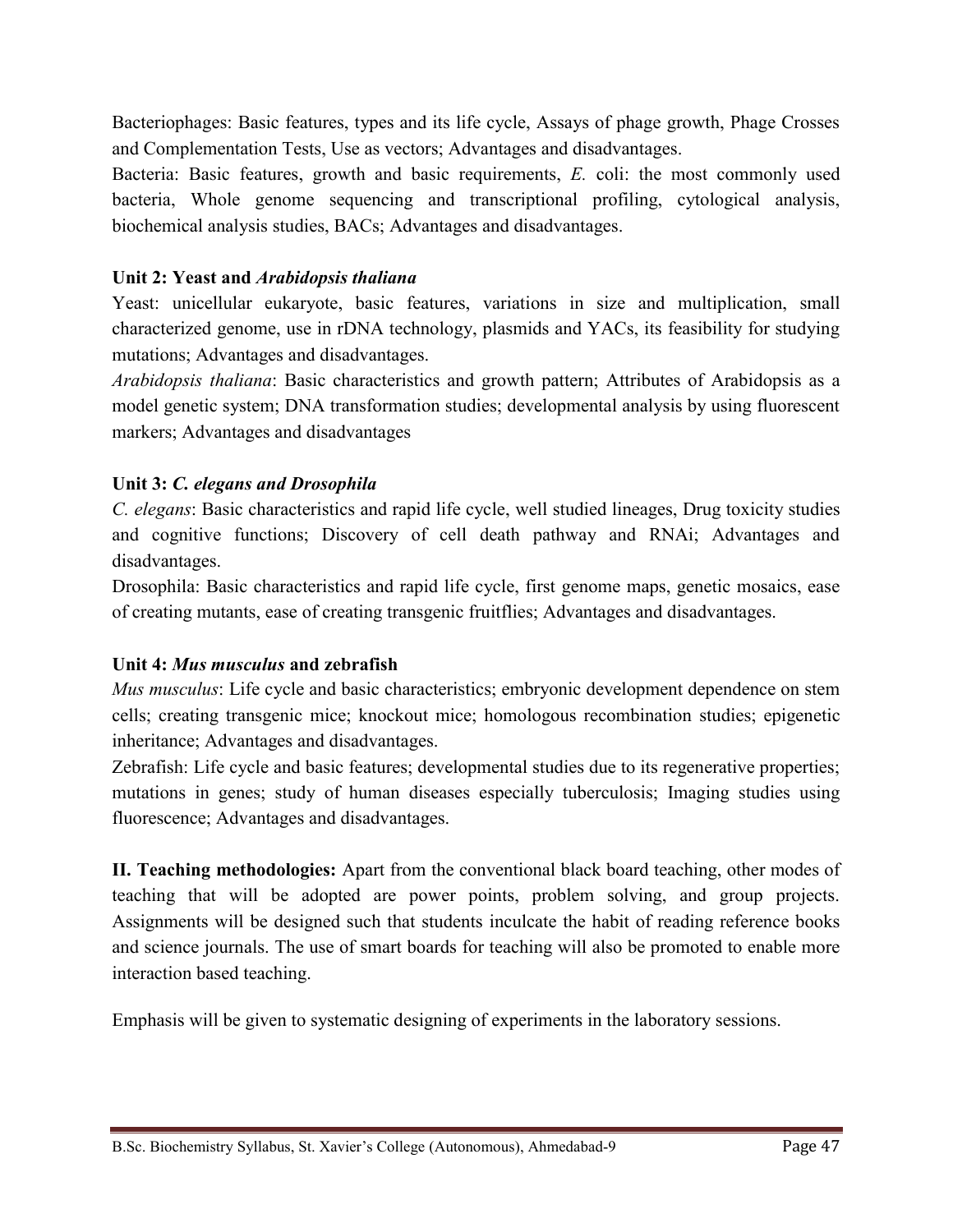#### **III. Recommended learning Resources**

- 1. Genetics (2012) 6th ed., Sinustad, D.P. and Simmons, M.J., John Wiley & Sons.(Singapore)
- 2. Genetics A Conceptual Approach (2012), 4th ed., Pierce, B.A., W.H. Freeman & Co. (New York)
- 3. An Introduction to Genetic Analysis (2010), 10th ed., Griffiths, A.J.F, Wessler, S. R, Carroll, S. B. and Doebley, J., W.H. Freeman & Company (New York)
- 4. Watson, J.D Molecular Biology of the Gene  $(5^{th} Ed)$
- 5. Lodish: Molecular Cell Biology  $(5^{th}$  Edition) 2004
- 6. Emerging model Organisms, Vol 1 and 2., CHL Press, 2010

**Semester VI Practical Paper: Biochemistry, Molecular Biology, Immunology and Genetics Course Code: BC 6505L No. of Credits: 5 Learning Hours: 60 hrs Session: 3 hours**

#### **I. Course Outcome**

The main objective of the course will be to build the basic foundation as well as skill in the subject of biochemistry.

By the end of the paper, a student should be able to:

- CO1: To relate metabolism in different conditions, in different tissues, and how intermediates connect several metabolic pathways, thus, relating a single pathway to various metabolic disorders
- CO2: Appreciate experiments carried out by scientists to enable understand the pathways and cycles of metabolism
- CO3: Appreciate experiments carried out by scientists to enable understand various molecular mechanisms
- CO4: To demonstrate that experiments carried out by scientists to enable understand the mechanisms underlying immune responses

CO5: Analyse basic processes in population genetics, mutation, migration, natural selection and genetic drift and describe how they affect the genetic diversity within a species

CO6: Appreciate experiments carried out by scientists to enable understand genetics

Note:

- *Students should learn the principles, theory, protocol and calculations for each experiment.*
- *They should learn about reagent preparations.*